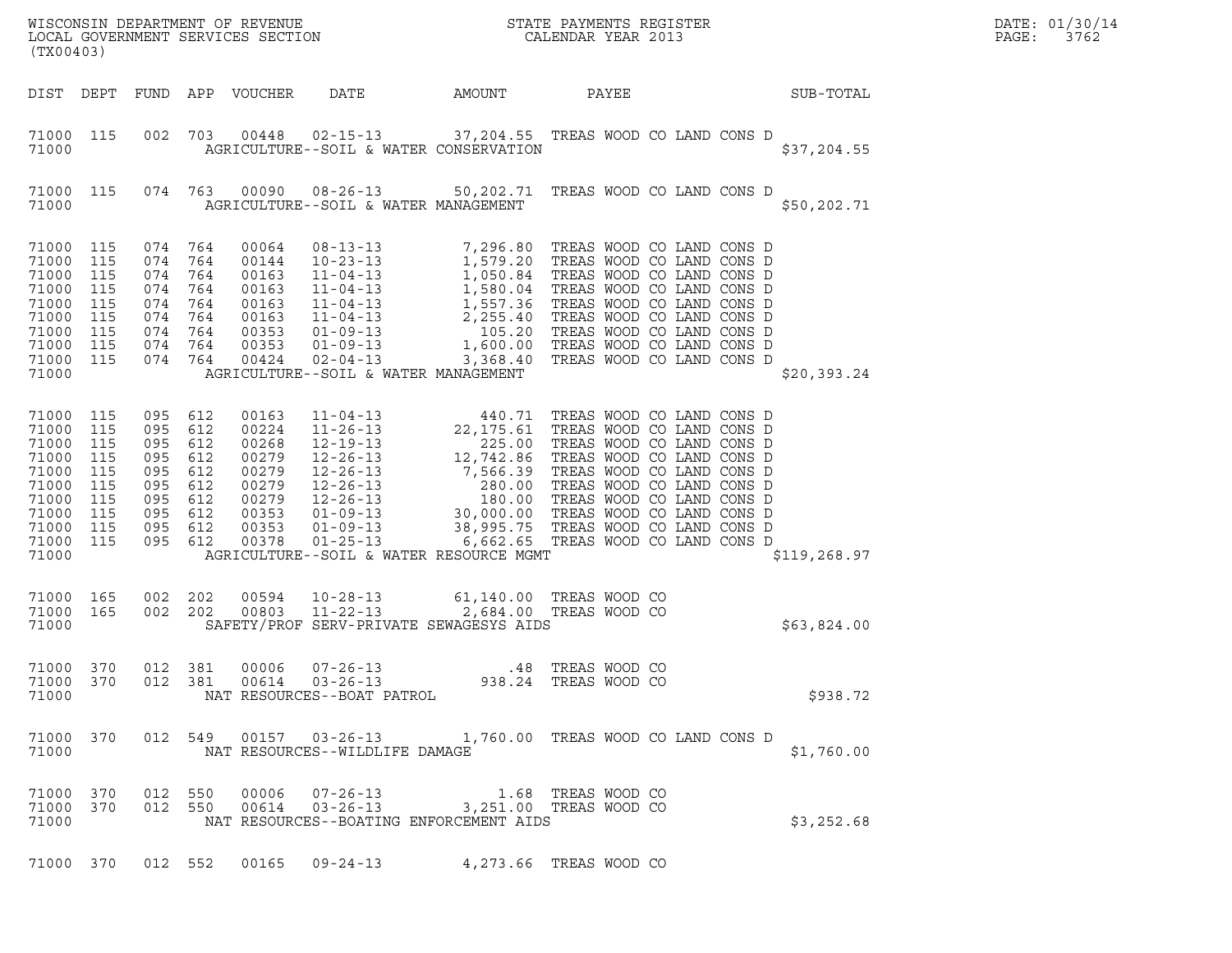| (TX00403)                                                                                          |                                        |                                                                           |                    |                            |                                                                                                     |        |  |  |                 | DATE: 01/30/14<br>PAGE:<br>3763 |
|----------------------------------------------------------------------------------------------------|----------------------------------------|---------------------------------------------------------------------------|--------------------|----------------------------|-----------------------------------------------------------------------------------------------------|--------|--|--|-----------------|---------------------------------|
|                                                                                                    |                                        |                                                                           |                    | DIST DEPT FUND APP VOUCHER | DATE                                                                                                | AMOUNT |  |  | PAYEE SUB-TOTAL |                                 |
|                                                                                                    |                                        |                                                                           |                    |                            |                                                                                                     |        |  |  | \$4,273.66      |                                 |
| 71000 370<br>71000 370<br>71000<br>71000<br>71000<br>71000<br>71000<br>71000<br>71000 370<br>71000 | 370<br>370<br>370<br>370<br>370<br>370 | 012 553<br>012 553<br>012 553<br>012 553<br>012 553<br>012 553<br>012 553 | 012 553<br>012 553 |                            | NAT RESOURCES--WILDLIFE DAMAGE CLAIMS                                                               |        |  |  | \$48,486.33     |                                 |
| 71000                                                                                              | 71000 370                              |                                                                           | 012 563            |                            | 01109  12-09-13  2,165.00 TREAS WOOD CO<br>NAT RESOURCES--COUNTY CONSERVATION AIDS                  |        |  |  | \$2,165.00      |                                 |
| 71000                                                                                              | 71000 370                              |                                                                           | 012 564            |                            | 00259  04-05-13  1,855.90 TREAS WOOD CO<br>NAT RESOURCES--RECREATION AIDS-FISH                      |        |  |  | \$1,855.90      |                                 |
| 71000                                                                                              | 71000 370                              |                                                                           | 012 566            |                            | 00001  09-24-13  20,667.94  TREAS WOOD CO<br>NAT RESOURCES-FOREST CROP/MANAGED FOREST               |        |  |  | \$20,667.94     |                                 |
| 71000 370<br>71000                                                                                 |                                        |                                                                           | 012 572            |                            | 00004  04-03-13  38,494.82  TREAS WOOD CO<br>NAT RESOURCES--URBAN FORESTRY/CO FORESTS               |        |  |  | \$38,494.82     |                                 |
| 71000 370<br>71000                                                                                 |                                        |                                                                           | 012 574            |                            | 00550 09-16-13 64,350.00 TREAS WOOD CO<br>NAT RESOURCES--SNOWMOBILE TRAIL AIDS                      |        |  |  | \$64,350.00     |                                 |
| 71000 370<br>71000                                                                                 |                                        |                                                                           | 012 575            |                            | 00516  09-16-13  29,630.09  TREAS WOOD CO<br>NAT RESOURCES--SNOWMOBILE TRAIL AIDS                   |        |  |  | \$29,630.09     |                                 |
| 71000                                                                                              |                                        |                                                                           |                    |                            | 71000 370 012 576 00760 10-21-13 6,000.00 TREAS WOOD CO<br>NAT RESOURCES--ALL-TERRAIN VEHICLE TRAIL |        |  |  | \$6,000.00      |                                 |
| 71000 370<br>71000                                                                                 |                                        |                                                                           |                    |                            | 012 577  00761  10-21-13  715.00 TREAS WOOD CO<br>NAT RESOURCES--ALL-TERRAIN VEHICLE TRAIL          |        |  |  | \$715.00        |                                 |
| 71000                                                                                              | 71000 370                              |                                                                           |                    |                            | 012 584 00048 09-03-13 231.00 TREAS WOOD CO<br>NAT RESOURCES--PMT IN LIEU OF TAXES                  |        |  |  | \$231.00        |                                 |
| 71000 370<br>71000                                                                                 |                                        |                                                                           |                    |                            | 012  663  03036  05-07-13  3,750.00 TREAS WOOD CO<br>NAT RESOURCES--LAKES MANAGEMENT GRANTS         |        |  |  | \$3,750.00      |                                 |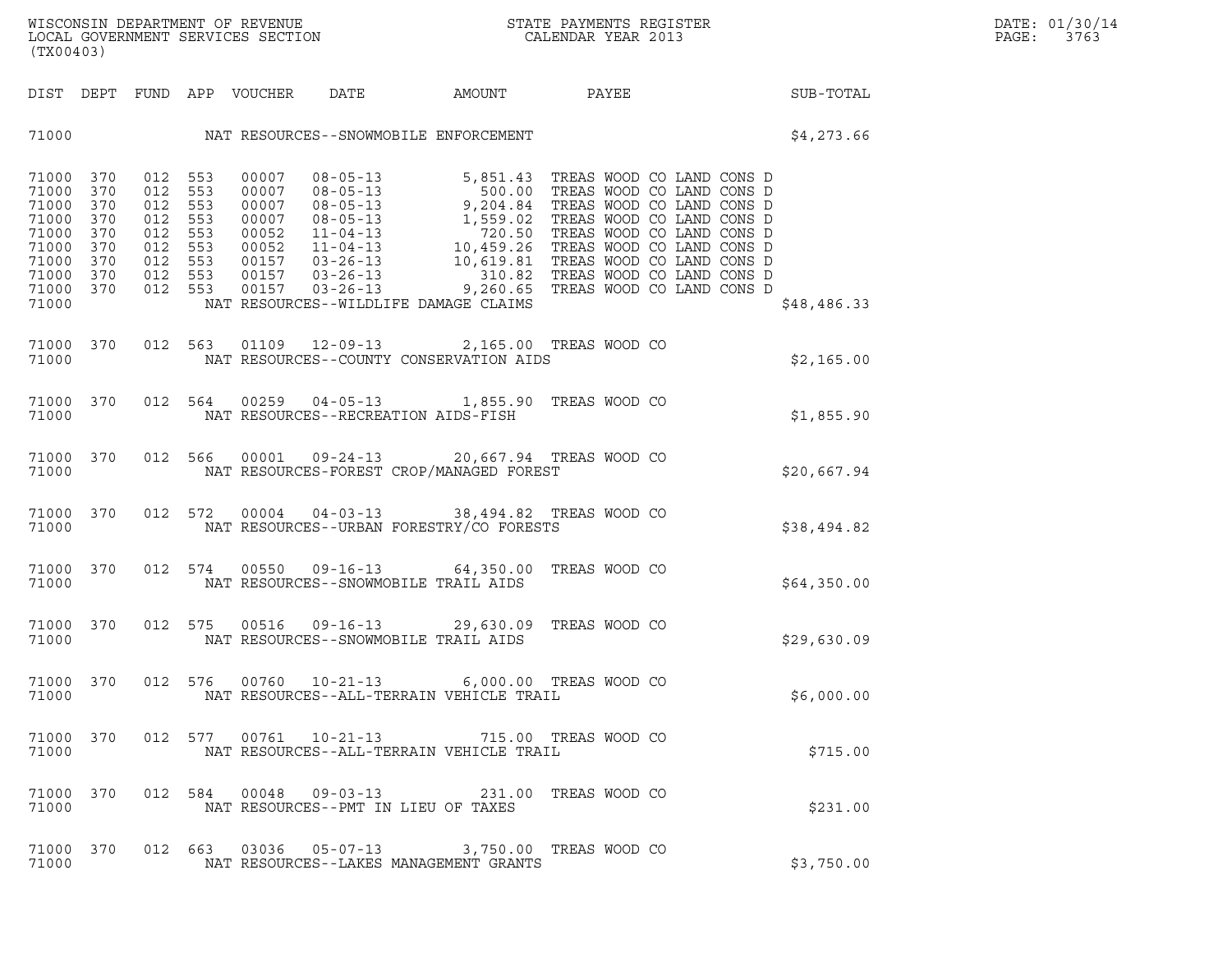| WISCONSIN DEPARTMENT OF REVENUE   | STATE PAYMENTS REGISTER | DATE: 01/30/14            |
|-----------------------------------|-------------------------|---------------------------|
| LOCAL GOVERNMENT SERVICES SECTION | CALENDAR YEAR 2013      | 3764<br>$\mathtt{PAGE}$ : |

| (TX00403)                                                                                                                           |                                                                                                |                                                                                                                                                        |                                                             | WISCONSIN DEPARTMENT OF REVENUE<br>LOCAL GOVERNMENT SERVICES SECTION                                              |                                                                                                                                                                                                                                                                           |                                                                                                                                                                                                                                                                                                | STATE PAYMENTS REGISTER<br>CALENDAR YEAR 2013                                                                                             |                | DATE: 01/30/14<br>PAGE:<br>3764 |
|-------------------------------------------------------------------------------------------------------------------------------------|------------------------------------------------------------------------------------------------|--------------------------------------------------------------------------------------------------------------------------------------------------------|-------------------------------------------------------------|-------------------------------------------------------------------------------------------------------------------|---------------------------------------------------------------------------------------------------------------------------------------------------------------------------------------------------------------------------------------------------------------------------|------------------------------------------------------------------------------------------------------------------------------------------------------------------------------------------------------------------------------------------------------------------------------------------------|-------------------------------------------------------------------------------------------------------------------------------------------|----------------|---------------------------------|
| DIST DEPT                                                                                                                           |                                                                                                |                                                                                                                                                        |                                                             | FUND APP VOUCHER                                                                                                  | DATE                                                                                                                                                                                                                                                                      | AMOUNT                                                                                                                                                                                                                                                                                         | <b>PAYEE</b>                                                                                                                              | SUB-TOTAL      |                                 |
| 71000 395<br>71000                                                                                                                  |                                                                                                |                                                                                                                                                        | 011 170                                                     |                                                                                                                   | 66664 02-28-13                                                                                                                                                                                                                                                            | TRANSPORTATION--COUNTY FOREST ROAD AIDS                                                                                                                                                                                                                                                        | 3,261.50 TREAS WOOD CO                                                                                                                    | \$3,261.50     |                                 |
| 71000<br>71000<br>71000<br>71000<br>71000<br>71000<br>71000<br>71000<br>71000<br>71000<br>71000<br>71000<br>71000<br>71000<br>71000 | 395<br>395<br>395<br>395<br>395<br>395<br>395<br>395<br>395<br>395<br>395<br>395<br>395<br>395 | 011 185<br>011 185<br>011 185<br>011 185<br>011 185<br>011 185<br>011 185<br>011 185<br>011 185<br>011 185<br>011 185<br>011 185<br>011 185<br>011 185 |                                                             | 63812<br>93756                                                                                                    | $02 - 04 - 13$<br>87401 09-16-13<br>11-12-13                                                                                                                                                                                                                              | 63812 02-04-13 6,496.86 IREAS MOOD CO<br>65383 02-19-13 1,937.96 TREAS MOOD CO<br>67694 03-11-13 1,063.74 TREAS MOOD CO<br>68485 03-18-13 7,301.34 TREAS MOOD CO<br>69384 03-25-13 609.00 TREAS MOOD CO<br>69384 03-25-13 1,932.16 TREAS<br>7,930.52<br>TRANSPORTATION--HIGHWAY SAFETY-FEDERAL | 6,496.86 TREAS WOOD CO<br>7,714.48 TREAS WOOD CO<br>TREAS WOOD CO                                                                         | \$47,294.93    |                                 |
| 71000<br>71000<br>71000<br>71000                                                                                                    | 395<br>395<br>395                                                                              | 011 190<br>011 190                                                                                                                                     | 011 190                                                     |                                                                                                                   |                                                                                                                                                                                                                                                                           | TRANSPORTATION--GENERAL TRANSP AIDS-GTA                                                                                                                                                                                                                                                        | 68071  01-07-13  420,194.93  COUNTY OF WOOD<br>82071  07-01-13  840,389.86  COUNTY OF WOOD<br>94071  10-07-13  420,194.96  COUNTY OF WOOD | \$1,680,779.75 |                                 |
| 71000 395<br>71000                                                                                                                  |                                                                                                |                                                                                                                                                        |                                                             |                                                                                                                   | 011 278 96770 12-09-13                                                                                                                                                                                                                                                    | TRANSPORTATION--LRIP/TRIP/MSIP GRANTS                                                                                                                                                                                                                                                          | 247,479.07 TREAS WOOD CO                                                                                                                  | \$247,479.07   |                                 |
| 71000 410<br>71000                                                                                                                  |                                                                                                | 002 116                                                                                                                                                |                                                             | 11357                                                                                                             | CORRECTIONS--LOCAL AID                                                                                                                                                                                                                                                    | 11-05-13 67,378.50 TREAS WOOD CO                                                                                                                                                                                                                                                               |                                                                                                                                           | \$67,378.50    |                                 |
| 71000 435<br>71000<br>71000<br>71000<br>71000 435<br>71000<br>71000<br>71000<br>71000<br>71000<br>71000<br>71000<br>71000<br>71000  | 435<br>435<br>435<br>435<br>435<br>435<br>435<br>435<br>435<br>435<br>435                      | 005 000<br>005 000<br>005 000<br>005<br>005 000<br>005<br>005<br>005<br>005<br>005<br>005<br>005<br>005                                                | 000<br>000<br>000<br>000<br>000<br>000<br>000<br>000<br>000 | 90310<br>90314<br>90318<br>90321<br>90323<br>90324<br>90325<br>90400<br>90402<br>90403<br>90406<br>90408<br>90411 | $01 - 01 - 13$<br>$02 - 01 - 13$<br>$03 - 01 - 13$<br>$04 - 01 - 13$<br>$05 - 01 - 13$<br>$05 - 06 - 13$<br>$06 - 01 - 13$<br>$07 - 01 - 13$<br>$08 - 01 - 13$<br>$09 - 01 - 13$<br>$10 - 01 - 13$<br>$11 - 01 - 13$<br>$12 - 01 - 13$<br>HEALTH SERVICES--STATE/FED AIDS | 258,193.00 WOOD CO<br>288,047.00 WOOD CO<br>253,233.00 WOOD CO<br>455,708.00 WOOD CO<br>736,857.00 WOOD CO<br>50,735.00<br>307,337.00<br>2,619,013.00<br>1,120,078.00<br>322,487.00<br>588,100.00<br>396,651.00<br>353,802.00                                                                  | WOOD CO<br>WOOD CO<br>WOOD CO<br>WOOD CO<br>WOOD CO<br>WOOD CO<br>WOOD CO<br>WOOD CO                                                      | \$7,750,241.00 |                                 |
| 71000<br>71000                                                                                                                      | 437<br>437                                                                                     | 005<br>005                                                                                                                                             | 000<br>000                                                  | 00000<br>00000                                                                                                    | $01 - 30 - 13$<br>$01 - 30 - 13$                                                                                                                                                                                                                                          | 10,583.44<br>170,332.81                                                                                                                                                                                                                                                                        | <b>WOOD</b><br>WOOD CHILD SUPPORT                                                                                                         |                |                                 |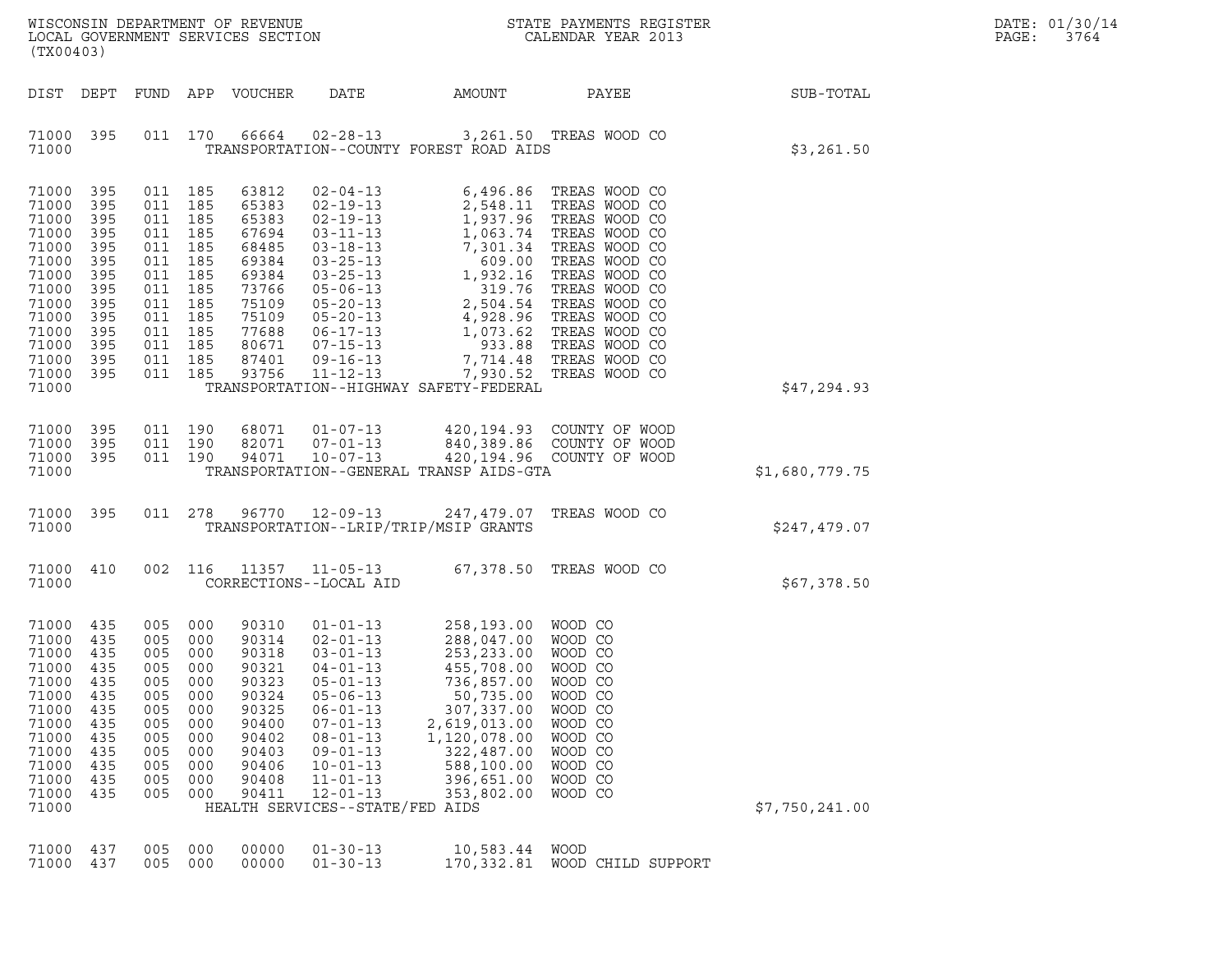| (TX00403)                                                                                                                           |                                                                                                       |                                                                                                       |                                                                                                       |                                                                                                                                     |                                                                                                                                                                                                                                                                            |                                                                                                                                                                                                     |                                                                                                                                                                                                                                                    |                |
|-------------------------------------------------------------------------------------------------------------------------------------|-------------------------------------------------------------------------------------------------------|-------------------------------------------------------------------------------------------------------|-------------------------------------------------------------------------------------------------------|-------------------------------------------------------------------------------------------------------------------------------------|----------------------------------------------------------------------------------------------------------------------------------------------------------------------------------------------------------------------------------------------------------------------------|-----------------------------------------------------------------------------------------------------------------------------------------------------------------------------------------------------|----------------------------------------------------------------------------------------------------------------------------------------------------------------------------------------------------------------------------------------------------|----------------|
| DIST                                                                                                                                | DEPT                                                                                                  | FUND                                                                                                  | APP                                                                                                   | <b>VOUCHER</b>                                                                                                                      | DATE                                                                                                                                                                                                                                                                       | AMOUNT                                                                                                                                                                                              | PAYEE                                                                                                                                                                                                                                              | SUB-TOTAL      |
| 71000<br>71000<br>71000<br>71000<br>71000<br>71000<br>71000<br>71000<br>71000<br>71000<br>71000<br>71000<br>71000<br>71000<br>71000 | 437<br>437<br>437<br>437<br>437<br>437<br>437<br>437<br>437<br>437<br>437<br>437<br>437<br>437<br>437 | 005<br>005<br>005<br>005<br>005<br>005<br>005<br>005<br>005<br>005<br>005<br>005<br>005<br>005<br>005 | 000<br>000<br>000<br>000<br>000<br>000<br>000<br>000<br>000<br>000<br>000<br>000<br>000<br>000<br>000 | 00000<br>00000<br>00000<br>00000<br>00000<br>00000<br>00000<br>00000<br>00000<br>00000<br>00000<br>00000<br>00000<br>00000<br>00000 | $03 - 30 - 13$<br>$03 - 25 - 13$<br>$04 - 27 - 13$<br>$04 - 30 - 13$<br>$05 - 30 - 13$<br>$06 - 31 - 13$<br>$07 - 28 - 13$<br>$07 - 29 - 13$<br>$07 - 01 - 13$<br>$07 - 30 - 13$<br>$08 - 30 - 13$<br>$08 - 28 - 13$<br>$09 - 30 - 13$<br>$09 - 30 - 13$<br>$10 - 25 - 13$ | 330,350.94<br>1,947.93<br>55, 241.65<br>196,951.99<br>45,718.14<br>54, 474.75<br>27, 205.12<br>1,662.00<br>2,912.00<br>171,303.90<br>35,772.10<br>1,344.72<br>804, 178.76<br>82,306.01<br>41,245.30 | <b>WOOD</b><br><b>WOOD</b><br><b>WOOD</b><br>WOOD CHILD SUPPORT<br><b>WOOD</b><br><b>WOOD</b><br><b>WOOD</b><br><b>WOOD</b><br>WOOD CHILD SUPPORT<br>WOOD CHILD SUPPORT<br><b>WOOD</b><br><b>WOOD</b><br><b>WOOD</b><br><b>WOOD</b><br><b>WOOD</b> |                |
| 71000<br>71000<br>71000<br>71000<br>71000                                                                                           | 437<br>437<br>437<br>437                                                                              | 005<br>005<br>005<br>005                                                                              | 000<br>000<br>000<br>000                                                                              | 00000<br>00000<br>00000<br>00000                                                                                                    | $10 - 30 - 13$<br>$10 - 31 - 13$<br>$11 - 31 - 13$<br>$12 - 31 - 13$                                                                                                                                                                                                       | 183,714.95<br>54,944.00<br>40,591.55<br>40,342.46<br>CHILDREN & FAMILIES--STATE/FEDERAL AIDS                                                                                                        | WOOD CHILD SUPPORT<br>WOOD CHILD SUPPORT<br>WOOD<br><b>WOOD</b>                                                                                                                                                                                    | \$2,353,124.52 |
| 71000<br>71000                                                                                                                      | 455                                                                                                   | 002                                                                                                   | 221                                                                                                   | 04879                                                                                                                               | $07 - 30 - 13$<br>JUSTICE--LAW ENFORCEMENT SERVICES AID                                                                                                                                                                                                                    | 720.00                                                                                                                                                                                              | TREAS WOOD CNTY                                                                                                                                                                                                                                    | \$720.00       |
| 71000<br>71000                                                                                                                      | 455                                                                                                   | 002                                                                                                   | 231                                                                                                   | 00663                                                                                                                               | $02 - 19 - 13$<br>JUSTICE--LAW ENFORCEMENT TRAINING                                                                                                                                                                                                                        | 12,000.00                                                                                                                                                                                           | TREAS WOOD CNTY                                                                                                                                                                                                                                    | \$12,000.00    |
| 71000<br>71000<br>71000                                                                                                             | 455<br>455                                                                                            | 002<br>002                                                                                            | 251<br>251                                                                                            | 00086<br>00302                                                                                                                      | $09 - 17 - 13$<br>$11 - 20 - 13$<br>JUSTICE--TRUANCY PROGRAM-GRANT FUNDS                                                                                                                                                                                                   | 114.40<br>6,361.74                                                                                                                                                                                  | TREAS WOOD CO<br>TREAS WOOD CO                                                                                                                                                                                                                     | \$6,476.14     |
| 71000<br>71000                                                                                                                      | 455                                                                                                   | 002                                                                                                   | 263                                                                                                   | 01827                                                                                                                               | $01 - 08 - 13$<br>JUSTICE--TRIBAL LAW ENFORCEMENT                                                                                                                                                                                                                          | 18,027.00                                                                                                                                                                                           | TREAS WOOD CO                                                                                                                                                                                                                                      | \$18,027.00    |
| 71000<br>71000<br>71000                                                                                                             | 455<br>455                                                                                            | 002<br>002                                                                                            | 279<br>279                                                                                            | 00099<br>00549                                                                                                                      | $09 - 25 - 13$<br>$12 - 06 - 13$                                                                                                                                                                                                                                           | 31,908.81<br>JUSTICE--TREAT ALTERN TO DETENTION-GRANT                                                                                                                                               | 31,762.55 TREAS WOOD CO<br>TREAS WOOD CO                                                                                                                                                                                                           | \$63,671.36    |
| 71000<br>71000<br>71000                                                                                                             | 455<br>455                                                                                            | 002<br>002                                                                                            | 532<br>532                                                                                            | 00072<br>04805                                                                                                                      | $03 - 12 - 13$<br>$07 - 30 - 13$                                                                                                                                                                                                                                           | JUSTICE--VICTIM/WITNESS ASSISTANCE SERV                                                                                                                                                             | 29,181.68 TREAS WOOD CO<br>29,401.93 TREAS WOOD CO                                                                                                                                                                                                 | \$58,583.61    |
| 71000<br>71000<br>71000                                                                                                             | 465<br>465                                                                                            | 002<br>002                                                                                            | 308<br>308                                                                                            | 00332<br>00883                                                                                                                      | $01 - 23 - 13$<br>$12 - 03 - 13$                                                                                                                                                                                                                                           | 8,605.00<br>9,560.00<br>MILITARY AFFAIRS-EMER MGMT-RESPONSE EQMT                                                                                                                                    | TREAS WOOD CO<br>TREAS WOOD CO                                                                                                                                                                                                                     | \$18, 165.00   |

71000 465 002 337 00440 02-01-13 11,868.00 TREAS WOOD CO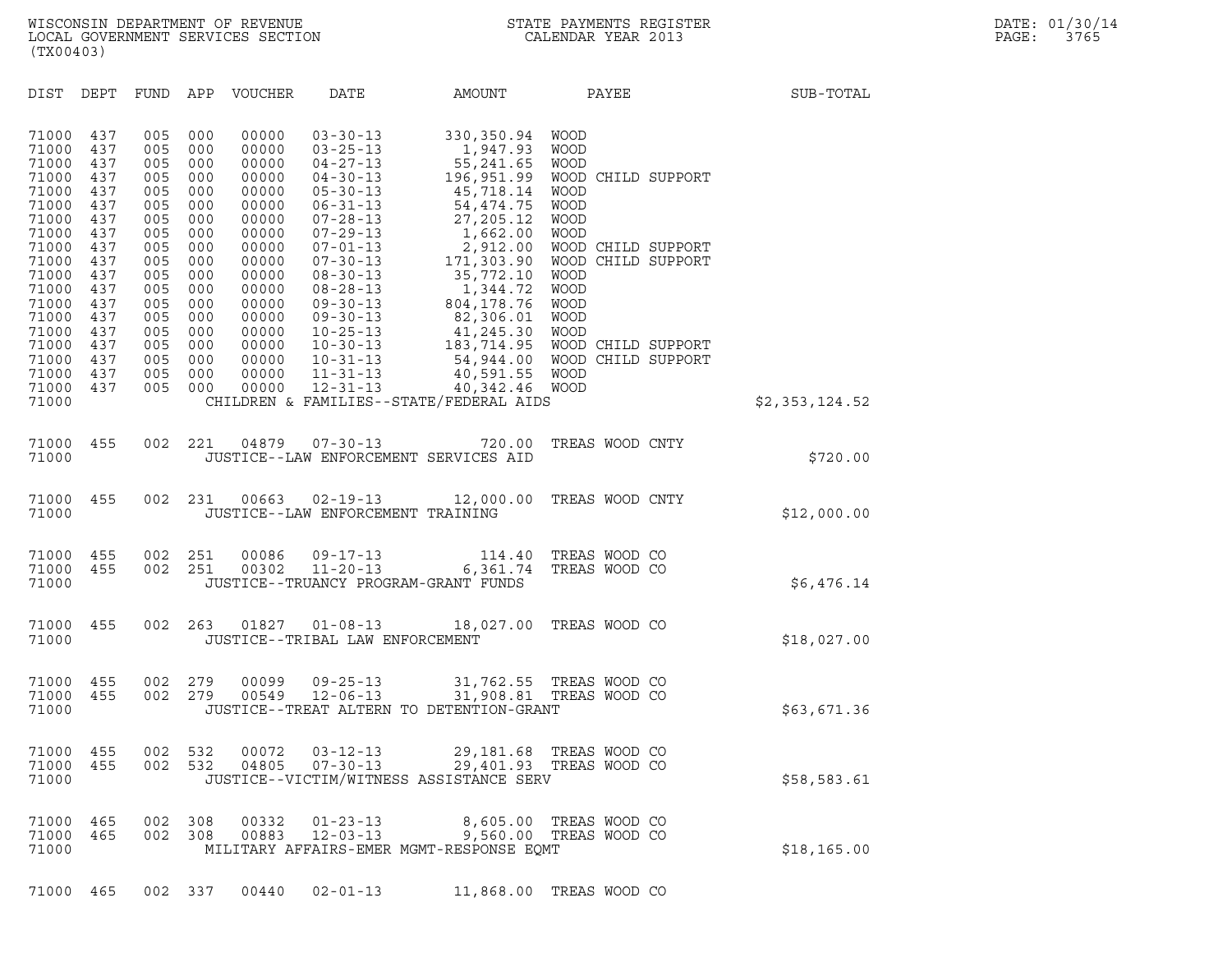|       | DATE: 01/30/14 |
|-------|----------------|
| PAGE: | 3766           |

| (TX00403)                                                                                                                                                                                                                                  |                                                                                                                                                                        |                                                                                                                                                                                                     |                                                                                                                                   |                                                                                                                                                                                                                               |                                                                                                                                                                                                                                                                                                                                                                                                                                                                                            |                                                                                                                                                                                                                                                                                |                                                                                                                                                                                                                                                                                                                                                                                                                                                         |              | DATE: 01/30/14<br>PAGE:<br>3766 |
|--------------------------------------------------------------------------------------------------------------------------------------------------------------------------------------------------------------------------------------------|------------------------------------------------------------------------------------------------------------------------------------------------------------------------|-----------------------------------------------------------------------------------------------------------------------------------------------------------------------------------------------------|-----------------------------------------------------------------------------------------------------------------------------------|-------------------------------------------------------------------------------------------------------------------------------------------------------------------------------------------------------------------------------|--------------------------------------------------------------------------------------------------------------------------------------------------------------------------------------------------------------------------------------------------------------------------------------------------------------------------------------------------------------------------------------------------------------------------------------------------------------------------------------------|--------------------------------------------------------------------------------------------------------------------------------------------------------------------------------------------------------------------------------------------------------------------------------|---------------------------------------------------------------------------------------------------------------------------------------------------------------------------------------------------------------------------------------------------------------------------------------------------------------------------------------------------------------------------------------------------------------------------------------------------------|--------------|---------------------------------|
| DIST DEPT                                                                                                                                                                                                                                  |                                                                                                                                                                        |                                                                                                                                                                                                     |                                                                                                                                   | FUND APP VOUCHER                                                                                                                                                                                                              | DATE                                                                                                                                                                                                                                                                                                                                                                                                                                                                                       | AMOUNT                                                                                                                                                                                                                                                                         | PAYEE                                                                                                                                                                                                                                                                                                                                                                                                                                                   | SUB-TOTAL    |                                 |
| 71000 465<br>71000                                                                                                                                                                                                                         |                                                                                                                                                                        |                                                                                                                                                                                                     | 002 337                                                                                                                           |                                                                                                                                                                                                                               | 00718  06-28-13  11,522.00 TREAS WOOD CO<br>MILITARY AFFAIRS-EMERGENCY MGMT PLANNING                                                                                                                                                                                                                                                                                                                                                                                                       |                                                                                                                                                                                                                                                                                |                                                                                                                                                                                                                                                                                                                                                                                                                                                         | \$23,390.00  |                                 |
| 71000 465<br>71000<br>71000<br>71000 465<br>71000                                                                                                                                                                                          | 465<br>465                                                                                                                                                             | 002 342<br>002<br>002 342<br>002 342                                                                                                                                                                | 342                                                                                                                               | 00282<br>00395<br>00591<br>00790                                                                                                                                                                                              | $10 - 11 - 13$<br>01-30-13 27,536.91 TREAS WOOD CO<br>$03 - 18 - 13$<br>$08 - 14 - 13$<br>MILITARY AFFAIRS-EMERGENCY MGMT-FED FUND                                                                                                                                                                                                                                                                                                                                                         |                                                                                                                                                                                                                                                                                | 2,434.00 TREAS WOOD CO<br>14,943.84 TREAS WOOD CO<br>26,728.06 TREAS WOOD CO                                                                                                                                                                                                                                                                                                                                                                            | \$71,642.81  |                                 |
| 71000 485<br>71000                                                                                                                                                                                                                         |                                                                                                                                                                        | 002 127                                                                                                                                                                                             |                                                                                                                                   | 05213                                                                                                                                                                                                                         | VETERANS AFFAIRS GRANTS                                                                                                                                                                                                                                                                                                                                                                                                                                                                    |                                                                                                                                                                                                                                                                                | 06-06-13 1,150.00 TREAS WOOD CO                                                                                                                                                                                                                                                                                                                                                                                                                         | \$1,150.00   |                                 |
| 71000 485<br>71000                                                                                                                                                                                                                         |                                                                                                                                                                        |                                                                                                                                                                                                     | 082 267                                                                                                                           | 05213                                                                                                                                                                                                                         | $06 - 06 - 13$<br>VETERANS AFFAIRS--GRANTS TO COUNTIES                                                                                                                                                                                                                                                                                                                                                                                                                                     |                                                                                                                                                                                                                                                                                | 5,175.00 TREAS WOOD CO                                                                                                                                                                                                                                                                                                                                                                                                                                  | \$5,175.00   |                                 |
| 71000 485<br>71000                                                                                                                                                                                                                         |                                                                                                                                                                        | 083 370                                                                                                                                                                                             |                                                                                                                                   | 05213                                                                                                                                                                                                                         | $06 - 06 - 13$<br>VETERANS AFFAIRS--GRANTS TO COUNTIES                                                                                                                                                                                                                                                                                                                                                                                                                                     |                                                                                                                                                                                                                                                                                | 5,175.00 TREAS WOOD CO                                                                                                                                                                                                                                                                                                                                                                                                                                  | \$5,175.00   |                                 |
| 71000 505<br>71000                                                                                                                                                                                                                         |                                                                                                                                                                        | 002 116                                                                                                                                                                                             |                                                                                                                                   | 01383                                                                                                                                                                                                                         | $09 - 10 - 13$<br>DOA--LAND INFORMATION BOARD GRANTS                                                                                                                                                                                                                                                                                                                                                                                                                                       |                                                                                                                                                                                                                                                                                | 300.00 TREAS WOOD CO LAND CONS D                                                                                                                                                                                                                                                                                                                                                                                                                        | \$300.00     |                                 |
| 71000<br>71000<br>71000<br>71000<br>71000<br>71000<br>71000<br>71000<br>71000<br>71000<br>71000<br>71000 505<br>71000<br>71000<br>71000<br>71000<br>71000<br>71000<br>71000<br>71000<br>71000<br>71000<br>71000<br>71000<br>71000<br>71000 | - 505<br>505<br>505<br>505<br>505<br>505<br>505<br>505<br>505<br>505<br>505<br>505<br>505<br>505<br>505<br>505<br>505<br>505<br>505<br>505<br>505<br>505<br>505<br>505 | 002 155<br>002 155<br>002<br>002 155<br>002<br>002<br>002<br>002 155<br>002<br>002 155<br>002<br>002 155<br>002<br>002<br>002<br>002<br>002<br>002<br>002<br>002<br>002<br>002<br>002<br>002<br>002 | 155<br>155<br>155<br>155<br>155<br>155<br>155<br>155<br>155<br>155<br>155<br>155<br>155<br>155<br>155<br>155<br>155<br>155<br>155 | 60018<br>60018<br>60058<br>60058<br>60146<br>60146<br>60213<br>60213<br>60275<br>60275<br>60346<br>60360<br>60360<br>60441<br>60441<br>60500<br>60500<br>60569<br>60569<br>60645<br>60645<br>60697<br>60697<br>60793<br>60793 | $07 - 24 - 13$<br>$07 - 24 - 13$<br>$08 - 07 - 13$<br>08-07-13<br>$09 - 25 - 13$<br>09-25-13<br>$10 - 24 - 13$<br>10-24-13<br>$11 - 26 - 13$<br>11-26-13<br>12-27-13<br>$12 - 27 - 13$<br>$12 - 27 - 13$<br>$12 - 27 - 13$<br>$01 - 30 - 13$<br>$01 - 30 - 13$<br>$02 - 26 - 13$<br>$02 - 26 - 13$<br>$03 - 26 - 13$<br>$03 - 26 - 13$<br>$04 - 24 - 13$<br>$04 - 24 - 13$<br>$05 - 08 - 13$<br>$05 - 08 - 13$<br>$06 - 26 - 13$<br>$06 - 26 - 13$<br>DOA-HOUSING ASSISTANCE-FEDERAL FUNDS | 1,662.00<br>2,005.00<br>1,991.00<br>1,812.00<br>2,678.00<br>2,438.00<br>3,326.00<br>3,589.00<br>165.00<br>3,865.00<br>3,848.00<br>6,305.00<br>5,226.00<br>3,680.00<br>3,050.00<br>2,649.00<br>3,196.00<br>3,200.00<br>3,515.00<br>3,889.00<br>3,223.00<br>3,321.00<br>3,647.00 | 2,711.00 TREAS WOOD CO<br>3,271.00 TREAS WOOD CO<br>TREAS WOOD CO<br>TREAS WOOD CO<br>TREAS WOOD CO<br>TREAS WOOD CO<br>TREAS WOOD CO<br>TREAS WOOD CO<br>TREAS WOOD CO<br>TREAS WOOD CO<br>TREAS WOOD CO<br>TREAS WOOD CO<br>TREAS WOOD CO<br>TREAS WOOD CO<br>TREAS WOOD CO<br>TREAS WOOD CO<br>TREAS WOOD CO<br>TREAS WOOD CO<br>TREAS WOOD CO<br>TREAS WOOD CO<br>TREAS WOOD CO<br>TREAS WOOD CO<br>TREAS WOOD CO<br>TREAS WOOD CO<br>TREAS WOOD CO | \$78, 262.00 |                                 |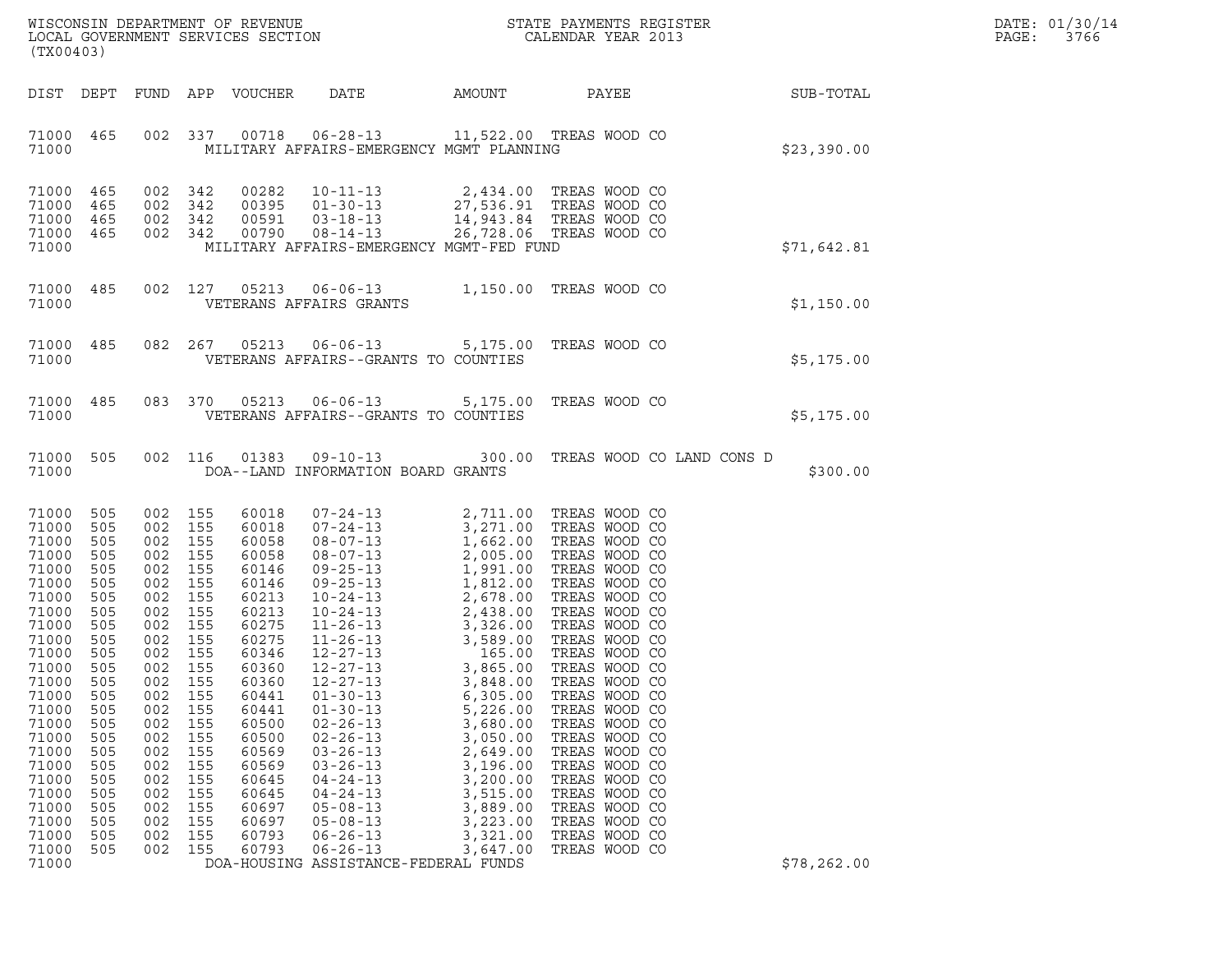| (TX00403)                                                                                                                                                                                                                                                                                                                                 |                                                                                                                                                                                                                                                          |                                                                                                                                                                                                                                                                                                                                                                                  |                                        |                                                                                                                                                                                                                                                                                                                                  |                                                                                                                                                         |                                                                                  |                                                                                                                     | $\mathcal{L}(\mathcal{L}^{\text{max}}_{\mathcal{L}^{\text{max}}_{\mathcal{L}^{\text{max}}_{\mathcal{L}^{\text{max}}_{\mathcal{L}^{\text{max}}_{\mathcal{L}^{\text{max}}_{\mathcal{L}^{\text{max}}_{\mathcal{L}^{\text{max}}_{\mathcal{L}^{\text{max}}_{\mathcal{L}^{\text{max}}_{\mathcal{L}^{\text{max}}_{\mathcal{L}^{\text{max}}_{\mathcal{L}^{\text{max}}_{\mathcal{L}^{\text{max}}_{\mathcal{L}^{\text{max}}_{\mathcal{L}^{\text{max}}_{\mathcal{L}$ | DATE: 01/30/14<br>PAGE:<br>3767 |
|-------------------------------------------------------------------------------------------------------------------------------------------------------------------------------------------------------------------------------------------------------------------------------------------------------------------------------------------|----------------------------------------------------------------------------------------------------------------------------------------------------------------------------------------------------------------------------------------------------------|----------------------------------------------------------------------------------------------------------------------------------------------------------------------------------------------------------------------------------------------------------------------------------------------------------------------------------------------------------------------------------|----------------------------------------|----------------------------------------------------------------------------------------------------------------------------------------------------------------------------------------------------------------------------------------------------------------------------------------------------------------------------------|---------------------------------------------------------------------------------------------------------------------------------------------------------|----------------------------------------------------------------------------------|---------------------------------------------------------------------------------------------------------------------|-----------------------------------------------------------------------------------------------------------------------------------------------------------------------------------------------------------------------------------------------------------------------------------------------------------------------------------------------------------------------------------------------------------------------------------------------------------|---------------------------------|
| DIST DEPT                                                                                                                                                                                                                                                                                                                                 |                                                                                                                                                                                                                                                          |                                                                                                                                                                                                                                                                                                                                                                                  |                                        | FUND APP VOUCHER                                                                                                                                                                                                                                                                                                                 | DATE                                                                                                                                                    | AMOUNT                                                                           | PAYEE                                                                                                               | SUB-TOTAL                                                                                                                                                                                                                                                                                                                                                                                                                                                 |                                 |
| 71000<br>71000<br>71000                                                                                                                                                                                                                                                                                                                   | 505<br>505                                                                                                                                                                                                                                               | 002 635                                                                                                                                                                                                                                                                                                                                                                          |                                        | 09847<br>002 635 11126                                                                                                                                                                                                                                                                                                           | DOA--ALTER 2 PRSECUTION/INCARCERATN GRNT                                                                                                                |                                                                                  | 05-20-13 10,512.58 TREAS WOOD CO<br>06-21-13 28, 122.79 TREAS WOOD CO                                               | \$38,635.37                                                                                                                                                                                                                                                                                                                                                                                                                                               |                                 |
| 71000<br>71000                                                                                                                                                                                                                                                                                                                            | 505                                                                                                                                                                                                                                                      | 002 645                                                                                                                                                                                                                                                                                                                                                                          |                                        |                                                                                                                                                                                                                                                                                                                                  | DOA-JUSTICE ASSISTANCE-AID TO NON-PROFIT                                                                                                                |                                                                                  | 06891  02-20-13   6,392.76   TREAS WOOD CO                                                                          | \$6,392.76                                                                                                                                                                                                                                                                                                                                                                                                                                                |                                 |
| 71000<br>71000<br>71000<br>71000<br>71000<br>71000<br>71000<br>71000<br>71000<br>71000<br>71000<br>71000<br>71000<br>71000<br>71000<br>71000<br>71000<br>71000<br>71000<br>71000<br>71000<br>71000<br>71000<br>71000<br>71000<br>71000<br>71000<br>71000<br>71000<br>71000<br>71000<br>71000<br>71000<br>71000<br>71000<br>71000<br>71000 | 505<br>505<br>505<br>505<br>505<br>505<br>505<br>505<br>505<br>505<br>505<br>505<br>505<br>505<br>505<br>505<br>505<br>505<br>505<br>505<br>505<br>505<br>505<br>505<br>505<br>505<br>505<br>505<br>505<br>505<br>505<br>505<br>505<br>505<br>505<br>505 | 035 371<br>035 371<br>035 371<br>035 371<br>035 371<br>035 371<br>035 371<br>035 371<br>035 371<br>035 371<br>035 371<br>035 371<br>035 371<br>035 371<br>035 371<br>035 371<br>035 371<br>035 371<br>035 371<br>035 371<br>035 371<br>035 371<br>035 371<br>035 371<br>035 371<br>035 371<br>035 371<br>035 371<br>035 371<br>035 371<br>035<br>035<br>035<br>035<br>035<br>035 | 371<br>371<br>371<br>371<br>371<br>371 | 60018<br>60018<br>60018<br>60058<br>60058<br>60058<br>60146<br>60146<br>60146<br>60213<br>60213<br>60213<br>60275<br>60275<br>60275<br>60360<br>60360<br>60360<br>60441<br>60441<br>60441<br>60500<br>60500<br>60500<br>60569<br>60569<br>60569<br>60645<br>60645<br>60645<br>60697<br>60697<br>60697<br>60793<br>60793<br>60793 | $04 - 24 - 13$<br>$05 - 08 - 13$<br>$05 - 08 - 13$<br>$05 - 08 - 13$<br>$06 - 26 - 13$<br>$06 - 26 - 13$<br>$06 - 26 - 13$<br>DOA--PUBLIC BENEFITS FUND | 2,384.00<br>2,638.00<br>1,672.00<br>1,841.00<br>1,726.00<br>2,474.00<br>1,568.00 | TREAS WOOD CO<br>TREAS WOOD CO<br>TREAS WOOD CO<br>TREAS WOOD CO<br>TREAS WOOD CO<br>TREAS WOOD CO<br>TREAS WOOD CO | \$66,016.00                                                                                                                                                                                                                                                                                                                                                                                                                                               |                                 |
| 71000<br>71000<br>71000                                                                                                                                                                                                                                                                                                                   | 835<br>835                                                                                                                                                                                                                                               | 002 105<br>002 105                                                                                                                                                                                                                                                                                                                                                               |                                        | 44811<br>81915                                                                                                                                                                                                                                                                                                                   | $07 - 22 - 13$<br>$11 - 18 - 13$<br>REVENUE--STATE SHARED REVENUES                                                                                      | 451,931.95<br>2,563,623.09                                                       | TREAS WOOD CO<br>TREAS WOOD CO                                                                                      | \$3,015,555.04                                                                                                                                                                                                                                                                                                                                                                                                                                            |                                 |
| 71000 835                                                                                                                                                                                                                                                                                                                                 |                                                                                                                                                                                                                                                          | 002 109                                                                                                                                                                                                                                                                                                                                                                          |                                        | 01071                                                                                                                                                                                                                                                                                                                            | $07 - 22 - 13$                                                                                                                                          |                                                                                  | 214,123.00 TREAS WOOD CO                                                                                            |                                                                                                                                                                                                                                                                                                                                                                                                                                                           |                                 |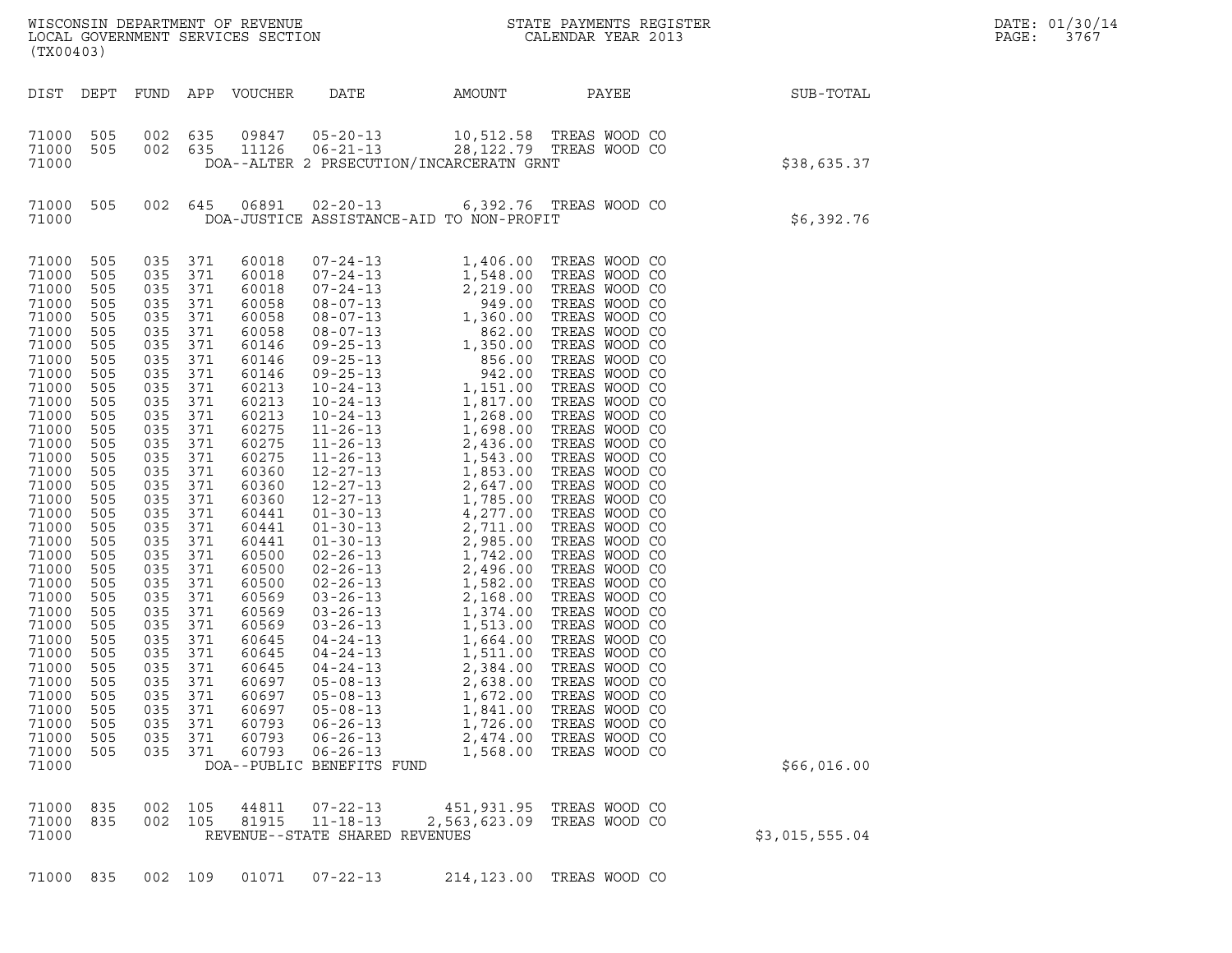| (TX00403)               |            |            |            | WISCONSIN DEPARTMENT OF REVENUE<br>LOCAL GOVERNMENT SERVICES SECTION |                                             |                                                          | STATE PAYMENTS REGISTER<br>CALENDAR YEAR 2013 | DATE: 01/30/14<br>PAGE:<br>3768 |  |
|-------------------------|------------|------------|------------|----------------------------------------------------------------------|---------------------------------------------|----------------------------------------------------------|-----------------------------------------------|---------------------------------|--|
| DIST                    | DEPT       | FUND       | APP        | <b>VOUCHER</b>                                                       | DATE                                        | AMOUNT                                                   | PAYEE                                         | SUB-TOTAL                       |  |
| 71000                   |            |            |            |                                                                      | REVENUE--EXEMPT COMPUTER AID                |                                                          |                                               | \$214, 123.00                   |  |
| 71000<br>71000<br>71000 | 835<br>835 | 002<br>002 | 302<br>302 | 10143<br>11142                                                       | $07 - 22 - 13$<br>07-22-13                  | 5,477,274.63<br>REVENUE-FIRST DOLLAR/SCHOOL LEVY CREDITS | TREAS WOOD CO<br>1,537,969.86 TREAS WOOD CO   | \$7,015,244.49                  |  |
| 71000<br>71000          | 835        | 021        | 363        | 37280                                                                | $03 - 25 - 13$<br>REVENUE--LOTTERY CREDIT - | 1,633,645.05                                             | TREAS WOOD CO                                 | \$1,633,645.05                  |  |
| 71000                   |            |            |            |                                                                      | DISTRICT TOTAL APPROPRIATIONS               |                                                          |                                               | \$25,019,373.51                 |  |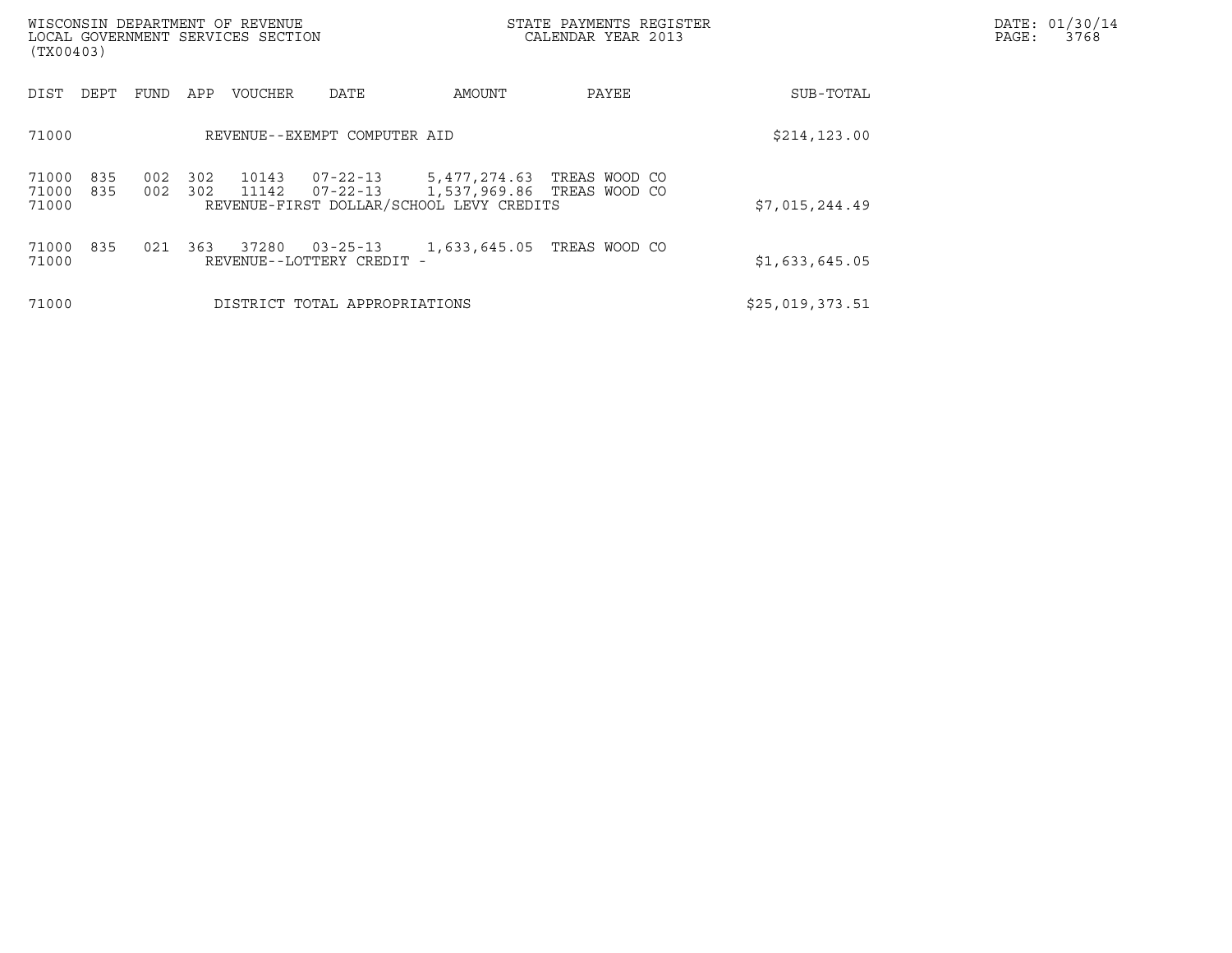| (TX00403)                                                             |                                          | WISCONSIN DEPARTMENT OF REVENUE<br>LOCAL GOVERNMENT SERVICES SECTION |                                                                    |                                                                                                                                                                       | STATE PAYMENTS REGISTER<br>CALENDAR YEAR 2013            |              | DATE: 01/30/14<br>PAGE: 3769 |
|-----------------------------------------------------------------------|------------------------------------------|----------------------------------------------------------------------|--------------------------------------------------------------------|-----------------------------------------------------------------------------------------------------------------------------------------------------------------------|----------------------------------------------------------|--------------|------------------------------|
|                                                                       |                                          | DIST DEPT FUND APP VOUCHER DATE                                      |                                                                    | AMOUNT                                                                                                                                                                | PAYEE                                                    | SUB-TOTAL    |                              |
| 71002 165<br>71002                                                    |                                          |                                                                      |                                                                    | 002 225 01815 07-03-13 1,794.92 TREAS TN ARPIN<br>SAFETY/PROF SERV--FIRE INSURANCE DUES                                                                               |                                                          | \$1,794.92   |                              |
| 71002 370<br>71002                                                    |                                          |                                                                      |                                                                    | 002 503 16194 02-06-13 2,452.29 TREAS TN ARPIN<br>NAT RESOURCES--AIDS IN LIEU OF TAXES                                                                                | TOWN SHARE 413.36                                        | \$2,452.29   |                              |
| 71002 370<br>71002                                                    |                                          |                                                                      |                                                                    | 012 571 37095 06-10-13 246.20 TREAS TN ARPIN<br>NAT RESOURCES--FOREST CROP/MFL/CO FOREST                                                                              |                                                          | \$246.20     |                              |
| 71002 370<br>71002                                                    |                                          | 074 670 41164 05-20-13                                               | NAT RESOURCES--RU RECYCLING GRANT                                  |                                                                                                                                                                       | 538.58 TREAS TN ARPIN                                    | \$538.58     |                              |
| 71002<br>395<br>71002<br>395<br>71002<br>395<br>71002<br>395<br>71002 | 011 191<br>011 191<br>011 191<br>011 191 | 71816<br>97816                                                       | $10 - 07 - 13$                                                     | 01-07-13 22,958.86 TOWN OF ARPIN<br>77816  04-01-13  22,958.86  TOWN OF ARPIN<br>85816  07-01-13  22,958.86  TOWN OF ARPIN<br>TRANSPORTATION--GENERAL TRANSP AIDS-GTA | 22,958.88 TOWN OF ARPIN                                  | \$91,835.46  |                              |
| 71002 835<br>71002<br>835<br>71002                                    | 002 105<br>002 105                       | 81881                                                                | 44777 07-22-13<br>$11 - 18 - 13$<br>REVENUE--STATE SHARED REVENUES |                                                                                                                                                                       | 12,741.96   TREAS  TN  ARPIN<br>72,201.36 TREAS TN ARPIN | \$84,943.32  |                              |
| 71002 835<br>71002                                                    |                                          | 002 109 03633 07-22-13                                               | REVENUE--EXEMPT COMPUTER AID                                       |                                                                                                                                                                       | 123.00 TREAS TN ARPIN                                    | \$123.00     |                              |
| 71002                                                                 |                                          | DISTRICT TOTAL APPROPRIATIONS                                        |                                                                    |                                                                                                                                                                       |                                                          | \$181,933.77 |                              |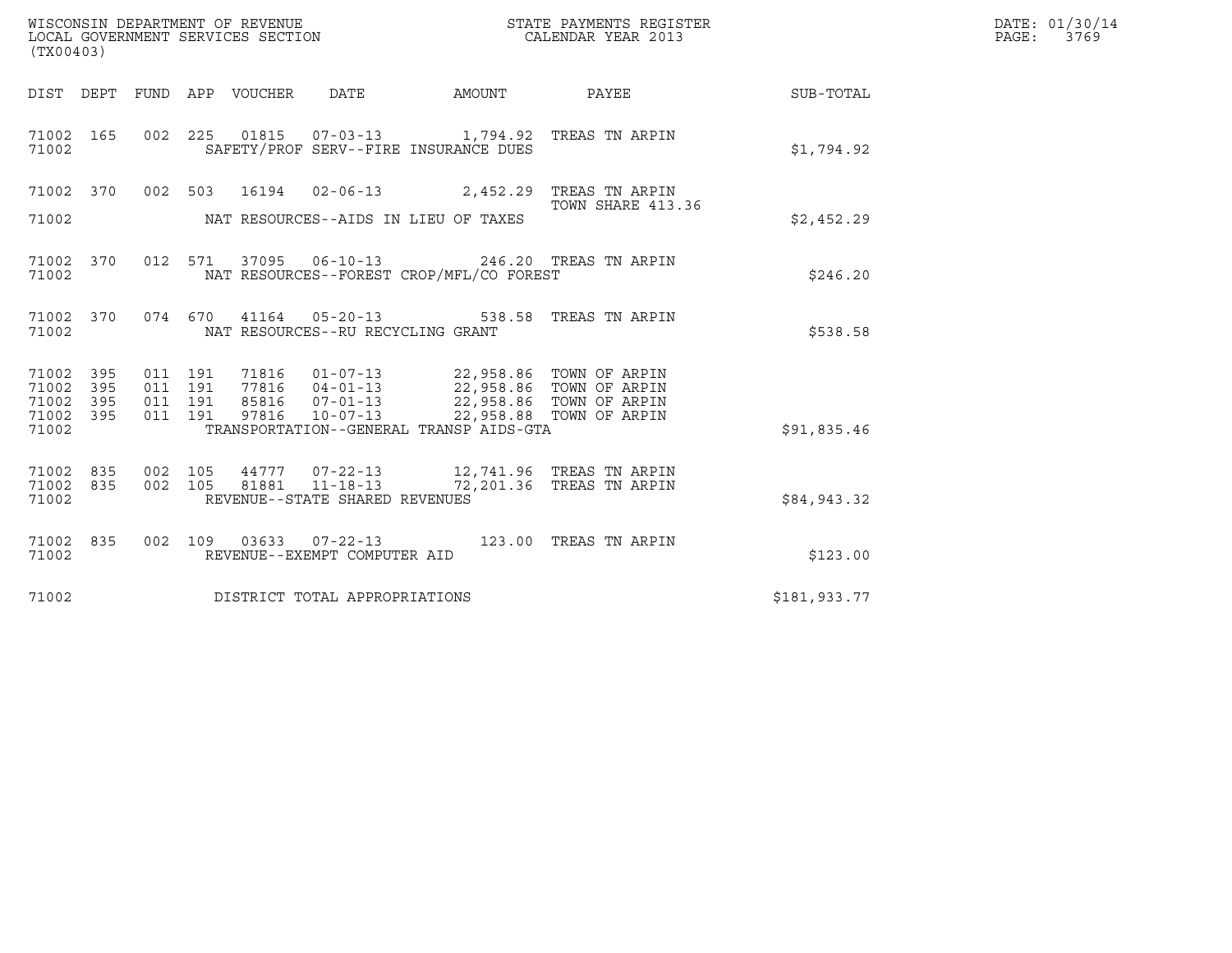| (TX00403)                                                 |  |         |                               |  |                                         |                                          |                                                                                                                                                                                                               |              | DATE: 01/30/14<br>PAGE: 3770 |
|-----------------------------------------------------------|--|---------|-------------------------------|--|-----------------------------------------|------------------------------------------|---------------------------------------------------------------------------------------------------------------------------------------------------------------------------------------------------------------|--------------|------------------------------|
|                                                           |  |         |                               |  |                                         |                                          | DIST DEPT FUND APP VOUCHER DATE AMOUNT PAYEE SUB-TOTAL                                                                                                                                                        |              |                              |
| 71004                                                     |  |         |                               |  |                                         | SAFETY/PROF SERV--FIRE INSURANCE DUES    | 71004 165 002 225 01816 07-03-13 1,848.34 TREAS TN AUBURNDALE                                                                                                                                                 | \$1,848.34   |                              |
| 71004                                                     |  |         |                               |  |                                         | NAT RESOURCES-SEVERANCE/YIELD/WITHDRAWAL | 71004 370 000 001 04DNR 10-23-13 986.85 TOWN AUBURNDALE                                                                                                                                                       | \$986.85     |                              |
| 71004 370<br>71004                                        |  |         |                               |  |                                         | NAT RESOURCES--FOREST CROP/MFL/CO FOREST | 012 571 37096 06-10-13 92.80 TREAS TN AUBURNDALE                                                                                                                                                              | \$92.80      |                              |
| 71004                                                     |  |         |                               |  |                                         | NAT RESOURCES--AIDS IN LIEU OF TAXES     | 71004 370 012 579 19036 04-15-13 19.36 TREAS TN AUBURNDALE                                                                                                                                                    | \$19.36      |                              |
|                                                           |  |         |                               |  | 71004 NAT RESOURCES--RU RECYCLING GRANT |                                          | 71004 370 074 670 41165 05-20-13 635.20 TREAS TN AUBURNDALE                                                                                                                                                   | \$635.20     |                              |
| 71004 395<br>71004 395<br>71004 395<br>71004 395<br>71004 |  | 011 191 | 011 191<br>011 191<br>011 191 |  |                                         | TRANSPORTATION--GENERAL TRANSP AIDS-GTA  |                                                                                                                                                                                                               | \$93,308.75  |                              |
| 71004                                                     |  |         |                               |  |                                         | TRANSPORTATION--LRIP/TRIP/MSIP GRANTS    | 71004 395 011 278 96772 12-09-13 16,298.92 TREAS TN AUBURNDALE                                                                                                                                                | \$16, 298.92 |                              |
| 71004                                                     |  |         |                               |  | REVENUE--STATE SHARED REVENUES          |                                          | $\begin{array}{cccccc} 71004 & 835 & 002 & 105 & 44778 & 07-22-13 & 6,772.15 & \text{TREAS TN AUBURNDALE} \\ 71004 & 835 & 002 & 105 & 81882 & 11-18-13 & 38,373.26 & \text{TREAS TN AUBURNDALE} \end{array}$ | \$45,145.41  |                              |
| 71004 835<br>71004                                        |  |         |                               |  | REVENUE--EXEMPT COMPUTER AID            |                                          | 002 109 03634 07-22-13 81.00 TREAS TN AUBURNDALE                                                                                                                                                              | \$81.00      |                              |
| 71004                                                     |  |         |                               |  |                                         | DOA-PAYMENT FOR MUNICIPAL SERVICES AID   | 71004 835 002 501 00004 02-01-13 118.32 TREAS TN AUBURNDALE                                                                                                                                                   | \$118.32     |                              |
| 71004                                                     |  |         |                               |  | DISTRICT TOTAL APPROPRIATIONS           |                                          |                                                                                                                                                                                                               | \$158,534.95 |                              |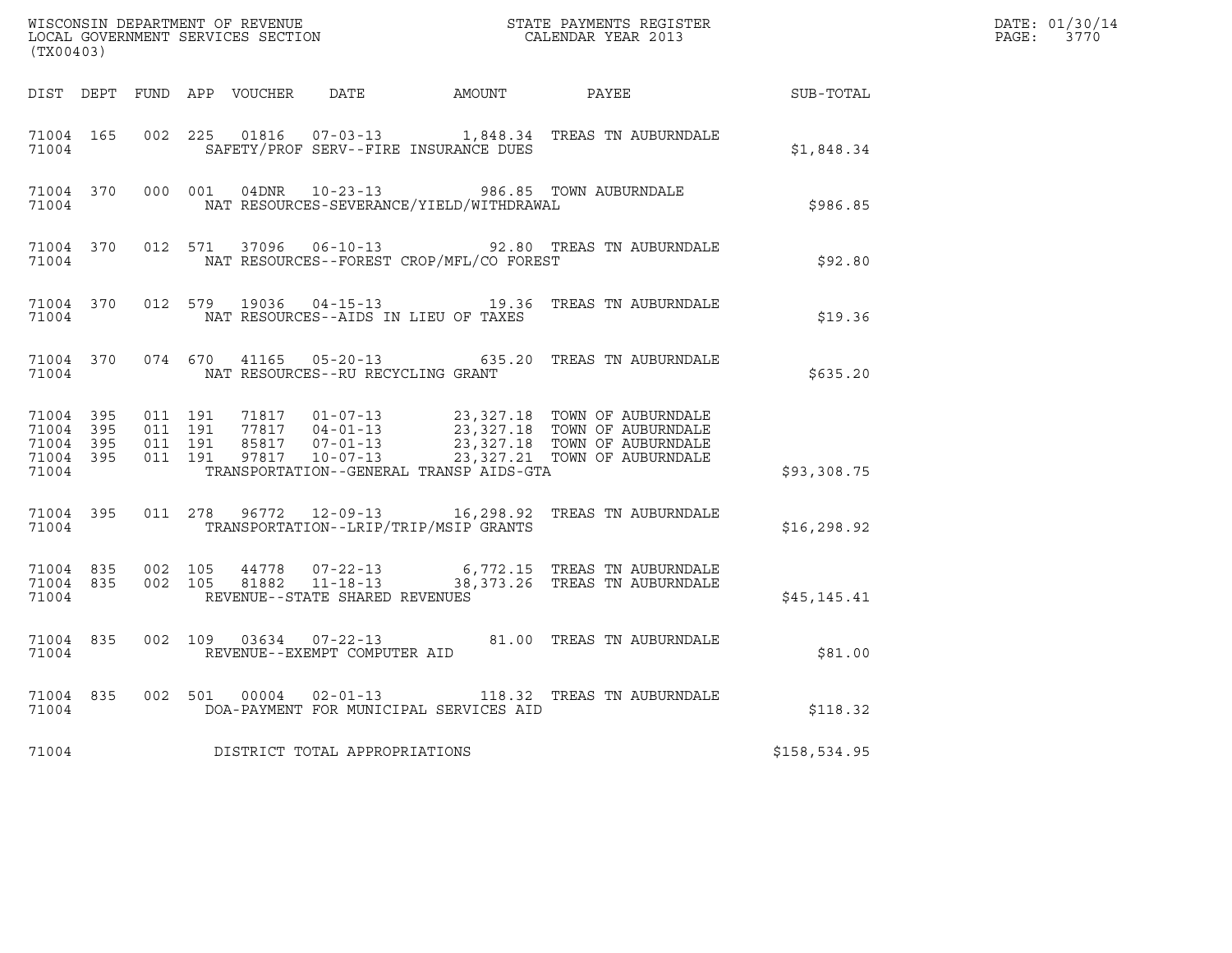| (TX00403)                                 |                          |                                          |         | WISCONSIN DEPARTMENT OF REVENUE<br>LOCAL GOVERNMENT SERVICES SECTION |                                |                                          | STATE PAYMENTS REGISTER<br>CALENDAR YEAR 2013                                                                                                                      |              | DATE: 01/30/14<br>PAGE:<br>3771 |
|-------------------------------------------|--------------------------|------------------------------------------|---------|----------------------------------------------------------------------|--------------------------------|------------------------------------------|--------------------------------------------------------------------------------------------------------------------------------------------------------------------|--------------|---------------------------------|
|                                           |                          |                                          |         | DIST DEPT FUND APP VOUCHER DATE                                      |                                |                                          | AMOUNT PAYEE                                                                                                                                                       | SUB-TOTAL    |                                 |
| 71006 165<br>71006                        |                          |                                          |         |                                                                      |                                | SAFETY/PROF SERV--FIRE INSURANCE DUES    | 002 225 01817 07-03-13 1,814.87 TREAS TN CAMERON                                                                                                                   | \$1,814.87   |                                 |
| 71006 370<br>71006                        |                          |                                          |         |                                                                      |                                | NAT RESOURCES--FOREST CROP/MFL/CO FOREST | 012 571 37097 06-10-13 15.58 TREAS TN CAMERON                                                                                                                      | \$15.58      |                                 |
| 71006<br>71006<br>71006<br>71006<br>71006 | 395<br>395<br>395<br>395 | 011 191<br>011 191<br>011 191<br>011 191 |         | 85818<br>97818                                                       |                                | TRANSPORTATION--GENERAL TRANSP AIDS-GTA  | 71818  01-07-13  2,359.45  TOWN OF CAMERON<br>77818  04-01-13  2,359.45  TOWN OF CAMERON<br>07-01-13 2,359.45 TOWN OF CAMERON<br>10-07-13 2,359.48 TOWN OF CAMERON | \$9,437.83   |                                 |
| 71006 395<br>71006                        |                          |                                          |         |                                                                      |                                | TRANSPORTATION--LRIP/TRIP/MSIP GRANTS    | 011  278  69045  03-19-13  22, 262.48  TREAS  TN CAMERON                                                                                                           | \$22, 262.48 |                                 |
| 71006<br>71006<br>71006                   | 835<br>835               | 002 105                                  | 002 105 |                                                                      | REVENUE--STATE SHARED REVENUES |                                          | 44779  07-22-13  2,005.03  TREAS TN CAMERON<br>81883 11-18-13 11,361.83 TREAS TN CAMERON                                                                           | \$13,366.86  |                                 |
| 71006 835<br>71006                        |                          |                                          |         |                                                                      | REVENUE--EXEMPT COMPUTER AID   |                                          | 002 109 03635 07-22-13 111.00 TREAS TN CAMERON                                                                                                                     | \$111.00     |                                 |
| 71006                                     |                          |                                          |         |                                                                      | DISTRICT TOTAL APPROPRIATIONS  |                                          |                                                                                                                                                                    | \$47,008.62  |                                 |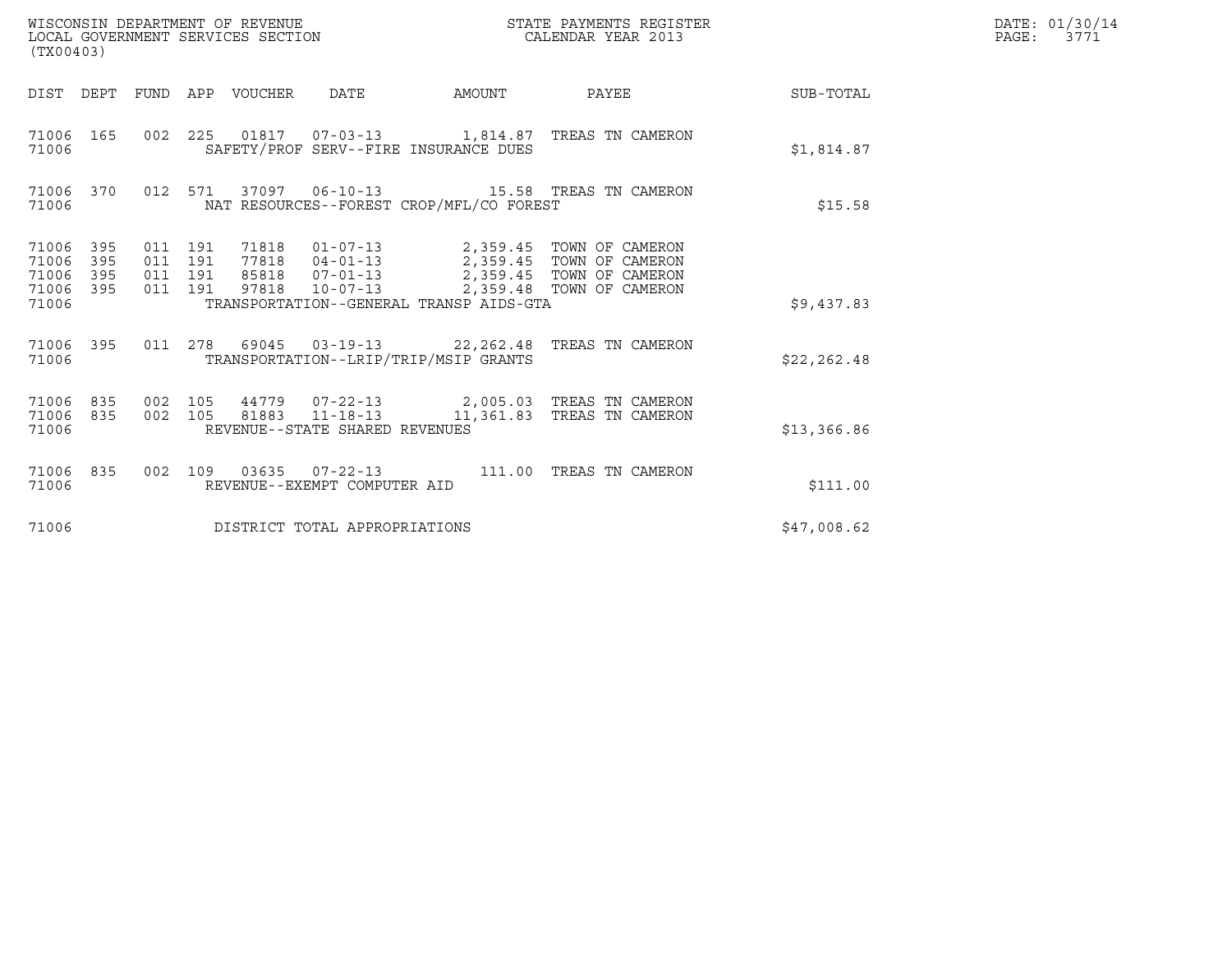| WISCONSIN DEPARTMENT OF REVENUE   | STATE PAYMENTS REGISTER | DATE: 01/30/14<br>スワワク |
|-----------------------------------|-------------------------|------------------------|
| LOCAL GOVERNMENT SERVICES SECTION | CALENDAR YEAR 2013      | PAGE:                  |

| (TX00403)                                                                                                                                                 | STATE PAYMENTS REGISTER<br>CALENDAR YEAR 2013<br>WISCONSIN DEPARTMENT OF REVENUE<br>LOCAL GOVERNMENT SERVICES SECTION                                                        |              |  |  |
|-----------------------------------------------------------------------------------------------------------------------------------------------------------|------------------------------------------------------------------------------------------------------------------------------------------------------------------------------|--------------|--|--|
| DIST DEPT                                                                                                                                                 | FUND APP VOUCHER  DATE          AMOUNT           PAYEE                                                                                                                       | SUB-TOTAL    |  |  |
| 002 225 01818 07-03-13 1,115.96 TREAS TN CARY<br>71008 165<br>SAFETY/PROF SERV--FIRE INSURANCE DUES<br>71008                                              |                                                                                                                                                                              | \$1,115.96   |  |  |
| 71008 370<br>000 001<br>71008 370<br>000 001<br>71008 370<br>000 001<br>NAT RESOURCES-SEVERANCE/YIELD/WITHDRAWAL<br>71008                                 |                                                                                                                                                                              | \$1,705.67   |  |  |
| 012 571 37098 06-10-13 1,252.34 TREAS TN CARY<br>71008 370<br>012 571<br>37098<br>71008 370<br>NAT RESOURCES--FOREST CROP/MFL/CO FOREST<br>71008          | 06-10-13 210.41 TREAS TN CARY                                                                                                                                                | \$1,462.75   |  |  |
| 71008<br>395<br>011 191<br>71008<br>395<br>011 191<br>71008<br>011 191<br>395<br>71008 395<br>011 191<br>71008<br>TRANSPORTATION--GENERAL TRANSP AIDS-GTA | 71819  01-07-13  16,574.29  TOWN OF CARY<br>77819  04-01-13  16,574.29  TOWN OF CARY<br>85819  07-01-13  16,574.29  TOWN OF CARY<br>97819  10-07-13  16,574.30  TOWN OF CARY | \$66, 297.17 |  |  |
| 002 105 44780 07-22-13 2,968.13 TREAS TN CARY<br>71008 835<br>71008 835<br>002 105<br>71008<br>REVENUE--STATE SHARED REVENUES                             | 81884  11-18-13  16,819.37  TREAS TN CARY                                                                                                                                    | \$19,787.50  |  |  |
| 002 109 03636 07-22-13 1.00 TREAS TN CARY<br>71008 835<br>71008<br>REVENUE--EXEMPT COMPUTER AID                                                           |                                                                                                                                                                              | \$1.00       |  |  |
| DISTRICT TOTAL APPROPRIATIONS<br>71008                                                                                                                    |                                                                                                                                                                              | \$90,370.05  |  |  |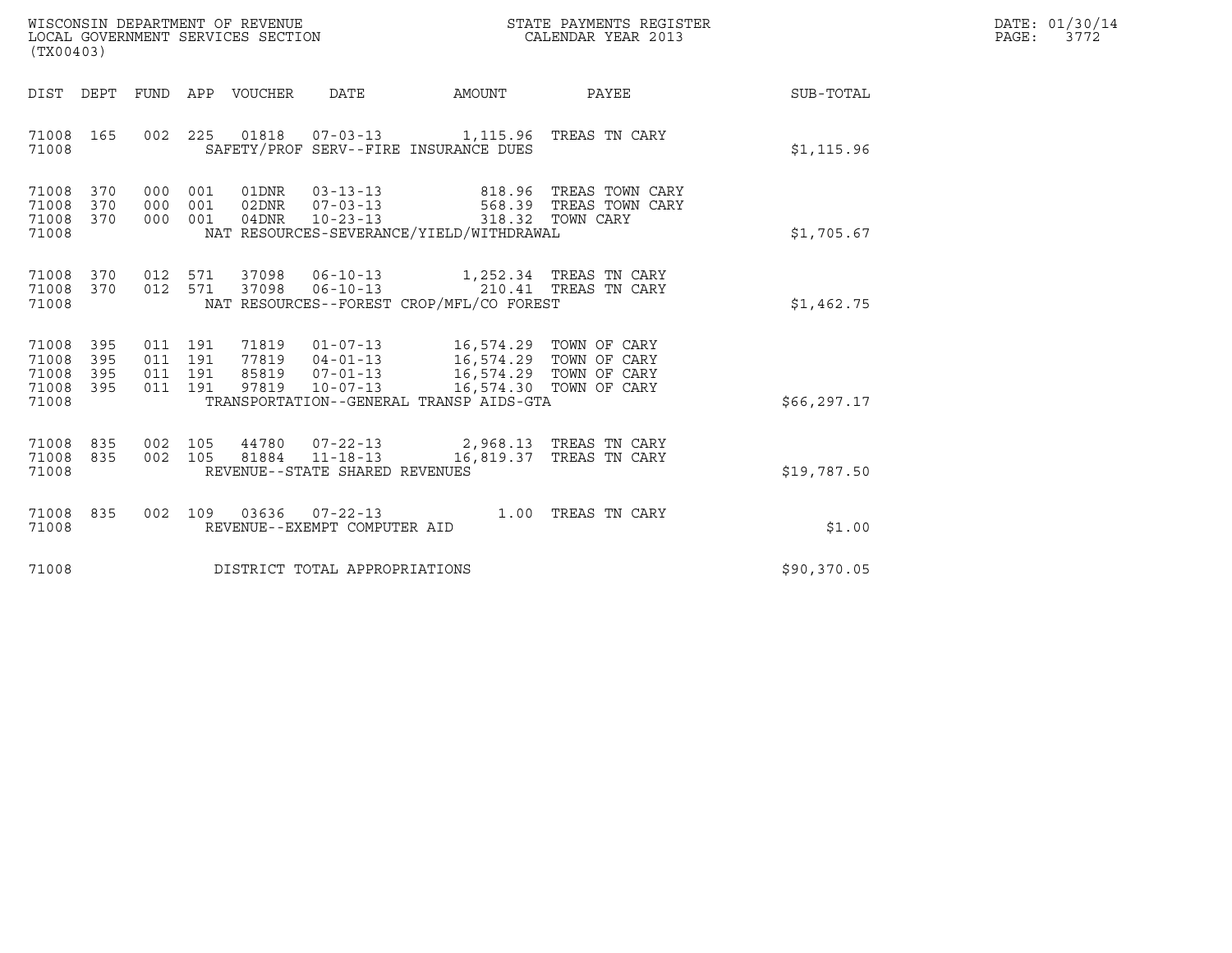| WISCONSIN DEPARTMENT OF REVENUE   | STATE PAYMENTS REGISTER | $\mathtt{PAGE}$ : | DATE: 01/30/14 |
|-----------------------------------|-------------------------|-------------------|----------------|
| LOCAL GOVERNMENT SERVICES SECTION | CALENDAR YEAR 2013      |                   | 3773           |

| WISCONSIN DEPARTMENT OF REVENUE<br>LOCAL GOVERNMENT SERVICES SECTION<br>(TX00403) |                   |                                  |            |             | STATE PAYMENTS REGISTER<br>CALENDAR YEAR 2013    |                                          | DATE: 01/30/14<br>$\mathtt{PAGE:}$<br>3773                                                    |              |  |
|-----------------------------------------------------------------------------------|-------------------|----------------------------------|------------|-------------|--------------------------------------------------|------------------------------------------|-----------------------------------------------------------------------------------------------|--------------|--|
| DIST                                                                              | DEPT              | FUND                             |            | APP VOUCHER | DATE                                             | AMOUNT                                   | PAYEE                                                                                         | SUB-TOTAL    |  |
| 71010 165<br>71010                                                                |                   | 002                              |            |             |                                                  | SAFETY/PROF SERV--FIRE INSURANCE DUES    | 225  01819  07-03-13  843.33  TREAS  TN CRANMOOR                                              | \$843.33     |  |
| 71010<br>71010<br>71010                                                           | 370<br>370        | 012<br>012 571                   |            |             |                                                  | NAT RESOURCES--FOREST CROP/MFL/CO FOREST | 571 37099 06-10-13 81.22 TREAS TN CRANMOOR<br>37099   06-10-13   1,068.32   TREAS TN CRANMOOR | \$1,149.54   |  |
| 71010 370<br>71010                                                                |                   |                                  |            |             | NAT RESOURCES--RU RECYCLING GRANT                | 074 670 41166 05-20-13 680.35            | TREAS TN CRANMOOR                                                                             | \$680.35     |  |
| 71010<br>71010<br>71010<br>71010 395<br>71010                                     | 395<br>395<br>395 | 011 191<br>011<br>011<br>011 191 | 191<br>191 | 71820       |                                                  | TRANSPORTATION--GENERAL TRANSP AIDS-GTA  | 01-07-13 4,015.61 TOWN OF CRANMOOR<br>97820  10-07-13  4,015.62  TOWN OF CRANMOOR             | \$16,062.45  |  |
| 71010<br>71010<br>71010                                                           | 835<br>835        | 002<br>002                       | 105<br>105 | 44781       | 81885 11-18-13<br>REVENUE--STATE SHARED REVENUES | 5,496.49                                 | 07-22-13 970.24 TREAS TN CRANMOOR<br>TREAS TN CRANMOOR                                        | \$6,466.73   |  |
| 71010                                                                             |                   |                                  |            |             | DISTRICT TOTAL APPROPRIATIONS                    |                                          |                                                                                               | \$25, 202.40 |  |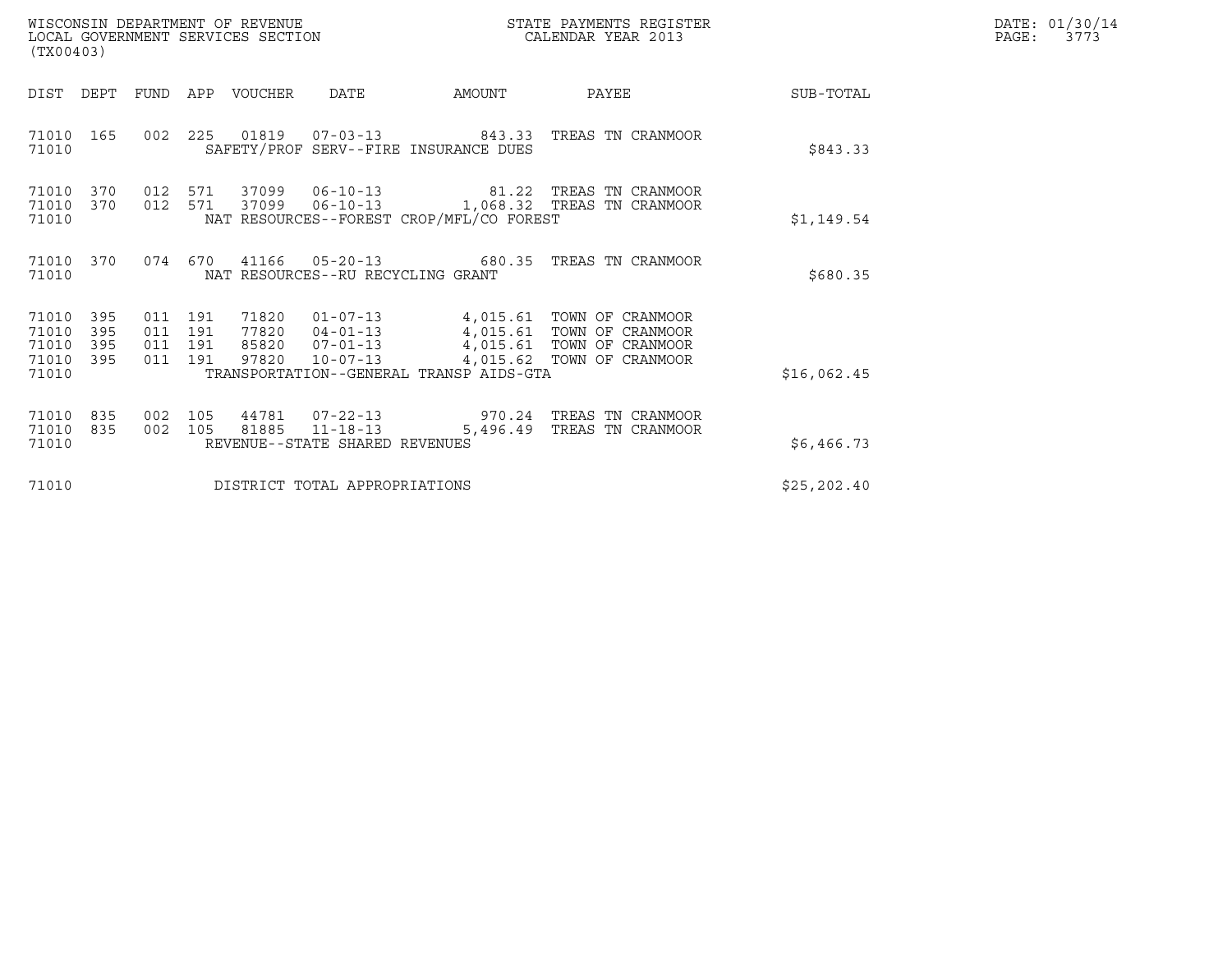| WISCONSIN DEPARTMENT OF REVENUE<br>STATE PAYMENTS REGISTER<br>CALENDAR YEAR 2013<br>LOCAL GOVERNMENT SERVICES SECTION<br>(TX00403) |            |                                          |  |                            |                                                  |                                                                                                                                                                                                                                 | DATE: 01/30/14<br>$\mathtt{PAGE:}$<br>3774                                                    |              |  |
|------------------------------------------------------------------------------------------------------------------------------------|------------|------------------------------------------|--|----------------------------|--------------------------------------------------|---------------------------------------------------------------------------------------------------------------------------------------------------------------------------------------------------------------------------------|-----------------------------------------------------------------------------------------------|--------------|--|
|                                                                                                                                    |            |                                          |  | DIST DEPT FUND APP VOUCHER | DATE                                             | AMOUNT                                                                                                                                                                                                                          | PAYEE                                                                                         | SUB-TOTAL    |  |
| 71012 165<br>71012                                                                                                                 |            |                                          |  |                            | 002 225 01820 07-03-13                           | SAFETY/PROF SERV--FIRE INSURANCE DUES                                                                                                                                                                                           | 915.22 TREAS TN DEXTER                                                                        | \$915.22     |  |
| 71012                                                                                                                              | 71012 370  |                                          |  |                            |                                                  | NAT RESOURCES-SEVERANCE/YIELD/WITHDRAWAL                                                                                                                                                                                        | 000 001 01DNR 03-13-13 367.50 TREAS TOWN DEXTER                                               | \$367.50     |  |
| 71012 370<br>71012                                                                                                                 |            | 71012 370 012 571                        |  |                            |                                                  | NAT RESOURCES--FOREST CROP/MFL/CO FOREST                                                                                                                                                                                        | 37100  06-10-13  239.29  TREAS TN DEXTER<br>012 571 37100 06-10-13 2,366.37 TREAS TN DEXTER   | \$2,605.66   |  |
| 71012 370<br>71012 370<br>71012                                                                                                    |            | 012 579                                  |  |                            |                                                  | NAT RESOURCES--AIDS IN LIEU OF TAXES                                                                                                                                                                                            | 012 579 19037 04-15-13 384.52 TREAS TN DEXTER<br>19037  04-15-13  3,845.18  TREAS TOWN DEXTER | \$4,229.70   |  |
| 71012 395<br>71012<br>71012<br>71012 395<br>71012                                                                                  | 395<br>395 | 011 191<br>011 191<br>011 191<br>011 191 |  |                            |                                                  | 71821  01-07-13  10,659.09  TOWN OF DEXTER<br>77821  04-01-13  10,659.09  TOWN OF DEXTER<br>85821  07-01-13  10,659.09  TOWN OF DEXTER<br>97821  10-07-13  10,659.11  TOWN OF DEXTER<br>TRANSPORTATION--GENERAL TRANSP AIDS-GTA |                                                                                               | \$42,636.38  |  |
| 71012 835<br>71012 835<br>71012                                                                                                    |            | 002 105<br>002 105                       |  |                            | 81886 11-18-13<br>REVENUE--STATE SHARED REVENUES |                                                                                                                                                                                                                                 | 44782  07-22-13  3,348.47  TREAS TN DEXTER<br>18,974.63 TREAS TN DEXTER                       | \$22, 323.10 |  |
| 71012                                                                                                                              |            |                                          |  |                            | DISTRICT TOTAL APPROPRIATIONS                    |                                                                                                                                                                                                                                 |                                                                                               | \$73,077.56  |  |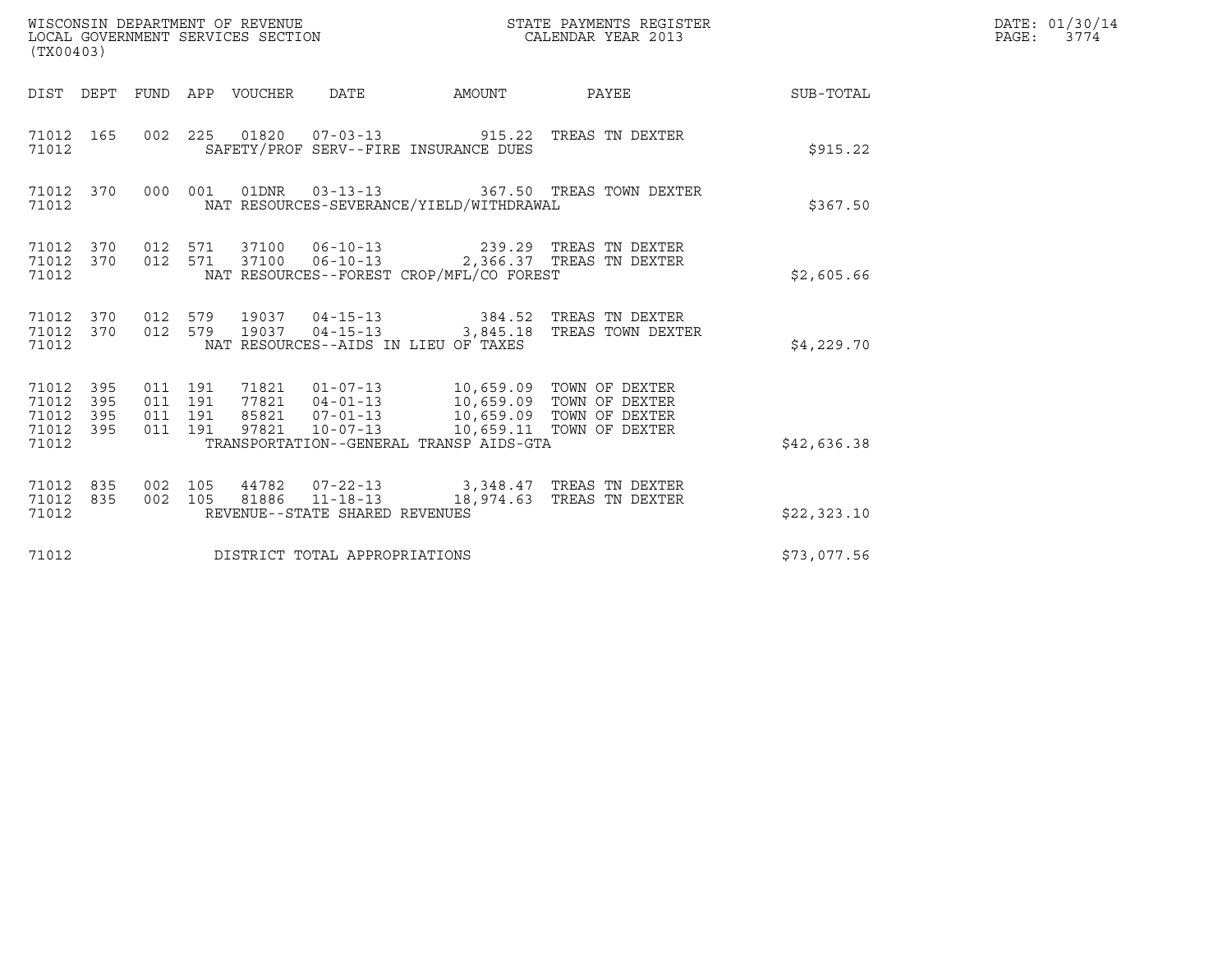| (TX00403)                                        |  |         |         |                                 |                                | DATE: 01/30/14<br>PAGE:<br>3775          |                                                                                                                                                                                                                                  |              |  |
|--------------------------------------------------|--|---------|---------|---------------------------------|--------------------------------|------------------------------------------|----------------------------------------------------------------------------------------------------------------------------------------------------------------------------------------------------------------------------------|--------------|--|
|                                                  |  |         |         | DIST DEPT FUND APP VOUCHER DATE |                                | AMOUNT                                   | PAYEE SUB-TOTAL                                                                                                                                                                                                                  |              |  |
| 71014                                            |  |         |         |                                 |                                | SAFETY/PROF SERV--FIRE INSURANCE DUES    | 71014 165 002 225 01821 07-03-13 19,738.88 TREAS TN GRAND RAPIDS                                                                                                                                                                 | \$19,738.88  |  |
| 71014 370<br>71014                               |  |         |         |                                 |                                | NAT RESOURCES-SEVERANCE/YIELD/WITHDRAWAL | 000 001 02DNR  07-03-13  344.15 TREAS TOWN GRAND RAPIDS                                                                                                                                                                          | \$344.15     |  |
| 71014                                            |  |         |         |                                 |                                | NAT RESOURCES--FOREST CROP/MFL/CO FOREST | 71014 370 012 571 37101 06-10-13 252.10 TREAS TN GRAND RAPIDS                                                                                                                                                                    | \$252.10     |  |
| 71014                                            |  |         |         |                                 |                                | NAT RESOURCES--AIDS IN LIEU OF TAXES     | 71014 370 012 579 19038 04-15-13 126.10 TREAS TN GRAND RAPIDS                                                                                                                                                                    | \$126.10     |  |
| 71014                                            |  |         |         |                                 |                                | NAT RESOURCES--RECREATION RESOURCE-FED   | 71014 370 012 583 02823 04-23-13 1,008.16 TREAS TN GRAND RAPIDS                                                                                                                                                                  | \$1,008.16   |  |
| 71014                                            |  |         |         |                                 |                                | NAT RESOURCES--RU RECYCLING GRANT        | 71014 370 074 670 41167 05-20-13 11,378.25 TREAS TN GRAND RAPIDS                                                                                                                                                                 | \$11,378.25  |  |
| 71014                                            |  |         |         |                                 |                                | NAT RESOURCES--RU CONSOLIDATED GRANT     | 71014 370 074 673 41167 05-20-13 2,008.00 TREAS TN GRAND RAPIDS                                                                                                                                                                  | \$2,008.00   |  |
| 71014 395<br>71014 395<br>71014 395<br>71014 395 |  |         |         |                                 |                                |                                          | 011 191 71822 01-07-13 49,453.12 TOWN OF GRAND RAPIDS<br>011 191 77822 04-01-13 49,453.12 TOWN OF GRAND RAPIDS<br>011 191 85822 07-01-13 49,453.12 TOWN OF GRAND RAPIDS<br>011 191 97822 10-07-13 49,453.12 TOWN OF GRAND RAPIDS |              |  |
| 71014                                            |  |         |         |                                 |                                | TRANSPORTATION--GENERAL TRANSP AIDS-GTA  |                                                                                                                                                                                                                                  | \$197,812.48 |  |
| 71014                                            |  |         |         |                                 |                                | HS--AMBULANCE FUNDING ASSISTANCE GRANTS  | 71014 435 005 162 01HSD 09-03-13 5,857.28 TOWN GRAND RAPIDS                                                                                                                                                                      | \$5,857.28   |  |
| 71014                                            |  |         |         |                                 |                                | JUSTICE--LAW ENFORCEMENT TRAINING        | 71014 455 002 231 00299 02-08-13 1,280.00 TREAS TN GRAND RAPIDS                                                                                                                                                                  | \$1,280.00   |  |
| 71014 835<br>71014 835<br>71014                  |  | 002 105 | 002 105 |                                 | REVENUE--STATE SHARED REVENUES |                                          |                                                                                                                                                                                                                                  | \$239,345.55 |  |
| 71014 835<br>71014                               |  |         |         |                                 | REVENUE--EXEMPT COMPUTER AID   |                                          | 002 109 03637 07-22-13 627.00 TREAS TN GRAND RAPIDS                                                                                                                                                                              | \$627.00     |  |
| 71014 835                                        |  |         |         | 002 501 00004                   | $02 - 01 - 13$                 |                                          | 2,388.11 TREAS TN GRAND RAPIDS                                                                                                                                                                                                   |              |  |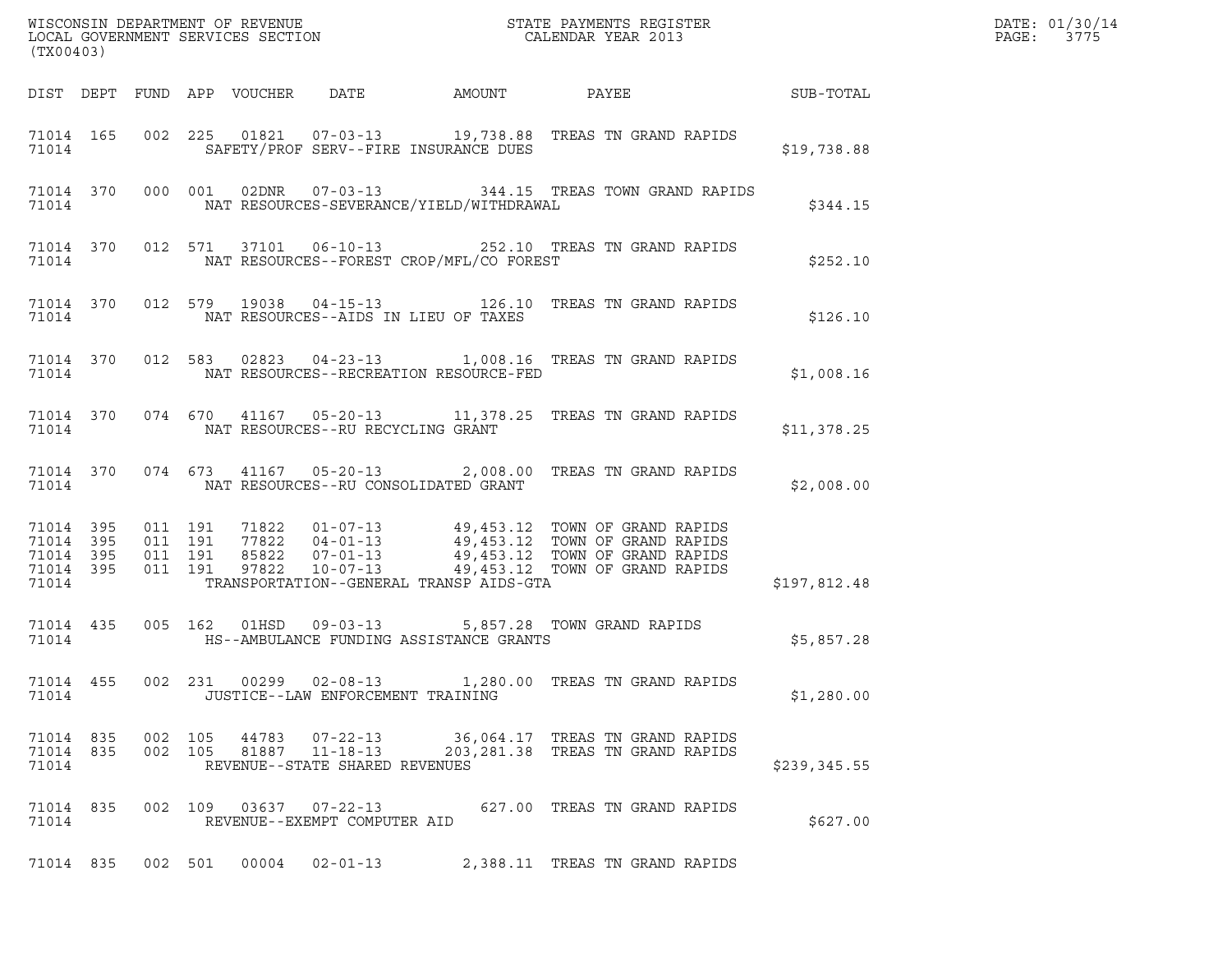| WISCONSIN DEPARTMENT OF REVENUE<br>LOCAL GOVERNMENT SERVICES SECTION<br>(TX00403) |                                                             | STATE PAYMENTS REGISTER<br>CALENDAR YEAR 2013 |              | DATE: 01/30/14<br>PAGE:<br>3776 |
|-----------------------------------------------------------------------------------|-------------------------------------------------------------|-----------------------------------------------|--------------|---------------------------------|
| DIST<br>DEPT<br>FUND                                                              | APP<br>VOUCHER<br>DATE                                      | AMOUNT<br>PAYEE                               | SUB-TOTAL    |                                 |
| 71014                                                                             | DOA-PAYMENT FOR MUNICIPAL SERVICES AID                      |                                               | \$2,388.11   |                                 |
| 835<br>021<br>71014<br>71014                                                      | 363<br>35941<br>$03 - 25 - 13$<br>REVENUE--LOTTERY CREDIT - | 2,065.36<br>TREAS TN GRAND RAPIDS             | \$2,065.36   |                                 |
| 71014                                                                             | DISTRICT TOTAL APPROPRIATIONS                               |                                               | \$484,231.42 |                                 |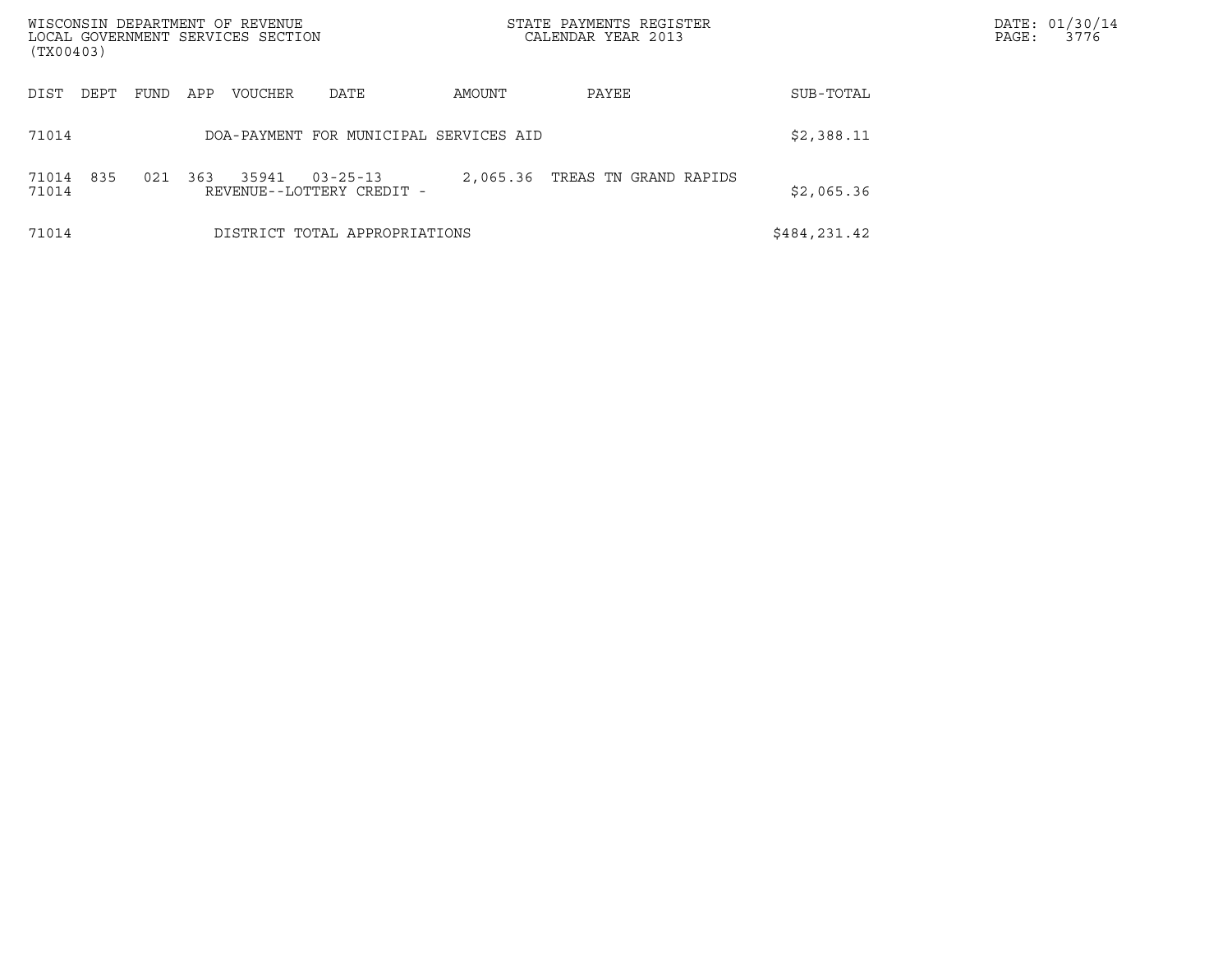| (TX00403)                                             |     |  |                                |                                                                                                                                                                                                                                                                                                                                                                    |                                                                                                                                                                                                               |              | DATE: 01/30/14<br>PAGE: 3777 |
|-------------------------------------------------------|-----|--|--------------------------------|--------------------------------------------------------------------------------------------------------------------------------------------------------------------------------------------------------------------------------------------------------------------------------------------------------------------------------------------------------------------|---------------------------------------------------------------------------------------------------------------------------------------------------------------------------------------------------------------|--------------|------------------------------|
|                                                       |     |  |                                |                                                                                                                                                                                                                                                                                                                                                                    | DIST DEPT FUND APP VOUCHER DATE AMOUNT PAYEE THE SUB-TOTAL                                                                                                                                                    |              |                              |
| 71016                                                 |     |  |                                | SAFETY/PROF SERV--FIRE INSURANCE DUES                                                                                                                                                                                                                                                                                                                              | 71016 165 002 225 01822 07-03-13 1,517.34 TREAS TN HANSEN                                                                                                                                                     | \$1,517.34   |                              |
| 71016                                                 |     |  |                                | NAT RESOURCES-SEVERANCE/YIELD/WITHDRAWAL                                                                                                                                                                                                                                                                                                                           | 71016 370 000 001 02DNR 07-03-13 1,253.22 TREAS TOWN HANSEN                                                                                                                                                   | \$1,253.22   |                              |
| 71016                                                 |     |  |                                | NAT RESOURCES--FOREST CROP/MFL/CO FOREST                                                                                                                                                                                                                                                                                                                           | 71016 370 012 571 37102 06-10-13 349.27 TREAS TN HANSEN                                                                                                                                                       | \$349.27     |                              |
| 71016 395<br>71016 395<br>71016<br>71016 395<br>71016 | 395 |  |                                | $\begin{array}{cccccc} 011 & 191 & 71823 & 01\!07\!-\!13 & 23\, , 922\, .10 & \text{TOWN OF HANSEN} \\ 011 & 191 & 77823 & 04\!-\!01\!-\!13 & 23\, , 922\, .10 & \text{TOWN OF HANSEN} \\ 011 & 191 & 85823 & 07\!-\!01\!-\!13 & 23\, , 922\, .10 & \text{TOWN OF HANSEN} \\ 011 & 191 & 97823 & 10\!-\!07\!-\!13 & 23$<br>TRANSPORTATION--GENERAL TRANSP AIDS-GTA |                                                                                                                                                                                                               | \$95,688.40  |                              |
| 71016                                                 |     |  |                                | TRANSPORTATION--LRIP/TRIP/MSIP GRANTS                                                                                                                                                                                                                                                                                                                              | 71016 395 011 278 60918 01-03-13 283,026.93 TREAS TN HANSEN                                                                                                                                                   | \$283,026.93 |                              |
| 71016                                                 |     |  | REVENUE--STATE SHARED REVENUES |                                                                                                                                                                                                                                                                                                                                                                    | $\begin{array}{cccccc} 71016 & 835 & 002 & 105 & 44784 & 07-22-13 & & & 7,899.25 & \text{TREAS TN HANSEN} \\ 71016 & 835 & 002 & 105 & 81888 & 11-18-13 & & & 44,762.41 & \text{TREAS TN HANSEN} \end{array}$ | \$52,661.66  |                              |
| 71016                                                 |     |  | REVENUE--EXEMPT COMPUTER AID   |                                                                                                                                                                                                                                                                                                                                                                    | 71016 835 002 109 03638 07-22-13 11.00 TREAS TN HANSEN                                                                                                                                                        | \$11.00      |                              |
| 71016                                                 |     |  | DISTRICT TOTAL APPROPRIATIONS  |                                                                                                                                                                                                                                                                                                                                                                    |                                                                                                                                                                                                               | \$434,507.82 |                              |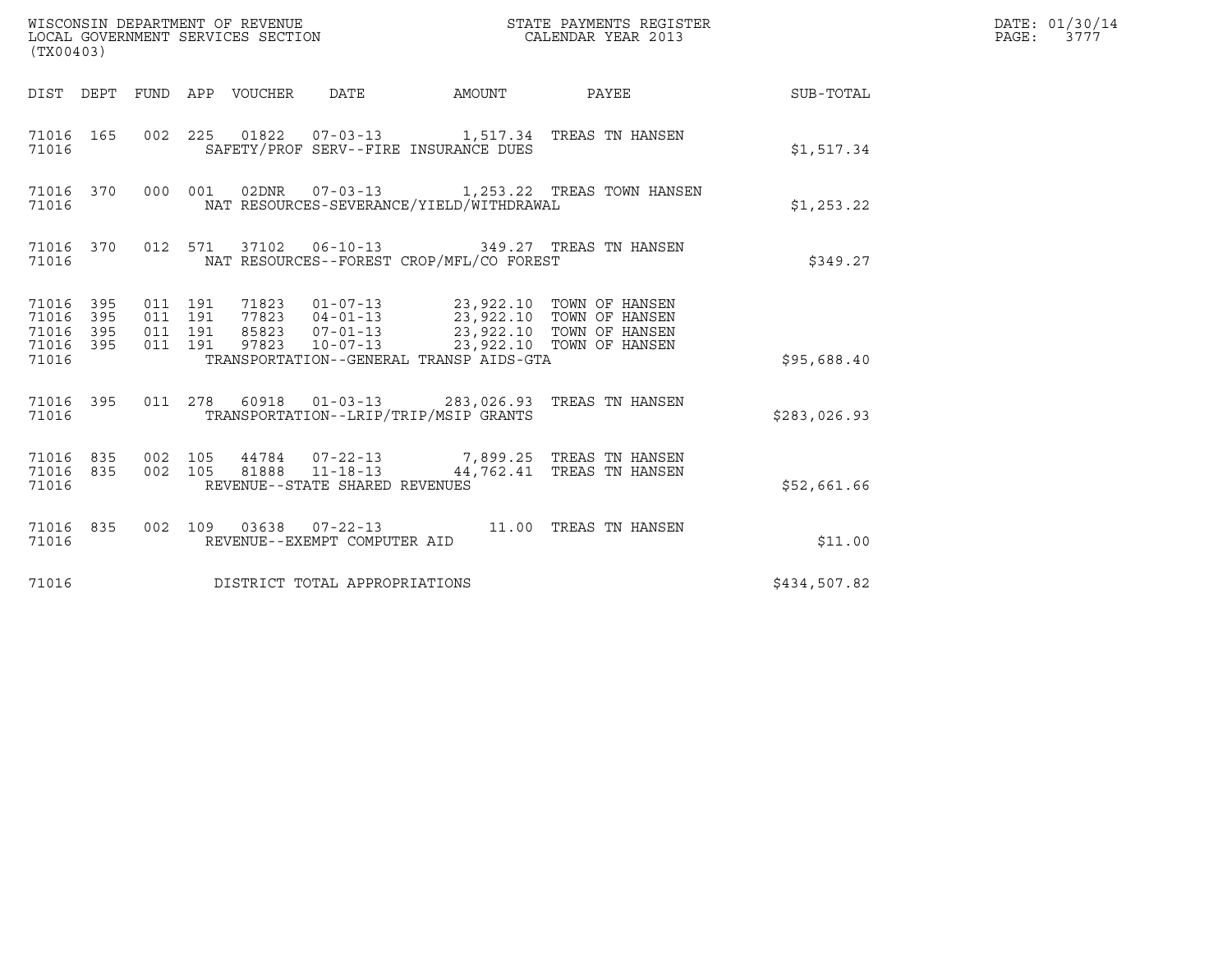| WISCONSIN DEPARTMENT OF REVENUE   | STATE PAYMENTS REGISTER | DATE: 01/30/14 |
|-----------------------------------|-------------------------|----------------|
| LOCAL GOVERNMENT SERVICES SECTION | CALENDAR YEAR 2013      | 3778<br>PAGE:  |

| (TX00403)                                                 |                                                                                                                                                                                                                                                                                                                                        |  |  |             | DATE: 01/30/14<br>PAGE:<br>3778 |
|-----------------------------------------------------------|----------------------------------------------------------------------------------------------------------------------------------------------------------------------------------------------------------------------------------------------------------------------------------------------------------------------------------------|--|--|-------------|---------------------------------|
|                                                           | DIST DEPT FUND APP VOUCHER DATE AMOUNT PAYEE PATE SUB-TOTAL                                                                                                                                                                                                                                                                            |  |  |             |                                 |
|                                                           | 71018 165 002 225 01823 07-03-13 506.63 TREAS TN HILES<br>71018   SAFETY/PROF SERV--FIRE INSURANCE DUES                                                                                                                                                                                                                                |  |  | \$506.63    |                                 |
| 71018 370<br>71018 370<br>71018 370<br>71018              | 000 001 01DNR 03-13-13 449.07 TREAS TOWN HILES<br>000 001 02DNR 07-03-13 67.71 TREAS TOWN HILES<br>000 001 04DNR 10-23-13 3,743.36 TOWN HILES<br>NAT RESOURCES-SEVERANCE/YIELD/WITHDRAWAL                                                                                                                                              |  |  | \$4,260.14  |                                 |
| 71018 370<br>71018 370<br>71018                           | 012 571 37103 06-10-13 583.75 TREAS TNHILES<br>012 571 37103 06-10-13 2,796.03 TREAS TNHILES<br>NAT RESOURCES--FOREST CROP/MFL/CO FOREST                                                                                                                                                                                               |  |  | \$3,379.78  |                                 |
| 71018 370<br>71018 370<br>71018                           | 012 579 19039 04-15-13 284.80 TREAS TN HILES<br>012 579 19039 04-15-13 32.00 TREAS TOWN HILES<br>NAT RESOURCES--AIDS IN LIEU OF TAXES                                                                                                                                                                                                  |  |  | \$316.80    |                                 |
| 71018 395<br>71018 395<br>71018 395<br>71018 395<br>71018 | $\begin{tabular}{cccccc} 011 & 191 & 71824 & 01-07-13 & & 8,002.26 & TOWN OF HILES \\ 011 & 191 & 77824 & 04-01-13 & & 8,002.26 & TOWN OF HILES \\ 011 & 191 & 85824 & 07-01-13 & & 8,002.26 & TOWN OF HILES \\ 011 & 191 & 97824 & 10-07-13 & & 8,002.26 & TOWN OF HILES \\ \end{tabular}$<br>TRANSPORTATION--GENERAL TRANSP AIDS-GTA |  |  | \$32,009.04 |                                 |
| 71018 835<br>71018 835<br>71018                           | 002 105 44785 07-22-13 1,603.34 TREAS TNHILES<br>002 105 81889 11-18-13 9,085.61 TREAS TNHILES<br>REVENUE--STATE SHARED REVENUES                                                                                                                                                                                                       |  |  | \$10,688.95 |                                 |
|                                                           | 9.00 TREAS TN HILES<br>23.00 TREAS TN HILES<br>23.00 TREAS TN HILES<br>71018 REVENUE--EXEMPT COMPUTER AID                                                                                                                                                                                                                              |  |  | \$9.00      |                                 |
|                                                           | 71018 DISTRICT TOTAL APPROPRIATIONS                                                                                                                                                                                                                                                                                                    |  |  | \$51,170.34 |                                 |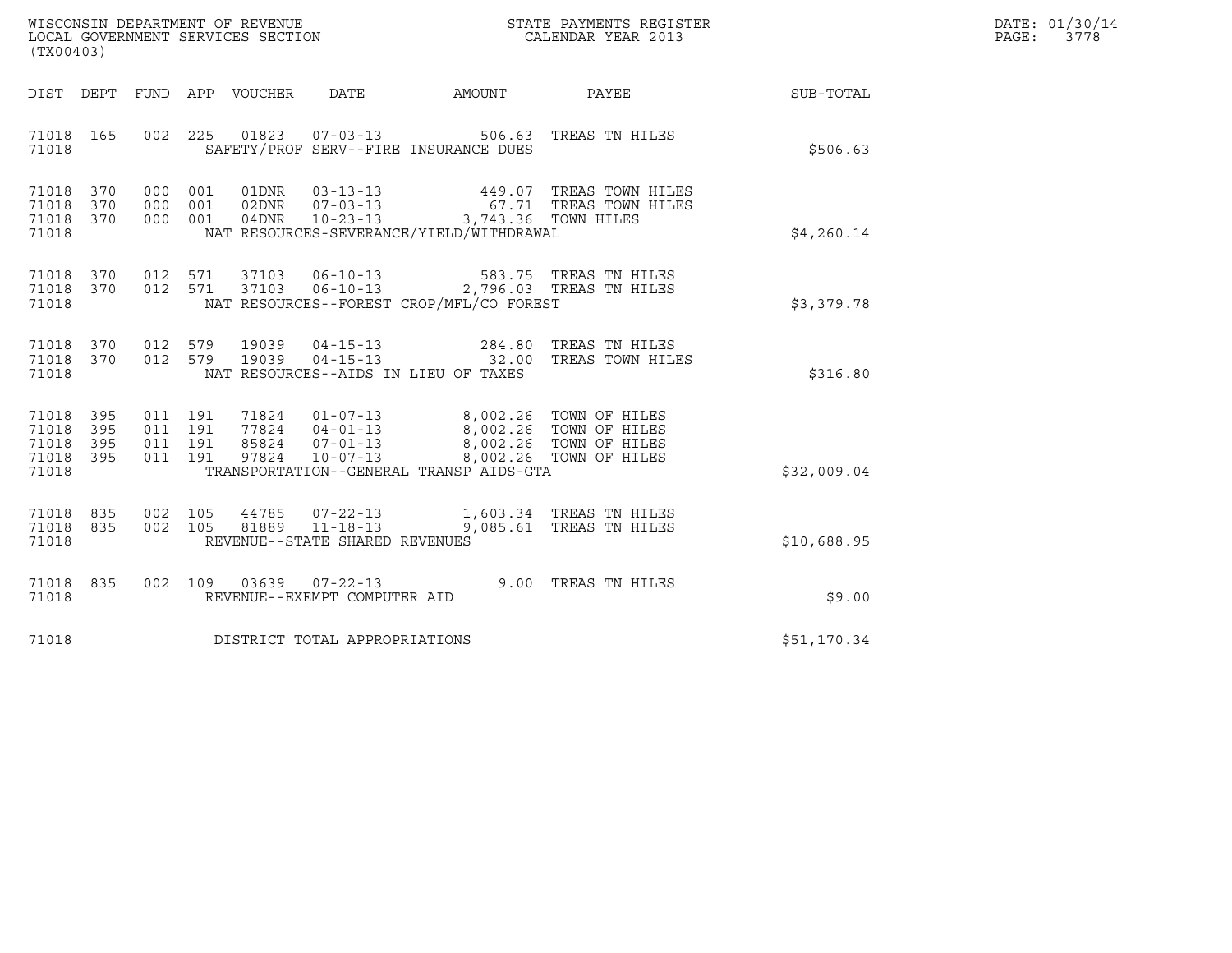| WISCONSIN DEPARTMENT OF REVENUE<br>(TX00403)                 | LOCAL GOVERNMENT SERVICES SECTION                                                            | STATE PAYMENTS REGISTER<br>CALENDAR YEAR 2013                                                                                                                                            |              | DATE: 01/30/14<br>PAGE: 3779 |
|--------------------------------------------------------------|----------------------------------------------------------------------------------------------|------------------------------------------------------------------------------------------------------------------------------------------------------------------------------------------|--------------|------------------------------|
|                                                              | DIST DEPT FUND APP VOUCHER DATE                                                              | AMOUNT PAYEE SUB-TOTAL                                                                                                                                                                   |              |                              |
| 71020 165<br>71020                                           | 002 225 01824 07-03-13 4,745.24 TREAS TN LINCOLN<br>SAFETY/PROF SERV--FIRE INSURANCE DUES    |                                                                                                                                                                                          | \$4,745.24   |                              |
| 71020 370<br>71020                                           | 000 001 01DNR 03-13-13 292.55 TREAS TOWN LINCOLN<br>NAT RESOURCES-SEVERANCE/YIELD/WITHDRAWAL |                                                                                                                                                                                          | \$292.55     |                              |
| 71020 370<br>71020                                           | 012 571 37104 06-10-13 36.40 TREAS TN LINCOLN<br>NAT RESOURCES--FOREST CROP/MFL/CO FOREST    |                                                                                                                                                                                          | \$36.40      |                              |
| 71020 395<br>71020<br>395<br>71020 395<br>71020 395<br>71020 | 011 191<br>011 191<br>011 191<br>011 191<br>TRANSPORTATION--GENERAL TRANSP AIDS-GTA          | 71825  01-07-13  25,261.10  TOWN OF LINCOLN<br>77825  04-01-13  25,261.10  TOWN OF LINCOLN<br>85825  07-01-13  25,261.10  TOWN OF LINCOLN<br>97825  10-07-13  25,261.11  TOWN OF LINCOLN | \$101,044.41 |                              |
| 71020 835<br>71020 835<br>71020                              | 002 105<br>002 105 81890 11-18-13<br>REVENUE--STATE SHARED REVENUES                          | 44786 07-22-13 4,250.99 TREAS TN LINCOLN<br>24,068.97 TREAS TN LINCOLN                                                                                                                   | \$28,319.96  |                              |
| 71020 835<br>71020                                           | 002 109 03640 07-22-13 403.00 TREAS TN LINCOLN<br>REVENUE--EXEMPT COMPUTER AID               |                                                                                                                                                                                          | \$403.00     |                              |
| 71020                                                        | DISTRICT TOTAL APPROPRIATIONS                                                                |                                                                                                                                                                                          | \$134,841.56 |                              |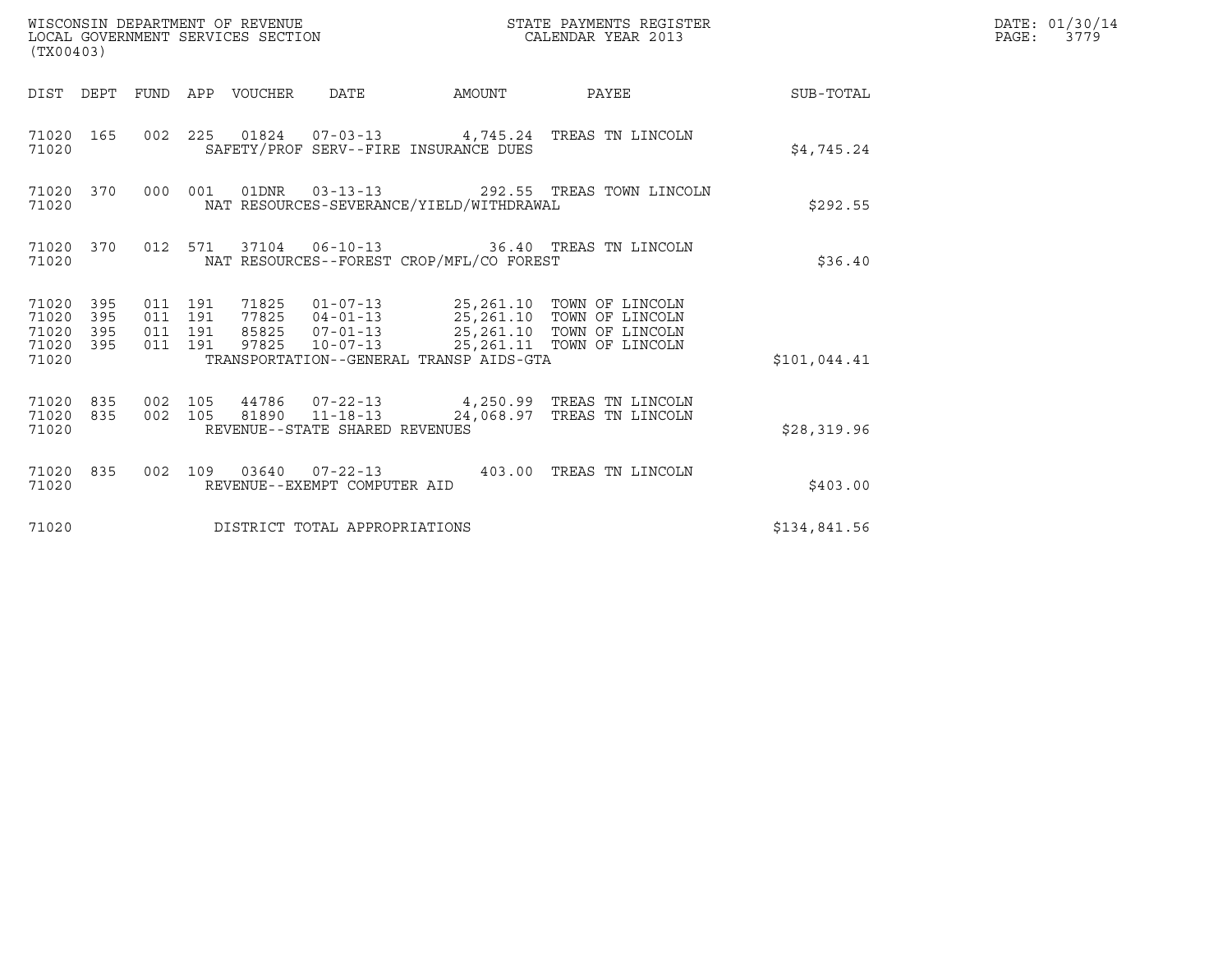| (TX00403)                                                       | WISCONSIN DEPARTMENT OF REVENUE<br>LOCAL GOVERNMENT SERVICES SECTION                                                                                                                                                                                                                               | STATE PAYMENTS REGISTER<br>CALENDAR YEAR 2013 | DATE: 01/30/14<br>PAGE: 3780 |
|-----------------------------------------------------------------|----------------------------------------------------------------------------------------------------------------------------------------------------------------------------------------------------------------------------------------------------------------------------------------------------|-----------------------------------------------|------------------------------|
|                                                                 | DIST DEPT FUND APP VOUCHER DATE                                                                                                                                                                                                                                                                    | AMOUNT PAYEE SUB-TOTAL                        |                              |
| 71022 165<br>71022                                              | 002 225 01825 07-03-13 2,244.24 TREAS TN MARSHFIELD<br>SAFETY/PROF SERV--FIRE INSURANCE DUES                                                                                                                                                                                                       | \$2,244.24                                    |                              |
| 71022 370<br>71022                                              | 012 571 37105 06-10-13 20.60 TREAS TN MARSHFIELD<br>NAT RESOURCES--FOREST CROP/MFL/CO FOREST                                                                                                                                                                                                       | \$20.60                                       |                              |
| 71022 370<br>71022                                              | 095 512 03180 05-24-13 6,960.00 TREAS TN MARSHFIELD<br>NAT RESOURCES--STEWARDSHIP 2000                                                                                                                                                                                                             | \$6,960.00                                    |                              |
| 71022 395<br>71022<br>395<br>71022<br>395<br>71022 395<br>71022 | 71826  01-07-13   11,124.83   TOWN OF MARSHFIELD<br>77826  04-01-13   11,124.83   TOWN OF MARSHFIELD<br>85826   07-01-13   11,124.83   TOWN OF MARSHFIELD<br>011 191<br>011 191<br>011 191<br>97826  10-07-13  11,124.85  TOWN OF MARSHFIELD<br>011 191<br>TRANSPORTATION--GENERAL TRANSP AIDS-GTA | \$44,499.34                                   |                              |
| 71022 835<br>71022 835<br>71022                                 | 002 105<br>44787  07-22-13  3,213.74  TREAS TN MARSHFIELD<br>002 105 81891 11-18-13 18,211.18 TREAS TN MARSHFIELD<br>REVENUE--STATE SHARED REVENUES                                                                                                                                                | \$21,424.92                                   |                              |
| 71022 835<br>71022                                              | 002 109 03641 07-22-13 761.00 TREAS TN MARSHFIELD<br>REVENUE--EXEMPT COMPUTER AID                                                                                                                                                                                                                  | \$761.00                                      |                              |
| 71022                                                           | DISTRICT TOTAL APPROPRIATIONS                                                                                                                                                                                                                                                                      | \$75,910.10                                   |                              |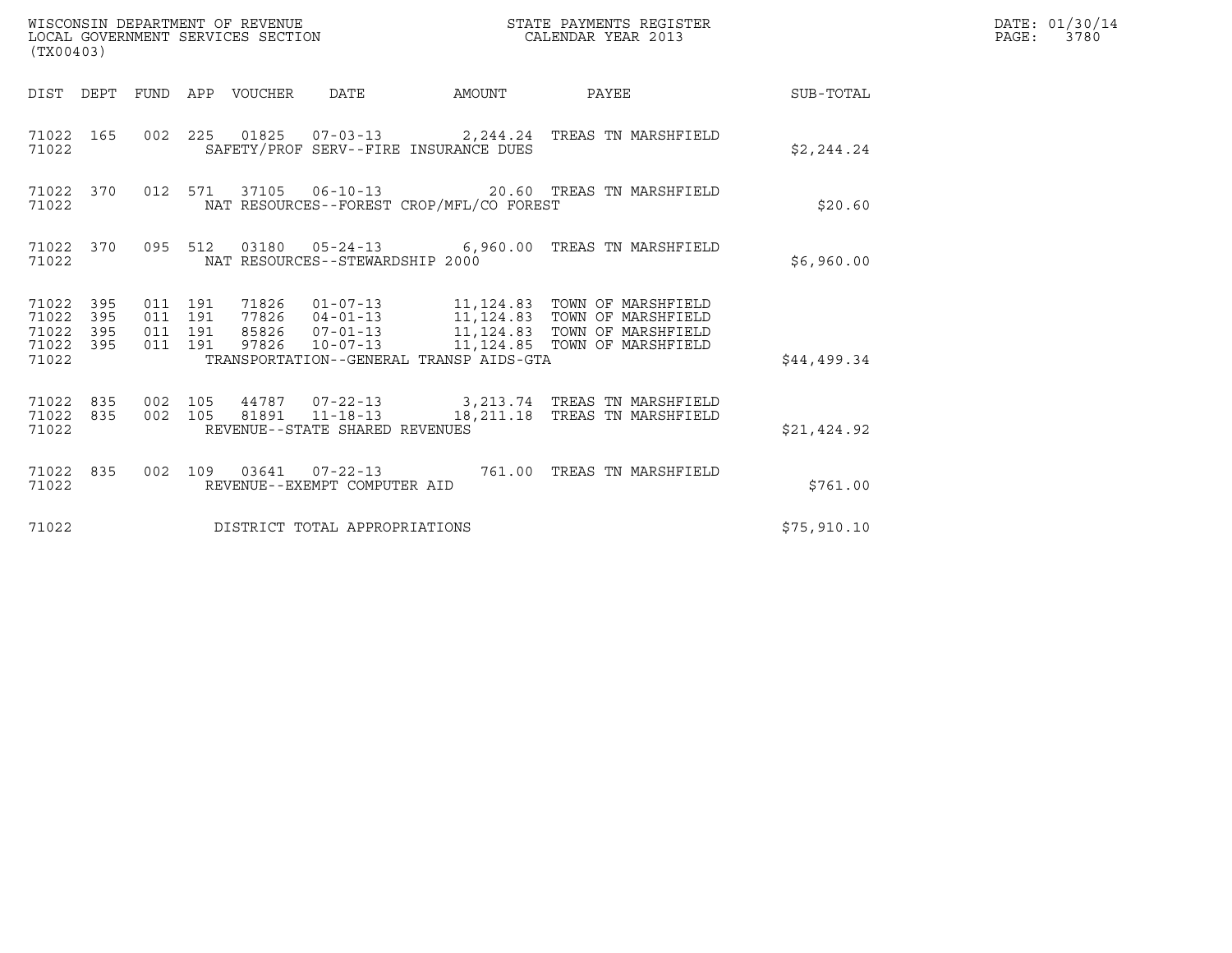| (TX00403)                                                 |         |  |                                                |                                                |                                                                                                                                                                                                                      |              | DATE: 01/30/14<br>PAGE: 3781 |
|-----------------------------------------------------------|---------|--|------------------------------------------------|------------------------------------------------|----------------------------------------------------------------------------------------------------------------------------------------------------------------------------------------------------------------------|--------------|------------------------------|
|                                                           |         |  |                                                |                                                | DIST DEPT FUND APP VOUCHER DATE AMOUNT PAYEE SUB-TOTAL                                                                                                                                                               |              |                              |
|                                                           | 71024   |  |                                                | SAFETY/PROF SERV--FIRE INSURANCE DUES          | 71024 165 002 225 01826 07-03-13 1,474.54 TREAS TN MILLADORE                                                                                                                                                         | \$1,474.54   |                              |
| 71024                                                     |         |  |                                                | NAT RESOURCES-SEVERANCE/YIELD/WITHDRAWAL       | 71024 370 000 001 01DNR 03-13-13 6.65 TREAS TOWN MILLADORE                                                                                                                                                           | \$6.65       |                              |
|                                                           |         |  |                                                |                                                | 71024 370 002 503 16195 02-06-13 5,131.67 TREAS TN MILLADORE<br>TOWN SHARE 723.65                                                                                                                                    |              |                              |
|                                                           |         |  |                                                | 71024 NAT RESOURCES--AIDS IN LIEU OF TAXES     |                                                                                                                                                                                                                      | \$5,131.67   |                              |
|                                                           |         |  |                                                | 71024 NAT RESOURCES--FOREST CROP/MFL/CO FOREST | 71024 370 012 571 37106 06-10-13 118.97 TREAS TN MILLADORE                                                                                                                                                           | \$118.97     |                              |
| 71024                                                     |         |  |                                                | NAT RESOURCES--AIDS IN LIEU OF TAXES           | $\begin{array}{cccccc} 71024 & 370 & 012 & 579 & 19040 & 04-15-13 & & 2,178.43 & \text{TREAS TN MILLADORE} \\ 71024 & 370 & 012 & 579 & 19040 & 04-15-13 & & 519.91 & \text{TREAS TOWN MILLADORE} \end{array}$       | \$2,698.34   |                              |
|                                                           |         |  | 71024 NAT RESOURCES--RU RECYCLING GRANT        |                                                | 71024 370 074 670 41168 05-20-13 2,034.59 TREAS TN MILLADORE                                                                                                                                                         | \$2,034.59   |                              |
|                                                           |         |  |                                                | 71024 NAT RESOURCES--RU CONSOLIDATED GRANT     | 71024 370 074 673 41168 05-20-13 181.16 TREAS TN MILLADORE                                                                                                                                                           | \$181.16     |                              |
| 71024 395<br>71024 395<br>71024 395<br>71024 395<br>71024 |         |  |                                                | TRANSPORTATION--GENERAL TRANSP AIDS-GTA        | 011 191 71827 01-07-13 22,911.23 TOWN OF MILLADORE<br>011 191 77827 04-01-13 22,911.23 TOWN OF MILLADORE<br>011 191 85827 07-01-13 22,911.23 TOWN OF MILLADORE<br>011 191 97827 10-07-13 22,911.24 TOWN OF MILLADORE | \$91,644.93  |                              |
| 71024 835<br>71024 835<br>71024                           |         |  | REVENUE--STATE SHARED REVENUES                 |                                                | 002 105 44788 07-22-13 5,991.80 TREAS TN MILLADORE<br>002 105 81892 11-18-13 33,958.24 TREAS TN MILLADORE                                                                                                            | \$39,950.04  |                              |
| 71024 835<br>71024                                        | 002 109 |  | 03642 07-22-13<br>REVENUE--EXEMPT COMPUTER AID |                                                | 504.00 TREAS TN MILLADORE                                                                                                                                                                                            | \$504.00     |                              |
| 71024                                                     |         |  | DISTRICT TOTAL APPROPRIATIONS                  |                                                |                                                                                                                                                                                                                      | \$143,744.89 |                              |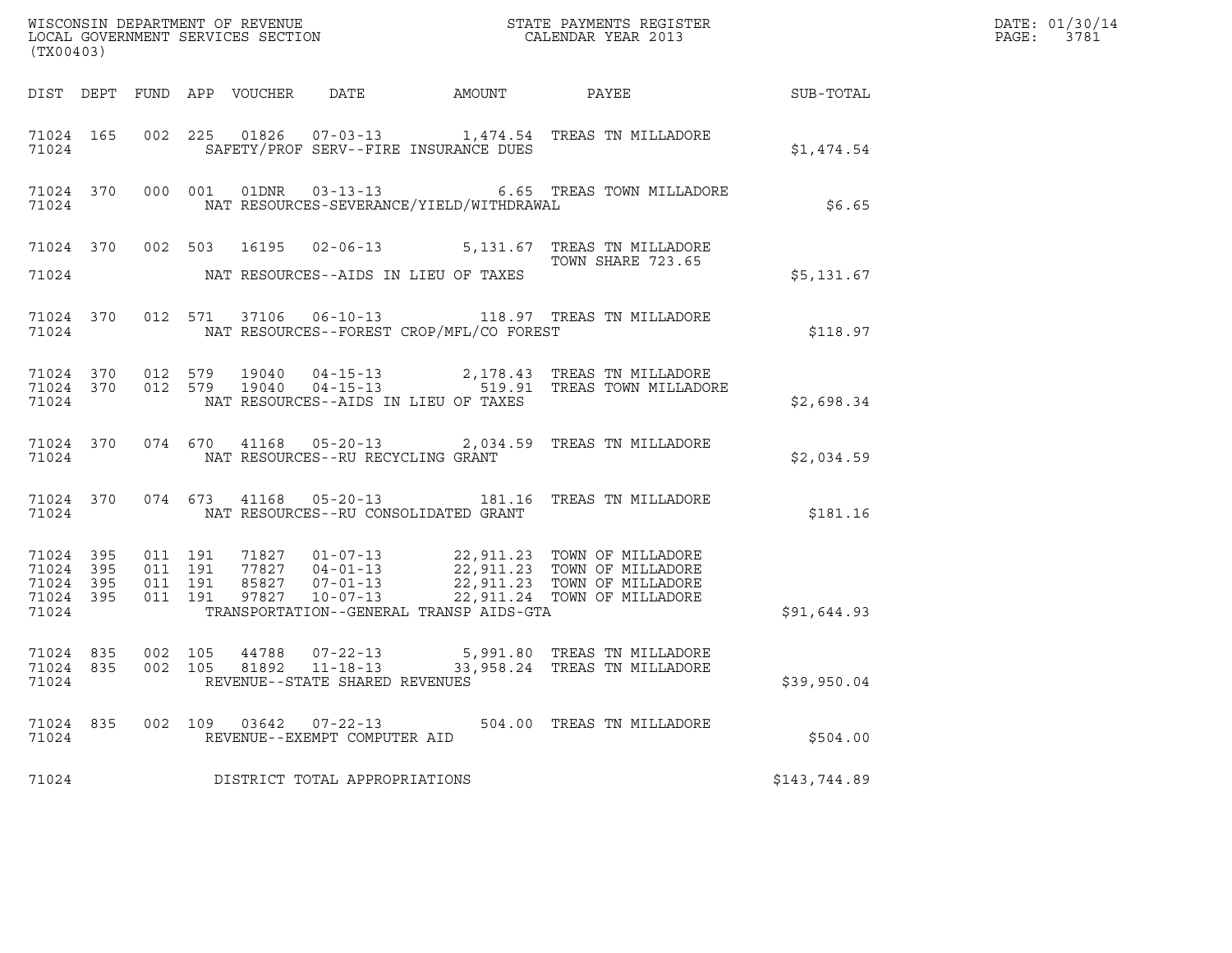| (TX00403)                                         |            |                    |                    |                                                        |                                              |                                                                                                                                                                                                             |              | DATE: 01/30/14<br>PAGE: 3782 |
|---------------------------------------------------|------------|--------------------|--------------------|--------------------------------------------------------|----------------------------------------------|-------------------------------------------------------------------------------------------------------------------------------------------------------------------------------------------------------------|--------------|------------------------------|
|                                                   |            |                    |                    |                                                        | DIST DEPT FUND APP VOUCHER DATE AMOUNT PAYEE |                                                                                                                                                                                                             | SUB-TOTAL    |                              |
| 71026 165<br>71026                                |            |                    |                    |                                                        | SAFETY/PROF SERV--FIRE INSURANCE DUES        | 002 225 01827 07-03-13 2,845.28 TREAS TN PORT EDWARDS                                                                                                                                                       | \$2,845.28   |                              |
| 71026 370<br>71026 370<br>71026                   |            | 000 001<br>000 001 |                    |                                                        | NAT RESOURCES-SEVERANCE/YIELD/WITHDRAWAL     | 01DNR  03-13-13  984.00 TREAS TOWN PORT EDWARDS<br>02DNR  07-03-13  82.00 TREAS TOWN PORT EDWARDS                                                                                                           | \$1,066.00   |                              |
| 71026 370<br>71026                                |            |                    |                    |                                                        | NAT RESOURCES--FOREST CROP/MFL/CO FOREST     | 71026 370 012 571 37107 06-10-13 587.28 TREAS TN PORT EDWARDS<br>012 571 37107 06-10-13 1,680.65 TREAS TN PORT EDWARDS                                                                                      | \$2,267.93   |                              |
| 71026 370<br>71026                                |            |                    |                    | NAT RESOURCES--RU RECYCLING GRANT                      |                                              | 074 670 41169 05-20-13 3,956.75 TREAS TN PORT EDWARDS                                                                                                                                                       | \$3,956.75   |                              |
| 71026 395<br>71026<br>71026<br>71026 395<br>71026 | 395<br>395 | 011 191<br>011 191 | 011 191<br>011 191 |                                                        | TRANSPORTATION--GENERAL TRANSP AIDS-GTA      | 1928  01-07-13  21,286.43  TOWN OF PORT EDWARDS<br>77828  04-01-13  21,286.43  TOWN OF PORT EDWARDS<br>85828  07-01-13  21,286.43  TOWN OF PORT EDWARDS<br>97828  10-07-13  21,286.45  TOWN OF PORT EDWARDS | \$85,145.74  |                              |
| 71026 835<br>71026 835<br>71026                   |            | 002 105            |                    | REVENUE--STATE SHARED REVENUES                         |                                              | 44789  07-22-13  6,872.86  TREAS TN PORT EDWARDS<br>002  105  81893  11-18-13  38,953.45  TREAS  TN PORT EDWARDS                                                                                            | \$45,826.31  |                              |
| 71026 835<br>71026                                |            |                    |                    | 002 109 03643 07-22-13<br>REVENUE--EXEMPT COMPUTER AID |                                              | 5,718.00 TREAS TN PORT EDWARDS                                                                                                                                                                              | \$5,718.00   |                              |
| 71026                                             |            |                    |                    | DISTRICT TOTAL APPROPRIATIONS                          |                                              |                                                                                                                                                                                                             | \$146,826.01 |                              |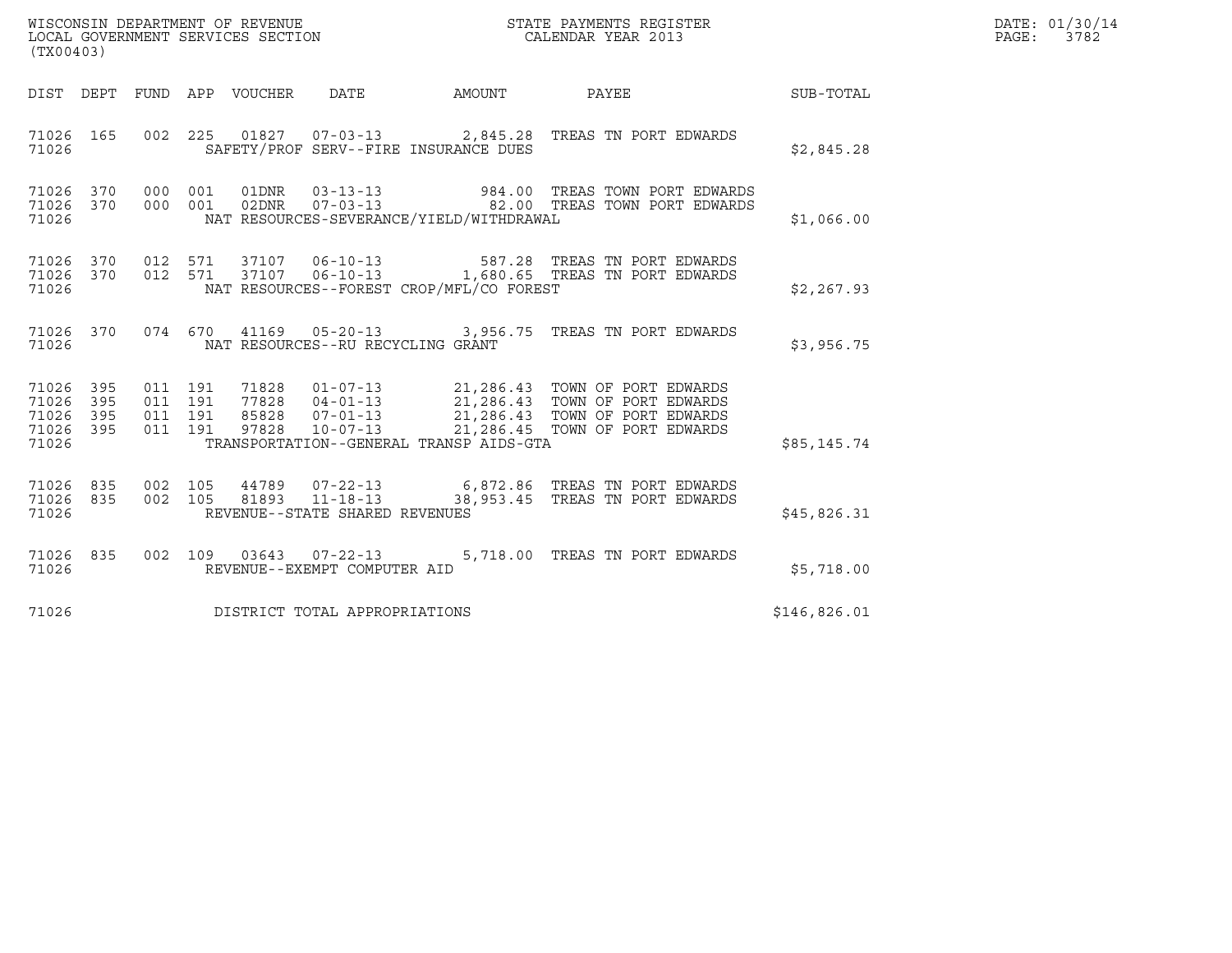| DATE: | 01/30/14 |
|-------|----------|
| PAGE: | 3783     |

| (TX00403)                                             |     |                                          |         |                            |                                |                                          |                                                                                                                                                                                                  |              | DATE: 01/30/14<br>PAGE: 3783 |
|-------------------------------------------------------|-----|------------------------------------------|---------|----------------------------|--------------------------------|------------------------------------------|--------------------------------------------------------------------------------------------------------------------------------------------------------------------------------------------------|--------------|------------------------------|
|                                                       |     |                                          |         | DIST DEPT FUND APP VOUCHER |                                |                                          | DATE AMOUNT PAYEE SUB-TOTAL                                                                                                                                                                      |              |                              |
| 71028 165<br>71028                                    |     |                                          | 002 225 |                            |                                | SAFETY/PROF SERV--FIRE INSURANCE DUES    | 01828  07-03-13  830.00 TREAS TN REMINGTON                                                                                                                                                       | \$830.00     |                              |
| 71028 370<br>71028 370<br>71028 370<br>71028          |     | 000 001<br>000 001                       | 000 001 |                            |                                | NAT RESOURCES-SEVERANCE/YIELD/WITHDRAWAL | 01DNR  03-13-13  22,443.62 TREAS TOWN REMINGTON<br>$02DNR$ $07-03-13$ $04DNR$ $10-23-13$ $15.75$ TOWN REMINGTON                                                                                  | \$23,321.92  |                              |
| 71028 370<br>71028                                    |     |                                          |         |                            |                                | NAT RESOURCES--AIDS IN LIEU OF TAXES     | 002 503 16196 02-06-13 1,618.20 TREAS TN REMINGTON<br>TOWN SHARE 209.76                                                                                                                          | \$1,618.20   |                              |
| 71028 370<br>71028 370<br>71028                       |     | 012 571<br>012 571                       |         |                            |                                | NAT RESOURCES--FOREST CROP/MFL/CO FOREST |                                                                                                                                                                                                  | \$2,555.47   |                              |
| 71028 370<br>71028 370<br>71028                       |     | 012 579                                  | 012 579 | 19041                      |                                | NAT RESOURCES--AIDS IN LIEU OF TAXES     | 04-15-13 3,091.27 TREAS TN REMINGTON<br>19041  04-15-13  3,559.90 TREAS TOWN REMINGTON                                                                                                           | \$6,651.17   |                              |
| 71028 395<br>71028<br>71028 395<br>71028 395<br>71028 | 395 | 011 191<br>011 191<br>011 191<br>011 191 |         |                            |                                | TRANSPORTATION--GENERAL TRANSP AIDS-GTA  | 71829  01-07-13  22,974.74  TOWN OF REMINGTON<br>77829  04-01-13  22,974.74  TOWN OF REMINGTON<br>85829  07-01-13  22,974.74  TOWN OF REMINGTON<br>97829  10-07-13  22,974.75  TOWN OF REMINGTON | \$91,898.97  |                              |
| 71028 835<br>71028<br>71028                           | 835 | 002 105<br>002 105                       |         | 44790<br>81894             | REVENUE--STATE SHARED REVENUES |                                          | 07-22-13 3,288.43 TREAS TN REMINGTON<br>11-18-13 18,638.36 TREAS TN REMINGTON                                                                                                                    | \$21,926.79  |                              |
| 71028<br>71028                                        | 835 |                                          |         |                            | REVENUE--EXEMPT COMPUTER AID   |                                          | 002 109 03644 07-22-13 88.00 TREAS TN REMINGTON                                                                                                                                                  | \$88.00      |                              |
| 71028<br>71028                                        | 835 |                                          |         |                            |                                | DOA-PAYMENT FOR MUNICIPAL SERVICES AID   | 002 501 00004 02-01-13 470.34 TREAS TN REMINGTON                                                                                                                                                 | \$470.34     |                              |
| 71028                                                 |     |                                          |         |                            | DISTRICT TOTAL APPROPRIATIONS  |                                          |                                                                                                                                                                                                  | \$149,360.86 |                              |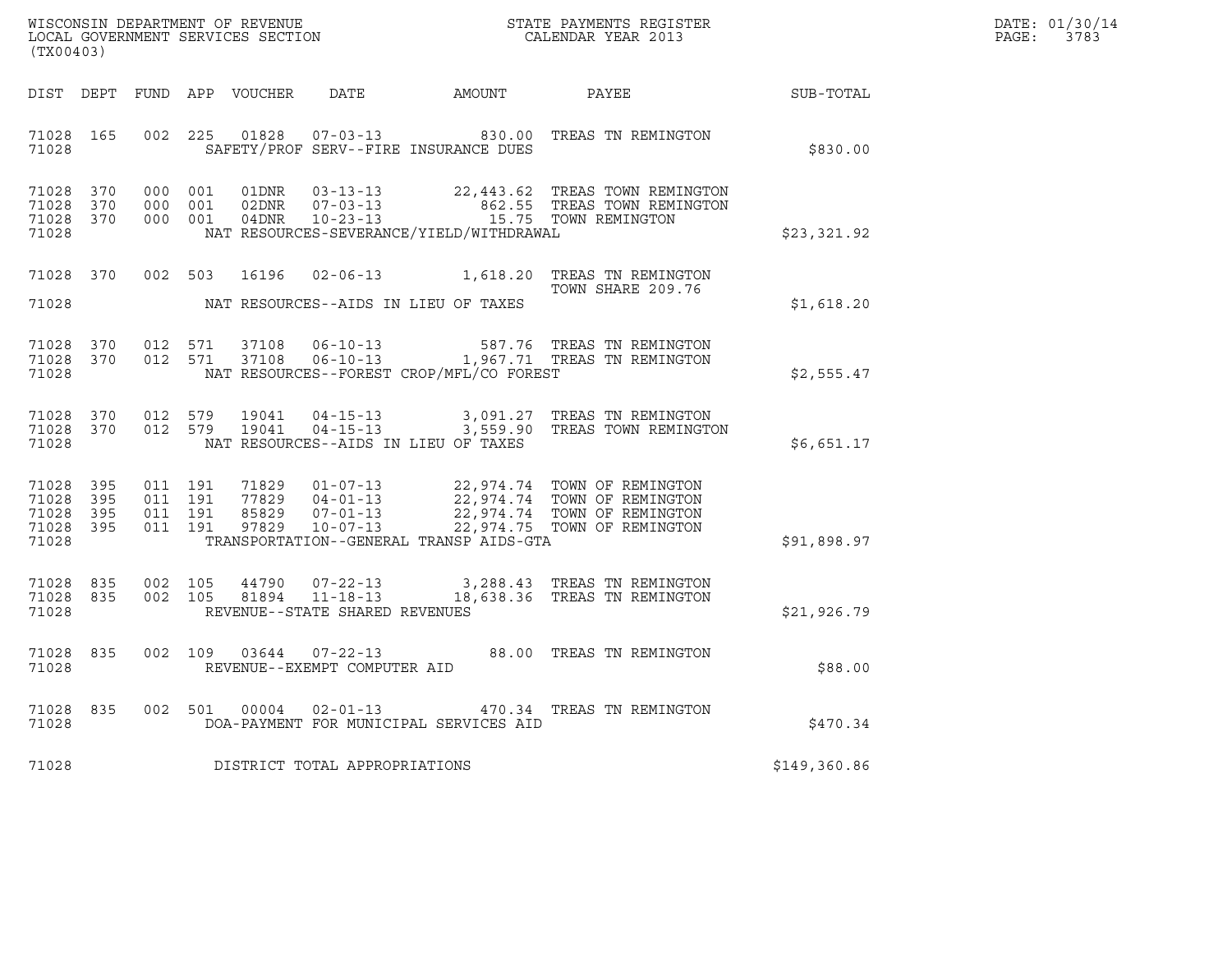| WISCONSIN DEPARTMENT OF REVENUE<br>LOCAL GOVERNMENT SERVICES SECTION<br>(TX00403) |                   |                                          |  |                                 |                                | STATE PAYMENTS REGISTER<br>NGALENDAR YEAR 2013 |                                                                                                                                                                                        |              | DATE: 01/30/14<br>PAGE: 3784 |
|-----------------------------------------------------------------------------------|-------------------|------------------------------------------|--|---------------------------------|--------------------------------|------------------------------------------------|----------------------------------------------------------------------------------------------------------------------------------------------------------------------------------------|--------------|------------------------------|
|                                                                                   |                   |                                          |  | DIST DEPT FUND APP VOUCHER DATE |                                | <b>AMOUNT</b>                                  | <b>PAYEE</b>                                                                                                                                                                           | SUB-TOTAL    |                              |
| 71030                                                                             |                   |                                          |  |                                 |                                | SAFETY/PROF SERV--FIRE INSURANCE DUES          | 71030 165 002 225 01829 07-03-13 3,188.32 TREAS TN RICHFIELD                                                                                                                           | \$3,188.32   |                              |
| 71030                                                                             | 71030 370         | 012 571                                  |  |                                 |                                | NAT RESOURCES--FOREST CROP/MFL/CO FOREST       |                                                                                                                                                                                        | \$289.11     |                              |
| 71030 395<br>71030<br>71030<br>71030<br>71030                                     | 395<br>395<br>395 | 011 191<br>011 191<br>011 191<br>011 191 |  | 71830<br>97830                  |                                | TRANSPORTATION--GENERAL TRANSP AIDS-GTA        | 01-07-13    20,905.37    TOWN OF RICHFIELD<br>77830  04-01-13  20,905.37  TOWN OF RICHFIELD<br>85830  07-01-13  20,905.37  TOWN OF RICHFIELD<br>$10-07-13$ 20,905.39 TOWN OF RICHFIELD | \$83,621.50  |                              |
| 71030<br>71030<br>71030                                                           | 835<br>835        | 002 105<br>002 105                       |  |                                 | REVENUE--STATE SHARED REVENUES | 81895 11-18-13 64,172.28                       | TREAS TN RICHFIELD                                                                                                                                                                     | \$75,496.80  |                              |
| 71030 835<br>71030                                                                |                   | 002 109                                  |  |                                 | REVENUE--EXEMPT COMPUTER AID   | $03645$ $07-22-13$ 6.00                        | TREAS TN RICHFIELD                                                                                                                                                                     | \$6.00       |                              |
| 71030                                                                             |                   |                                          |  |                                 | DISTRICT TOTAL APPROPRIATIONS  |                                                |                                                                                                                                                                                        | \$162,601.73 |                              |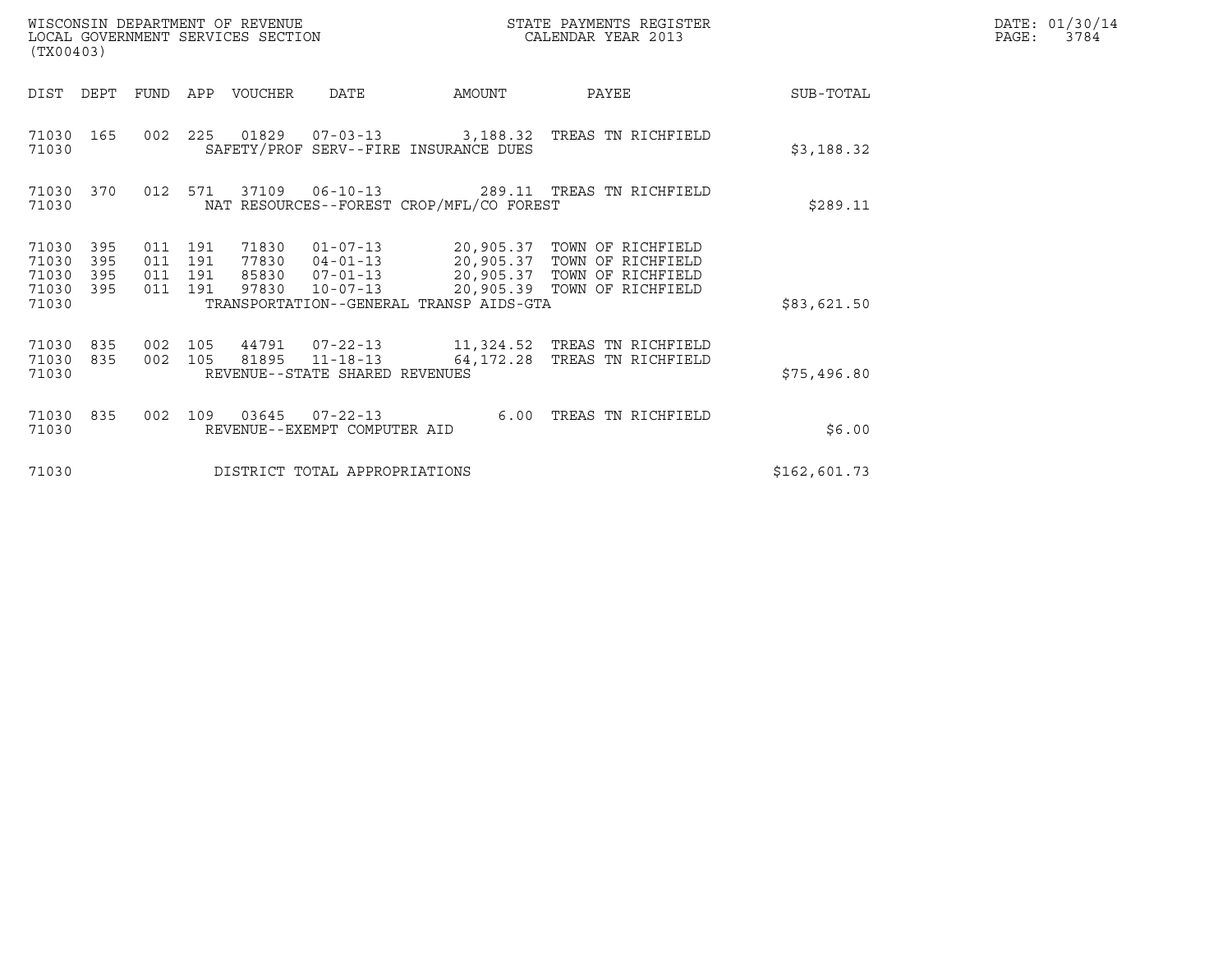| WISCONSIN DEPARTMENT OF REVENUE   | STATE PAYMENTS REGISTER | DATE: 01/30/14 |
|-----------------------------------|-------------------------|----------------|
| LOCAL GOVERNMENT SERVICES SECTION | CALENDAR YEAR 2013      | 3785<br>PAGE:  |

| WISCONSIN DEPARTMENT OF REVENUE<br>LOCAL GOVERNMENT SERVICES SECTION CALENDAR YEAR 2013<br>(TX00403)                                                                                                                                                                                                                                                                                                                                   |  |  |              | DATE: 01/30/14<br>PAGE:<br>3785 |
|----------------------------------------------------------------------------------------------------------------------------------------------------------------------------------------------------------------------------------------------------------------------------------------------------------------------------------------------------------------------------------------------------------------------------------------|--|--|--------------|---------------------------------|
| DIST DEPT FUND APP VOUCHER DATE AMOUNT PAYEE TO SUB-TOTAL                                                                                                                                                                                                                                                                                                                                                                              |  |  |              |                                 |
| 002 225 01830 07-03-13 2,197.51 TREAS TN ROCK<br>71032 165<br>SAFETY/PROF SERV--FIRE INSURANCE DUES<br>71032                                                                                                                                                                                                                                                                                                                           |  |  | \$2,197.51   |                                 |
| 71032 370<br>71032 370<br>71032 370<br>71032 370<br>71032<br>NAT RESOURCES-SEVERANCE/YIELD/WITHDRAWAL                                                                                                                                                                                                                                                                                                                                  |  |  | \$8,551.54   |                                 |
| 71032 370 012 571 37110 06-10-13 918.95 TREAS TN ROCK<br>71032 MAT RESOURCES--FOREST CROP/MFL/CO FOREST                                                                                                                                                                                                                                                                                                                                |  |  |              |                                 |
| $\begin{array}{cccccc} 011 & 191 & 71831 & 01-07-13 & 22,905.94 & \text{TOWN OF ROCK} \\ 011 & 191 & 77831 & 04-01-13 & 22,905.94 & \text{TOWN OF ROCK} \\ 011 & 191 & 85831 & 07-01-13 & 22,905.94 & \text{TOWN OF ROCK} \\ 011 & 191 & 97831 & 10-07-13 & 22,905.94 & \text{TOWN OF ROCK} \\ 011 & 191 & 97831 & 10-07-13 &$<br>71032 395<br>71032 395<br>71032 395<br>71032 395<br>TRANSPORTATION--GENERAL TRANSP AIDS-GTA<br>71032 |  |  | \$91,623.76  |                                 |
| $\begin{array}{cccc} 002 & 105 & 44792 & 07-22-13 & 3,515.36 & \text{TREAS TN ROCK} \\ 002 & 105 & 81896 & 11-18-13 & 19,920.39 & \text{TREAS TN ROCK} \end{array}$<br>71032 835<br>71032 835<br>71032<br>REVENUE--STATE SHARED REVENUES                                                                                                                                                                                               |  |  | \$23,435.75  |                                 |
| 002 109 03646 07-22-13 11.00 TREAS TN ROCK<br>71032 835<br>REVENUE--EXEMPT COMPUTER AID<br>71032                                                                                                                                                                                                                                                                                                                                       |  |  | \$11.00      |                                 |
| 002 501 00004 02-01-13 100.97 TREAS TN ROCK<br>71032 835<br>71032<br>DOA-PAYMENT FOR MUNICIPAL SERVICES AID                                                                                                                                                                                                                                                                                                                            |  |  | \$100.97     |                                 |
| 71032 DISTRICT TOTAL APPROPRIATIONS                                                                                                                                                                                                                                                                                                                                                                                                    |  |  | \$126,839.48 |                                 |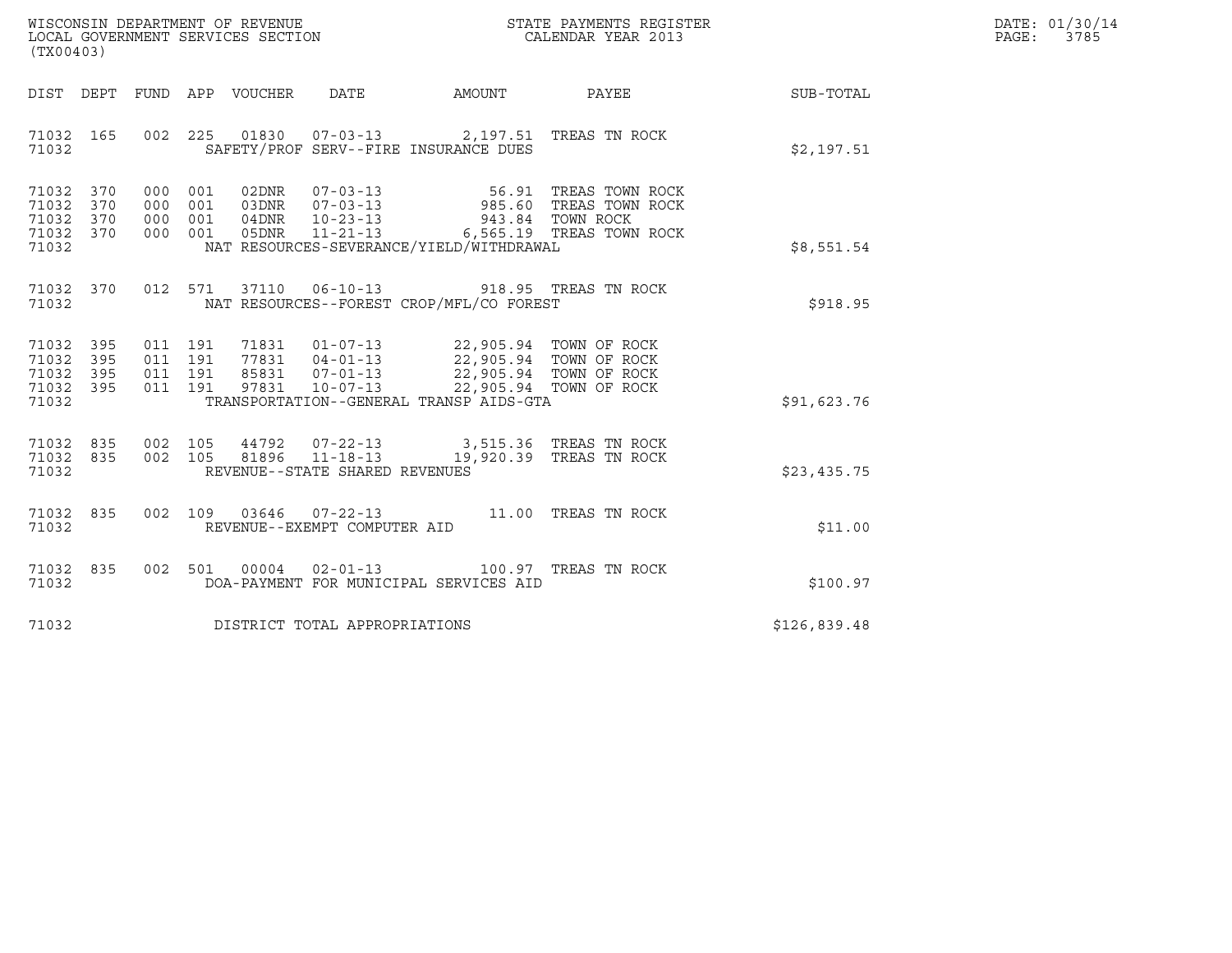| (TX00403)                                                                                             | ${\tt WISCOONSIM} \begin{tabular}{lcccc} DEPARTMENT OF REVENUE & & & & & & \begin{tabular}{l} \bf STATE \end{tabular} \end{tabular} \begin{tabular}{lcccc} \bf RTATE \end{tabular} \end{tabular} \begin{tabular}{lcccc} \bf RTATE \end{tabular} \end{tabular} \begin{tabular}{lcccc} \bf RTATE \end{tabular} \end{tabular} \begin{tabular}{lcccc} \bf RTATE \end{tabular} \end{tabular} \begin{tabular}{lcccc} \bf RTATE \end{tabular} \end{tabular} \begin{tabular}{lcccc} \bf RTATE \end{tabular} \end{tabular} \begin{tabular}{lcccc} \bf RTATE \end{$ |  |                        | DATE: 01/30/14<br>PAGE:<br>3786 |  |
|-------------------------------------------------------------------------------------------------------|-----------------------------------------------------------------------------------------------------------------------------------------------------------------------------------------------------------------------------------------------------------------------------------------------------------------------------------------------------------------------------------------------------------------------------------------------------------------------------------------------------------------------------------------------------------|--|------------------------|---------------------------------|--|
| DIST DEPT FUND APP VOUCHER DATE                                                                       |                                                                                                                                                                                                                                                                                                                                                                                                                                                                                                                                                           |  | AMOUNT PAYEE SUB-TOTAL |                                 |  |
| 71034 165<br>71034                                                                                    | 002 225 01831 07-03-13 2,061.21 TREAS TN RUDOLPH<br>SAFETY/PROF SERV--FIRE INSURANCE DUES                                                                                                                                                                                                                                                                                                                                                                                                                                                                 |  |                        | \$2,061.21                      |  |
| 71034                                                                                                 | 71034 370 000 001 01DNR 03-13-13 5,180.60 TREAS TOWN RUDOPLH<br>NAT RESOURCES-SEVERANCE/YIELD/WITHDRAWAL                                                                                                                                                                                                                                                                                                                                                                                                                                                  |  |                        | \$5,180.60                      |  |
|                                                                                                       | 71034 370 002 503 16239 02-21-13 3,936.71 TREAS TN RUDOLPH<br>TOWN SHARE 700.77                                                                                                                                                                                                                                                                                                                                                                                                                                                                           |  | TOWN SHARE 700.77      |                                 |  |
|                                                                                                       |                                                                                                                                                                                                                                                                                                                                                                                                                                                                                                                                                           |  |                        | \$3,936.71                      |  |
| 71034                                                                                                 | 71034 370 012 571 37111 06-10-13 145.70 TREAS TN RUDOLPH<br>NAT RESOURCES--FOREST CROP/MFL/CO FOREST                                                                                                                                                                                                                                                                                                                                                                                                                                                      |  |                        | \$145.70                        |  |
| 71034                                                                                                 | 71034 370 074 670 41170 05-20-13 841.13 TREAS TN RUDOLPH<br>NAT RESOURCES--RU RECYCLING GRANT                                                                                                                                                                                                                                                                                                                                                                                                                                                             |  |                        | \$841.13                        |  |
| 71034 395<br>011 191<br>71034 395<br>011 191<br>011 191<br>71034 395<br>71034 395<br>011 191<br>71034 | 71832   01-07-13   21,667.49   TOWN OF RUDOLPH<br>77832   04-01-13   21,667.49   TOWN OF RUDOLPH<br>85832   07-01-13   21,667.49   TOWN OF RUDOLPH<br>97832   10-07-13   21,667.51   TOWN OF RUDOLPH<br>TRANSPORTATION--GENERAL TRANSP AIDS-GTA                                                                                                                                                                                                                                                                                                           |  |                        | \$86,669.98                     |  |
| 71034 835<br>71034 835<br>71034                                                                       | 002 105 44793 07-22-13 8,699.92 TREAS TN RUDOLPH<br>002 105 81897 11-18-13 49,315.42 TREAS TN RUDOLPH<br>REVENUE--STATE SHARED REVENUES                                                                                                                                                                                                                                                                                                                                                                                                                   |  |                        | \$58,015.34                     |  |
| 71034                                                                                                 | 71034 835 002 109 03647 07-22-13 22.00 TREAS TN RUDOLPH<br>REVENUE--EXEMPT COMPUTER AID                                                                                                                                                                                                                                                                                                                                                                                                                                                                   |  |                        | \$22.00                         |  |
| 71034                                                                                                 | DISTRICT TOTAL APPROPRIATIONS                                                                                                                                                                                                                                                                                                                                                                                                                                                                                                                             |  |                        | \$156,872.67                    |  |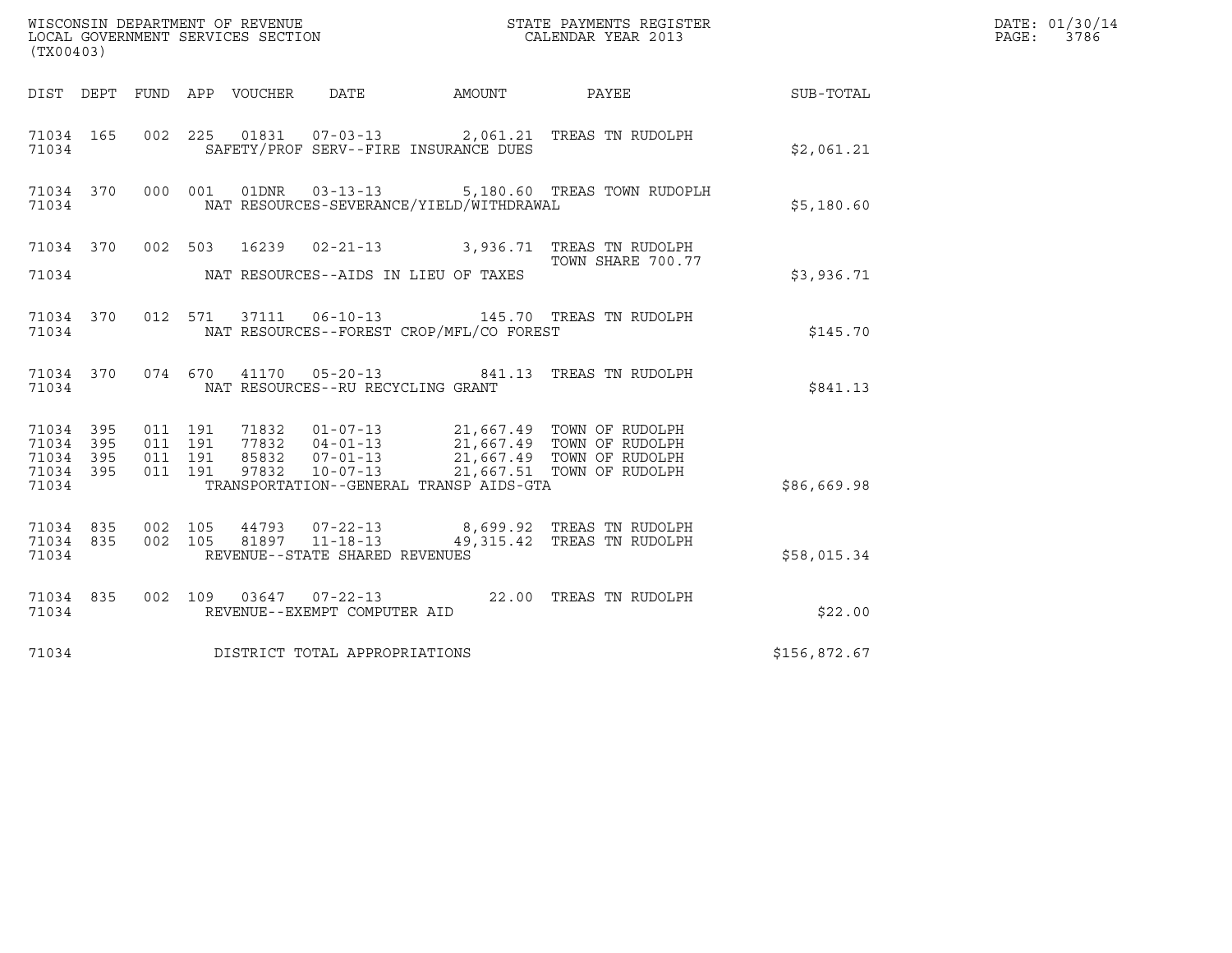| DATE: | 01/30/14 |
|-------|----------|
| PAGE: | 3787     |

| (TX00403)                                                 |  |  |                                          |                            |                                                                    |                                          |                                                                                                                                                                                              |                  | DATE: 01/30/14<br>PAGE:<br>3787 |
|-----------------------------------------------------------|--|--|------------------------------------------|----------------------------|--------------------------------------------------------------------|------------------------------------------|----------------------------------------------------------------------------------------------------------------------------------------------------------------------------------------------|------------------|---------------------------------|
|                                                           |  |  |                                          | DIST DEPT FUND APP VOUCHER | DATE                                                               | AMOUNT                                   | PAYEE                                                                                                                                                                                        | <b>SUB-TOTAL</b> |                                 |
| 71036 165<br>71036                                        |  |  |                                          |                            |                                                                    | SAFETY/PROF SERV--FIRE INSURANCE DUES    | 002 225 01832 07-03-13 9,576.04 TREAS TN SARATOGA                                                                                                                                            | \$9,576.04       |                                 |
| 71036 370<br>71036 370<br>71036 370<br>71036              |  |  |                                          |                            |                                                                    | NAT RESOURCES-SEVERANCE/YIELD/WITHDRAWAL | 000 001 01DNR 03-13-13 862.64 TREAS TOWN SARATOGA<br>000 001 02DNR 07-03-13 139.14 TREAS TOWN SARATOGA<br>000 001 04DNR 10-23-13 20,034.55 TOWN SARATOGA                                     | \$21,036.33      |                                 |
| 71036                                                     |  |  |                                          |                            |                                                                    | NAT RESOURCES--AIDS IN LIEU OF TAXES     | <b>TOWN SHARE 2471.23</b>                                                                                                                                                                    | \$24,628.15      |                                 |
| 71036                                                     |  |  |                                          |                            |                                                                    | NAT RESOURCES--FOREST CROP/MFL/CO FOREST | 71036 370 012 571 37112 06-10-13 2,069.50 TREAS TN SARATOGA                                                                                                                                  | \$2,069.50       |                                 |
| 71036 370<br>71036                                        |  |  |                                          |                            |                                                                    | NAT RESOURCES--AIDS IN LIEU OF TAXES     | 012 579 19042 04-15-13 20.00 TREAS TN SARATOGA                                                                                                                                               | \$20.00          |                                 |
| 71036 370<br>71036                                        |  |  |                                          |                            |                                                                    | NAT RESOURCES--RU RECYCLING GRANT        | 074 670 41171 05-20-13 8,966.53 TREAS TN SARATOGA                                                                                                                                            | \$8,966.53       |                                 |
| 71036 395<br>71036 395<br>71036 395<br>71036 395<br>71036 |  |  | 011 191<br>011 191<br>011 191<br>011 191 |                            |                                                                    | TRANSPORTATION--GENERAL TRANSP AIDS-GTA  | 71833  01-07-13  47,754.22  TOWN OF SARATOGA<br>77833  04-01-13  47,754.22  TOWN OF SARATOGA<br>85833  07-01-13  47,754.22  TOWN OF SARATOGA<br>97833  10-07-13  47,754.25  TOWN OF SARATOGA | \$191,016.91     |                                 |
| 71036 395<br>71036                                        |  |  |                                          |                            |                                                                    | TRANSPORTATION--LRIP/TRIP/MSIP GRANTS    | 011  278  71409  04-10-13  18,952.26  TREAS TN SARATOGA                                                                                                                                      | \$18,952.26      |                                 |
| 71036 835<br>71036 835<br>71036                           |  |  | 002 105<br>002 105                       | 44794<br>81898             | $07 - 22 - 13$<br>$11 - 18 - 13$<br>REVENUE--STATE SHARED REVENUES |                                          | 27,165.12   TREAS  TN  SARATOGA<br>154, 177.61 TREAS TN SARATOGA                                                                                                                             | \$181,342.73     |                                 |
| 71036 835<br>71036                                        |  |  |                                          | 002 109 03648              | 07-22-13<br>REVENUE--EXEMPT COMPUTER AID                           |                                          | 136.00 TREAS TN SARATOGA                                                                                                                                                                     | \$136.00         |                                 |
| 71036 835<br>71036                                        |  |  |                                          |                            | 021 363 35942 03-25-13<br>REVENUE--LOTTERY CREDIT -                |                                          | 5,944.49 TREAS TN SARATOGA                                                                                                                                                                   | \$5,944.49       |                                 |
| 71036                                                     |  |  |                                          |                            | DISTRICT TOTAL APPROPRIATIONS                                      |                                          |                                                                                                                                                                                              | \$463,688.94     |                                 |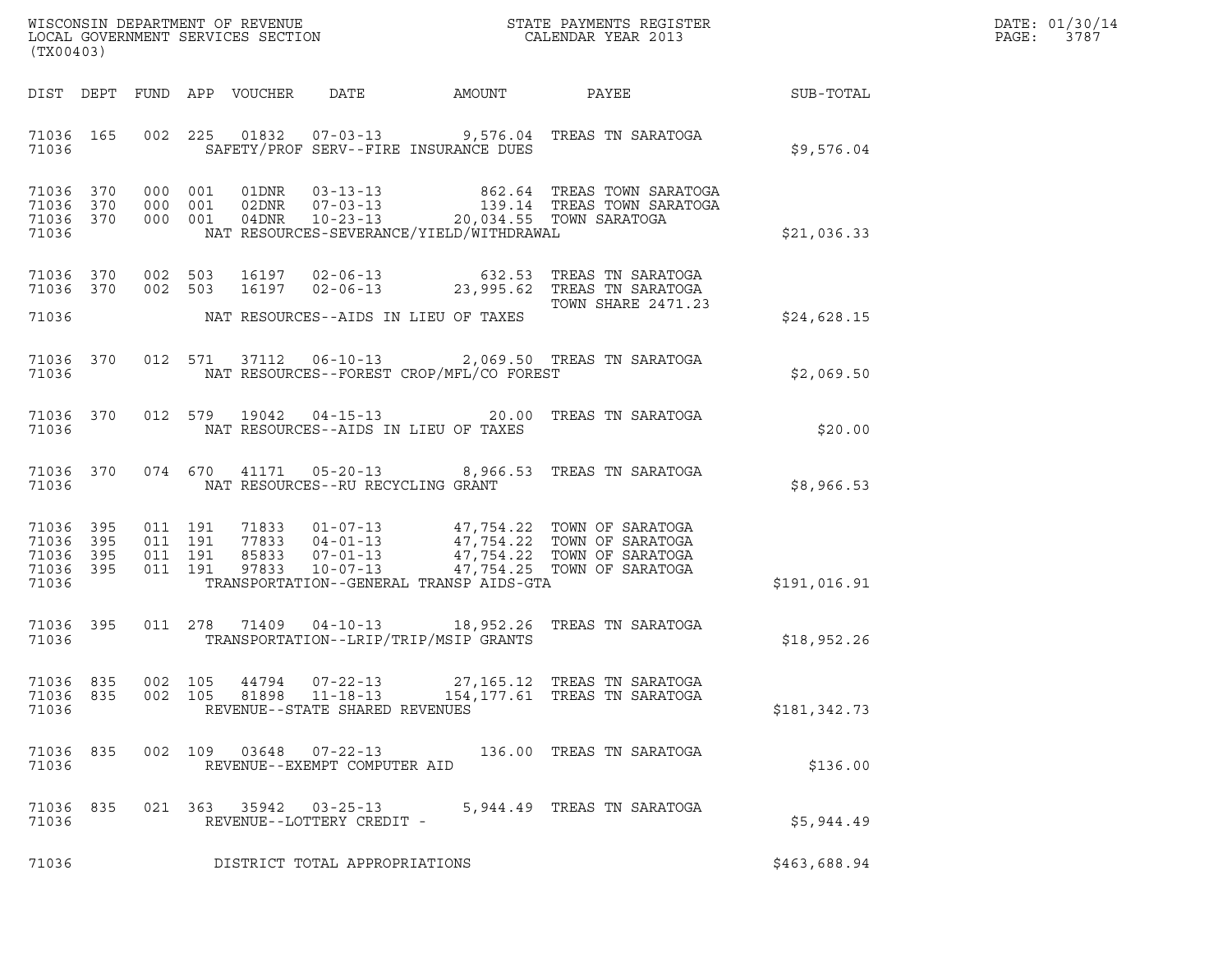| WISCONSIN DEPARTMENT OF REVENUE<br>LOCAL GOVERNMENT SERVICES SECTION<br>(TX00403) |                                          |             |                                                                             | STATE PAYMENTS REGISTER<br>CALENDAR YEAR 2013 |                                                                                                                                                  |              | DATE: 01/30/14<br>PAGE:<br>3788 |
|-----------------------------------------------------------------------------------|------------------------------------------|-------------|-----------------------------------------------------------------------------|-----------------------------------------------|--------------------------------------------------------------------------------------------------------------------------------------------------|--------------|---------------------------------|
| DIST DEPT                                                                         | FUND                                     | APP VOUCHER | <b>DATE</b>                                                                 | AMOUNT                                        | PAYEE                                                                                                                                            | SUB-TOTAL    |                                 |
| 71038 165<br>71038                                                                |                                          |             | SAFETY/PROF SERV--FIRE INSURANCE DUES                                       |                                               | 002  225  01833  07-03-13  2,580.48  TREAS TN SENECA                                                                                             | \$2,580.48   |                                 |
| 71038<br>370<br>71038<br>370<br>71038                                             | 012 571<br>012 571                       | 37113       | NAT RESOURCES--FOREST CROP/MFL/CO FOREST                                    |                                               | 37113   06-10-13   701.82   TREAS TN SENECA<br>06-10-13    1,120.43 TREAS TN SENECA                                                              | \$1,822.25   |                                 |
| 71038 370<br>71038                                                                | 074 670                                  |             | NAT RESOURCES--RU RECYCLING GRANT                                           |                                               | 41172  05-20-13  3,591.42 TREAS TN SENECA                                                                                                        | \$3,591.42   |                                 |
| 71038<br>395<br>395<br>71038<br>395<br>71038<br>395<br>71038<br>71038             | 011 191<br>011 191<br>011 191<br>011 191 | 97834       | 85834 07-01-13<br>$10 - 07 - 13$<br>TRANSPORTATION--GENERAL TRANSP AIDS-GTA |                                               | 71834  01-07-13  20,407.88  TOWN OF SENECA<br>77834  04-01-13  20,407.88  TOWN OF SENECA<br>20,407.88 TOWN OF SENECA<br>20,407.88 TOWN OF SENECA | \$81,631.52  |                                 |
| 71038<br>835<br>835<br>71038<br>71038                                             | 002 105<br>002 105                       | 81899       | REVENUE--STATE SHARED REVENUES                                              |                                               | 44795 07-22-13 4,311.64 TREAS TN SENECA<br>11-18-13    24,426.69    TREAS TN SENECA                                                              | \$28,738.33  |                                 |
| 71038                                                                             |                                          |             | DISTRICT TOTAL APPROPRIATIONS                                               |                                               |                                                                                                                                                  | \$118,364.00 |                                 |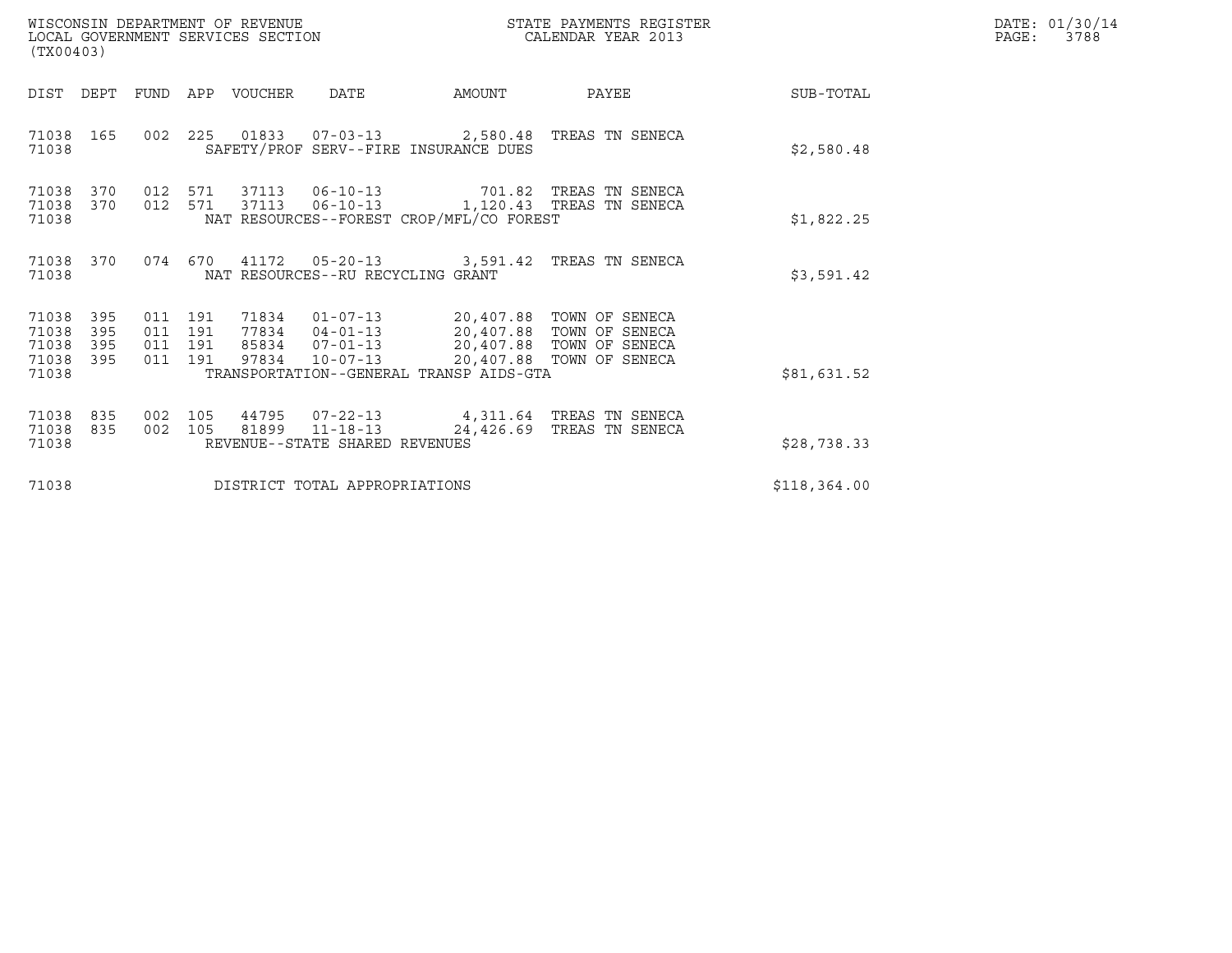| (TX00403)                                                 |  | WISCONSIN DEPARTMENT OF REVENUE<br>LOCAL GOVERNMENT SERVICES SECTION<br>CALENDAR YEAR 2013 |                                            | DATE: 01/30/14<br>PAGE: 3789                   |                                                                                                                                                                                                                                                                                                                                            |              |  |
|-----------------------------------------------------------|--|--------------------------------------------------------------------------------------------|--------------------------------------------|------------------------------------------------|--------------------------------------------------------------------------------------------------------------------------------------------------------------------------------------------------------------------------------------------------------------------------------------------------------------------------------------------|--------------|--|
|                                                           |  |                                                                                            |                                            |                                                | DIST DEPT FUND APP VOUCHER DATE AMOUNT PAYEE PATE SUB-TOTAL                                                                                                                                                                                                                                                                                |              |  |
| 71040                                                     |  |                                                                                            |                                            | SAFETY/PROF SERV--FIRE INSURANCE DUES          | 71040 165 002 225 01834 07-03-13 1,747.29 TREAS TN SHERRY                                                                                                                                                                                                                                                                                  | \$1,747.29   |  |
|                                                           |  |                                                                                            |                                            |                                                | 71040 370 000 001 04DNR 10-23-13 685.21 TOWN SHERRY<br>71040 NAT RESOURCES-SEVERANCE/YIELD/WITHDRAWAL                                                                                                                                                                                                                                      | \$685.21     |  |
|                                                           |  |                                                                                            |                                            |                                                | 71040 370 002 503 16198 02-06-13 579.52 TREAS TN SHERRY<br>TOWN SHARE 94.56                                                                                                                                                                                                                                                                |              |  |
|                                                           |  |                                                                                            |                                            | 71040 NAT RESOURCES--AIDS IN LIEU OF TAXES     |                                                                                                                                                                                                                                                                                                                                            | \$579.52     |  |
|                                                           |  |                                                                                            |                                            | 71040 NAT RESOURCES--FOREST CROP/MFL/CO FOREST | 71040 370 012 571 37114 06-10-13 436.20 TREAS TN SHERRY                                                                                                                                                                                                                                                                                    | \$436.20     |  |
|                                                           |  |                                                                                            |                                            | 71040 NAT RESOURCES--AIDS IN LIEU OF TAXES     | 71040 370 012 579 19043 04-15-13 330.98 TREAS TOWN SHERRY                                                                                                                                                                                                                                                                                  | \$330.98     |  |
|                                                           |  | 71040 NAT RESOURCES--RU RECYCLING GRANT                                                    |                                            |                                                | 71040 370 074 670 41173 05-20-13 2,118.34 TREAS TN SHERRY                                                                                                                                                                                                                                                                                  | \$2,118.34   |  |
|                                                           |  |                                                                                            |                                            | 71040 NAT RESOURCES--RU CONSOLIDATED GRANT     | 71040 370 074 673 41173 05-20-13 212.36 TREAS TN SHERRY                                                                                                                                                                                                                                                                                    | \$212.36     |  |
| 71040 395<br>71040 395<br>71040 395<br>71040 395<br>71040 |  |                                                                                            |                                            | TRANSPORTATION--GENERAL TRANSP AIDS-GTA        | $\begin{array}{cccccc} 011 & 191 & 71835 & 01\text{--}07\text{--}13 & 21,979.75 & \text{TOWN OF SHERRY} \\ 011 & 191 & 77835 & 04\text{--}01\text{--}13 & 21,979.75 & \text{TOWN OF SHERRY} \\ 011 & 191 & 85835 & 07\text{--}01\text{--}13 & 21,979.75 & \text{TOWN OF SHERRY} \\ 011 & 191 & 97835 & 10\text{--}07\text{--}13 & 21,979.$ | \$87,919.01  |  |
|                                                           |  |                                                                                            |                                            |                                                |                                                                                                                                                                                                                                                                                                                                            |              |  |
| 71040 465<br>71040                                        |  |                                                                                            |                                            | MILITARY AFFAIRS-EMER MGMT-DISASTER RECO       | 002 305 00444 01-31-13 210.11 TREAS TN SHERRY                                                                                                                                                                                                                                                                                              | \$210.11     |  |
| 71040 465<br>71040                                        |  | 002 342                                                                                    | 00444  01-31-13                            | MILITARY AFFAIRS-EMERGENCY MGMT-FED FUND       | 1,260.61   TREAS  TN  SHERRY                                                                                                                                                                                                                                                                                                               | \$1,260.61   |  |
| 71040 835<br>71040 835<br>71040                           |  | 002 105<br>44796<br>002 105<br>81900                                                       | 07-22-13<br>REVENUE--STATE SHARED REVENUES |                                                | 8,166.87 TREAS TN SHERRY<br>11-18-13 47,890.47 TREAS TN SHERRY                                                                                                                                                                                                                                                                             | \$56,057.34  |  |
| 71040 835<br>71040                                        |  | 002 109 03649 07-22-13                                                                     | REVENUE--EXEMPT COMPUTER AID               |                                                | 273.00 TREAS TN SHERRY                                                                                                                                                                                                                                                                                                                     | \$273.00     |  |
| 71040                                                     |  |                                                                                            | DISTRICT TOTAL APPROPRIATIONS              |                                                |                                                                                                                                                                                                                                                                                                                                            | \$151,829.97 |  |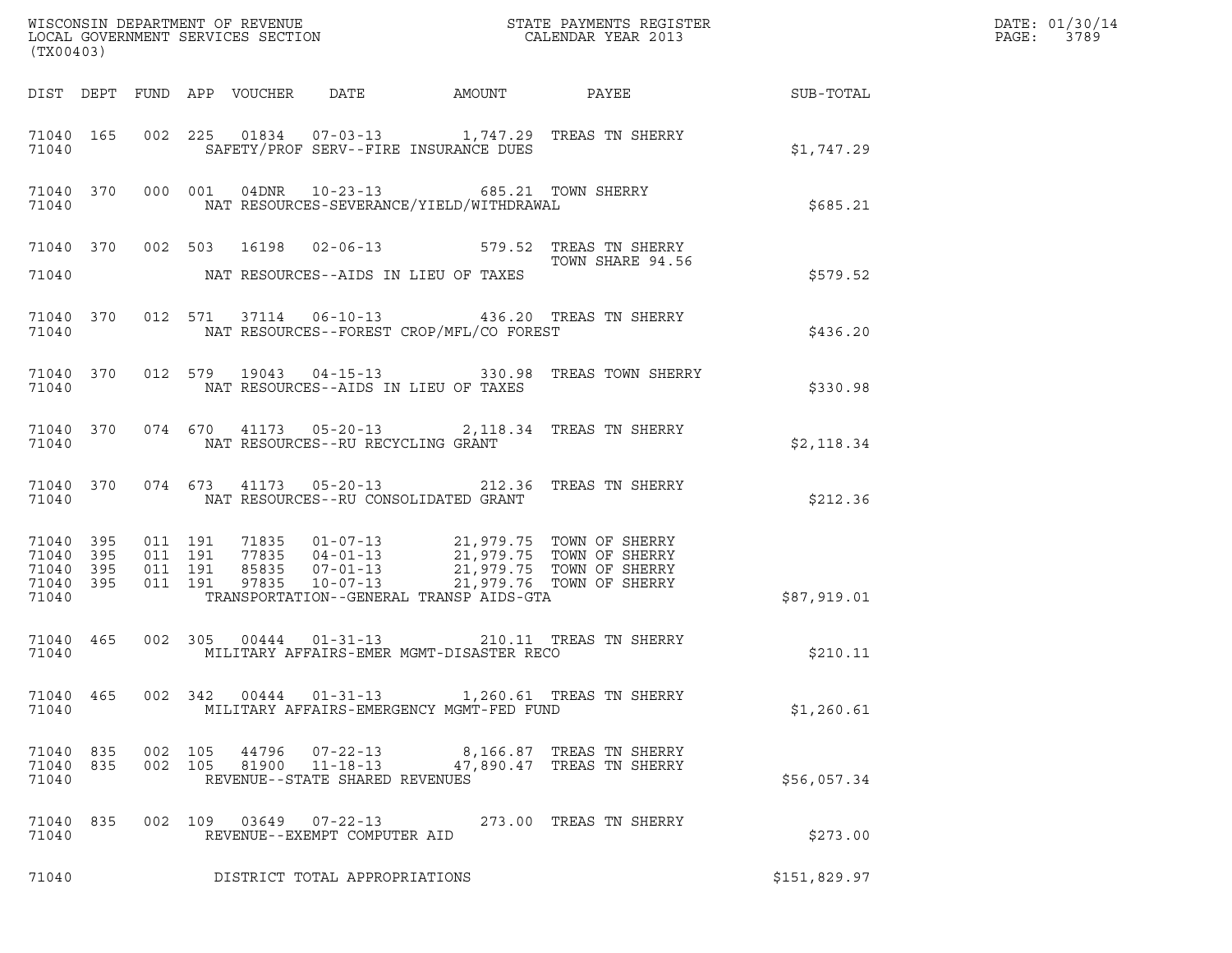| (TX00403)                                     |                   |         | WISCONSIN DEPARTMENT OF REVENUE<br>LOCAL GOVERNMENT SERVICES SECTION |                                                  |                                                                                                                                                                                | STATE PAYMENTS REGISTER<br>CALENDAR YEAR 2013                                  |              | DATE: 01/30/14<br>PAGE:<br>3790 |
|-----------------------------------------------|-------------------|---------|----------------------------------------------------------------------|--------------------------------------------------|--------------------------------------------------------------------------------------------------------------------------------------------------------------------------------|--------------------------------------------------------------------------------|--------------|---------------------------------|
|                                               |                   |         | DIST DEPT FUND APP VOUCHER                                           | DATE                                             | AMOUNT PAYEE                                                                                                                                                                   |                                                                                | SUB-TOTAL    |                                 |
| 71042 165<br>71042                            |                   |         |                                                                      |                                                  | SAFETY/PROF SERV--FIRE INSURANCE DUES                                                                                                                                          | 002 225 01835 07-03-13 1,971.65 TREAS TN SIGEL                                 | \$1,971.65   |                                 |
|                                               |                   |         |                                                                      |                                                  |                                                                                                                                                                                | 71042 370 002 503 16199 02-06-13 10,446.26 TREAS TN SIGEL<br>TOWN SHARE 948.89 |              |                                 |
| 71042                                         |                   |         |                                                                      | NAT RESOURCES--AIDS IN LIEU OF TAXES             |                                                                                                                                                                                |                                                                                | \$10,446.26  |                                 |
| 71042 370<br>71042                            |                   |         |                                                                      |                                                  | NAT RESOURCES--FOREST CROP/MFL/CO FOREST                                                                                                                                       | 012 571 37115 06-10-13 213.27 TREAS TN SIGEL                                   | \$213.27     |                                 |
| 71042 370<br>71042                            |                   |         |                                                                      | NAT RESOURCES--AIDS IN LIEU OF TAXES             |                                                                                                                                                                                | 012 579 19044 04-15-13 47.56 TREAS TOWN SIGEL                                  | \$47.56      |                                 |
| 71042 370<br>71042                            |                   |         | 074 670                                                              | NAT RESOURCES--RU RECYCLING GRANT                |                                                                                                                                                                                | 41174  05-20-13  3,222.75  TREAS TN SIGEL                                      | \$3,222.75   |                                 |
| 71042 395<br>71042<br>71042<br>71042<br>71042 | 395<br>395<br>395 | 011 191 | 011 191<br>011 191<br>011 191<br>97836                               | $10 - 07 - 13$                                   | 71836  01-07-13  28,082.00  TOWN OF SIGEL<br>77836  04-01-13  28,082.00  TOWN OF SIGEL<br>85836  07-01-13  28,082.00  TOWN OF SIGEL<br>TRANSPORTATION--GENERAL TRANSP AIDS-GTA | 28,082.02 TOWN OF SIGEL                                                        | \$112,328.02 |                                 |
| 71042 835<br>71042 835<br>71042               |                   | 002 105 | 002 105<br>81901                                                     | $11 - 18 - 13$<br>REVENUE--STATE SHARED REVENUES |                                                                                                                                                                                | 44797 07-22-13 12,038.70 TREAS TN SIGEL<br>68,314.00 TREAS TN SIGEL            | \$80,352.70  |                                 |
| 71042 835<br>71042                            |                   |         |                                                                      | REVENUE--EXEMPT COMPUTER AID                     |                                                                                                                                                                                | 002 109 03650 07-22-13 27.00 TREAS TN SIGEL                                    | \$27.00      |                                 |
| 71042                                         |                   |         | DISTRICT TOTAL APPROPRIATIONS                                        |                                                  |                                                                                                                                                                                |                                                                                | \$208,609.21 |                                 |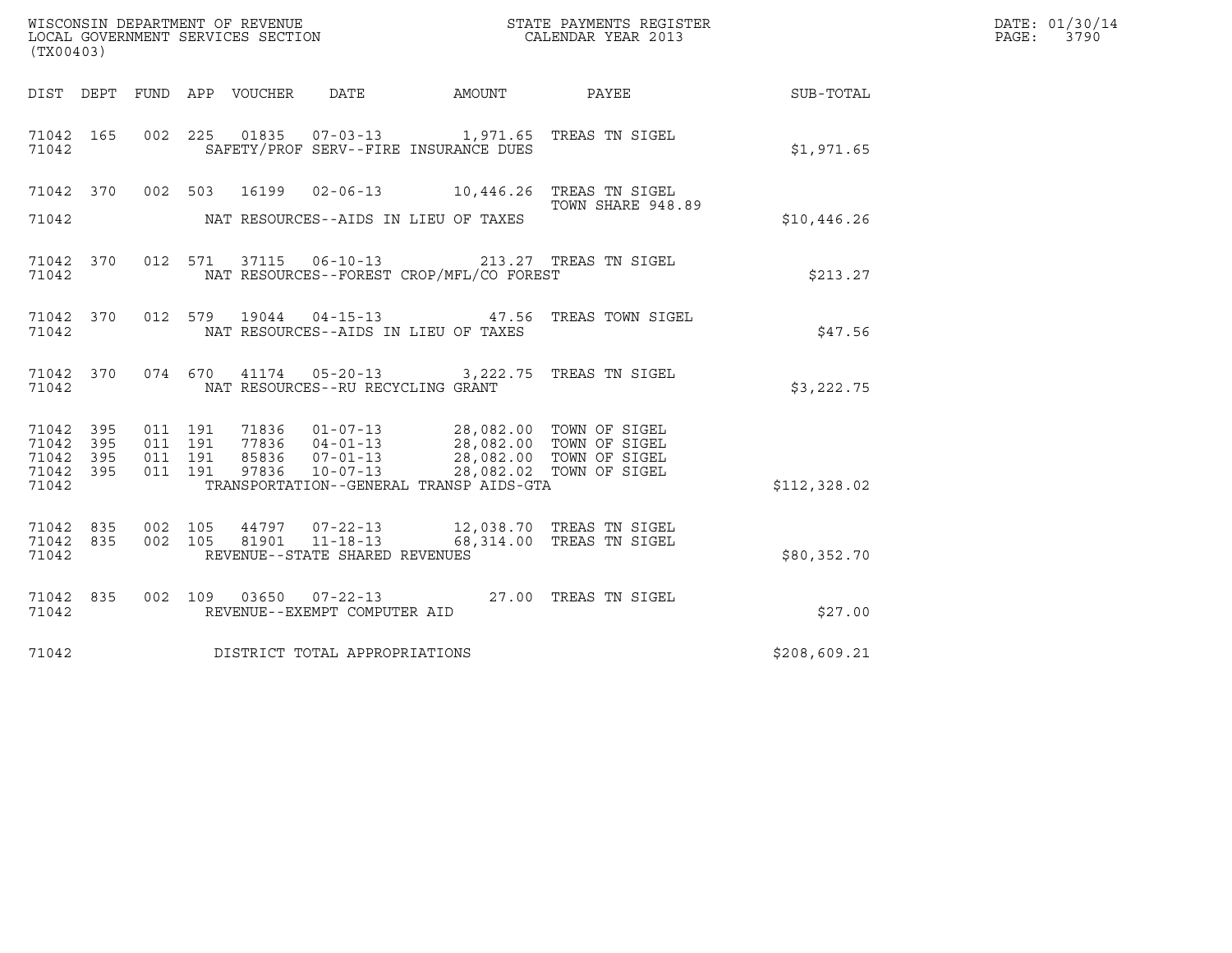| (TX00403)                                         |            |                    |                    | WISCONSIN DEPARTMENT OF REVENUE<br>LOCAL GOVERNMENT SERVICES SECTION |                                                                                                                                                                                                                | STATE PAYMENTS REGISTER<br>CALENDAR YEAR 2013              |               | DATE: 01/30/14<br>PAGE: 3791 |
|---------------------------------------------------|------------|--------------------|--------------------|----------------------------------------------------------------------|----------------------------------------------------------------------------------------------------------------------------------------------------------------------------------------------------------------|------------------------------------------------------------|---------------|------------------------------|
|                                                   |            |                    |                    |                                                                      |                                                                                                                                                                                                                | DIST DEPT FUND APP VOUCHER DATE AMOUNT PAYEE THE SUB-TOTAL |               |                              |
| 71044 165<br>71044                                |            |                    |                    |                                                                      | 002 225 01836 07-03-13 1,972.59 TREAS TN WOOD<br>SAFETY/PROF SERV--FIRE INSURANCE DUES                                                                                                                         |                                                            | \$1,972.59    |                              |
| 71044 370 000 001<br>71044 370<br>71044           |            | 000 001            |                    |                                                                      | NAT RESOURCES-SEVERANCE/YIELD/WITHDRAWAL                                                                                                                                                                       |                                                            | \$1,418.21    |                              |
| 71044                                             |            |                    |                    |                                                                      | 71044 370 012 571 37116 06-10-13 438.19 TREAS TN WOOD<br>NAT RESOURCES--FOREST CROP/MFL/CO FOREST                                                                                                              |                                                            | \$438.19      |                              |
| 71044 395<br>71044<br>71044<br>71044 395<br>71044 | 395<br>395 | 011 191<br>011 191 | 011 191<br>011 191 |                                                                      | 71837  01-07-13  16,295.60  TOWN OF WOOD<br>77837 04-01-13 16,295.60 TOWN OF WOOD<br>85837 07-01-13 16,295.60 TOWN OF WOOD<br>97837 10-07-13 16,295.60 TOWN OF WOOD<br>TRANSPORTATION--GENERAL TRANSP AIDS-GTA |                                                            | \$65,182.43   |                              |
| 71044 395<br>71044                                |            |                    |                    |                                                                      | 011  278  68151  03-12-13  14,403.66  TREAS  TN WOOD<br>TRANSPORTATION--LRIP/TRIP/MSIP GRANTS                                                                                                                  |                                                            | \$14,403.66   |                              |
| 71044 835<br>71044                                |            | 002 105            |                    | REVENUE--STATE SHARED REVENUES                                       | 71044 835 002 105 44798 07-22-13 5,688.58 TREAS TN WOOD<br>81902  11-18-13  32,145.19 TREAS TN WOOD                                                                                                            |                                                            | \$37,833.77   |                              |
| 71044 835<br>71044                                |            |                    |                    | REVENUE--EXEMPT COMPUTER AID                                         | 002 109 03651 07-22-13 11.00 TREAS TN WOOD                                                                                                                                                                     |                                                            | \$11.00       |                              |
| 71044                                             |            |                    |                    | DISTRICT TOTAL APPROPRIATIONS                                        |                                                                                                                                                                                                                |                                                            | \$121, 259.85 |                              |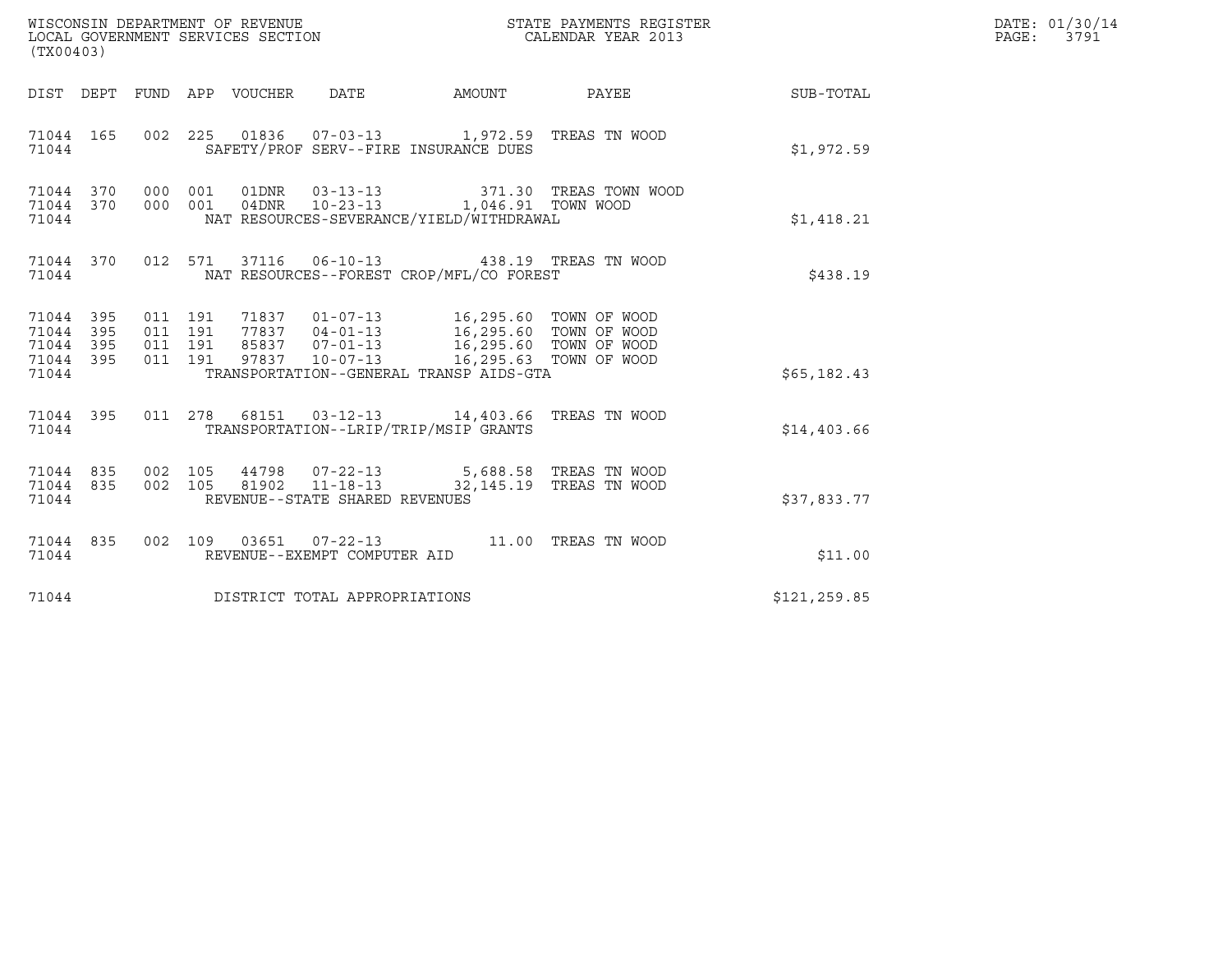| (TX00403)                                 |                          |                                      |     | WISCONSIN DEPARTMENT OF REVENUE<br>LOCAL GOVERNMENT SERVICES SECTION |                                                                      |                                         | STATE PAYMENTS REGISTER<br>CALENDAR YEAR 2013                                                                    |             | DATE: 01/30/14<br>PAGE:<br>3792 |
|-------------------------------------------|--------------------------|--------------------------------------|-----|----------------------------------------------------------------------|----------------------------------------------------------------------|-----------------------------------------|------------------------------------------------------------------------------------------------------------------|-------------|---------------------------------|
| DIST                                      | DEPT                     | FUND                                 | APP | VOUCHER                                                              | <b>DATE</b>                                                          | AMOUNT                                  | PAYEE                                                                                                            | SUB-TOTAL   |                                 |
| 71100<br>71100                            | 165                      |                                      |     |                                                                      |                                                                      | SAFETY/PROF SERV--FIRE INSURANCE DUES   | 002  225  01837  07-03-13  434.17  TREAS VIL ARPIN                                                               | \$434.17    |                                 |
| 71100<br>71100                            | 370                      | 074                                  | 670 |                                                                      | NAT RESOURCES--RU RECYCLING GRANT                                    |                                         | 41175  05-20-13  1,146.85  TREAS VIL ARPIN                                                                       | \$1,146.85  |                                 |
| 71100<br>71100<br>71100<br>71100<br>71100 | 395<br>395<br>395<br>395 | 011 191<br>011<br>011 191<br>011 191 | 191 | 71838<br>77838<br>85838<br>97838                                     | $01 - 07 - 13$<br>$04 - 01 - 13$<br>$07 - 01 - 13$<br>$10 - 07 - 13$ | TRANSPORTATION--GENERAL TRANSP AIDS-GTA | 1,635.38 VILLAGE OF ARPIN<br>1,635.38 VILLAGE OF ARPIN<br>1,635.38 VILLAGE OF ARPIN<br>1,635.39 VILLAGE OF ARPIN | \$6,541.53  |                                 |
| 71100<br>71100<br>71100                   | 835<br>835               | 002 105<br>002 105                   |     | 44799                                                                | $07 - 22 - 13$<br>81903 11-18-13<br>REVENUE--STATE SHARED REVENUES   | 71,943.53                               | 12,695.92   TREAS VIL ARPIN<br>TREAS VIL ARPIN                                                                   | \$84,639.45 |                                 |
| 71100<br>71100                            | 835                      | 002                                  | 109 | 03652                                                                | $07 - 22 - 13$<br>REVENUE--EXEMPT COMPUTER AID                       | 9.00                                    | TREAS VIL ARPIN                                                                                                  | \$9.00      |                                 |
| 71100                                     |                          |                                      |     |                                                                      | DISTRICT TOTAL APPROPRIATIONS                                        |                                         |                                                                                                                  | \$92,771.00 |                                 |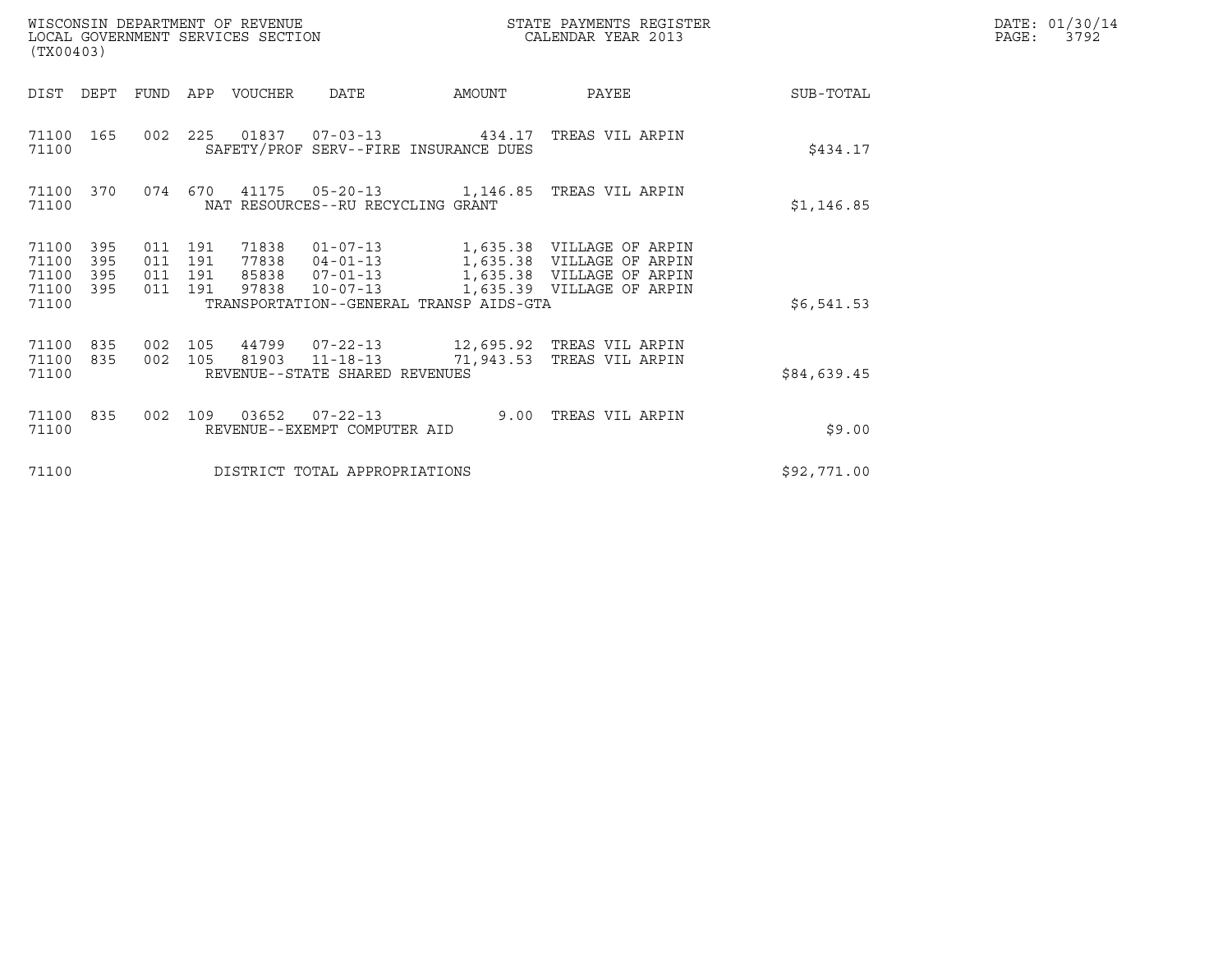| (TX00403)                                     |                   |                                          | WISCONSIN DEPARTMENT OF REVENUE<br>LOCAL GOVERNMENT SERVICES SECTION |                                   |                                         | STATE PAYMENTS REGISTER<br>CALENDAR YEAR 2013                                                                                                                                                       |              | DATE: 01/30/14<br>PAGE: 3793 |
|-----------------------------------------------|-------------------|------------------------------------------|----------------------------------------------------------------------|-----------------------------------|-----------------------------------------|-----------------------------------------------------------------------------------------------------------------------------------------------------------------------------------------------------|--------------|------------------------------|
|                                               |                   |                                          | DIST DEPT FUND APP VOUCHER DATE                                      |                                   | AMOUNT                                  | <b>PAYEE</b> PAYEE                                                                                                                                                                                  | SUB-TOTAL    |                              |
| 71101                                         |                   |                                          |                                                                      |                                   | SAFETY/PROF SERV--FIRE INSURANCE DUES   | 71101 165 002 225 01838 07-03-13 1,424.88 TREAS VIL AUBURNDALE                                                                                                                                      | \$1,424.88   |                              |
| 71101                                         | 71101 370         |                                          |                                                                      | NAT RESOURCES--RU RECYCLING GRANT |                                         | 074 670 41176 05-20-13 2,429.14 TREAS VIL AUBURNDALE                                                                                                                                                | \$2,429.14   |                              |
| 71101<br>71101<br>71101<br>71101 395<br>71101 | 395<br>395<br>395 | 011 191<br>011 191<br>011 191<br>011 191 |                                                                      |                                   | TRANSPORTATION--GENERAL TRANSP AIDS-GTA | 71839  01-07-13  9,495.50  VILLAGE OF AUBURNDALE<br>77839 04-01-13 9,495.50 VILLAGE OF AUBURNDALE<br>85839 07-01-13 9,495.50 VILLAGE OF AUBURNDALE<br>97839 10-07-13 9,495.52 VILLAGE OF AUBURNDALE | \$37,982.02  |                              |
| 71101 835<br>71101                            | 71101 835         | 002 105                                  |                                                                      | REVENUE--STATE SHARED REVENUES    |                                         | 002 105 44800 07-22-13 20,755.46 TREAS VIL AUBURNDALE<br>81904  11-18-13  117,614.28  TREAS VIL AUBURNDALE                                                                                          | \$138,369.74 |                              |
| 71101 835<br>71101                            |                   |                                          |                                                                      | REVENUE--EXEMPT COMPUTER AID      |                                         | 002  109  03653  07-22-13  893.00  TREAS VIL AUBURNDALE                                                                                                                                             | \$893.00     |                              |
| 71101                                         |                   |                                          |                                                                      | DISTRICT TOTAL APPROPRIATIONS     |                                         |                                                                                                                                                                                                     | \$181,098.78 |                              |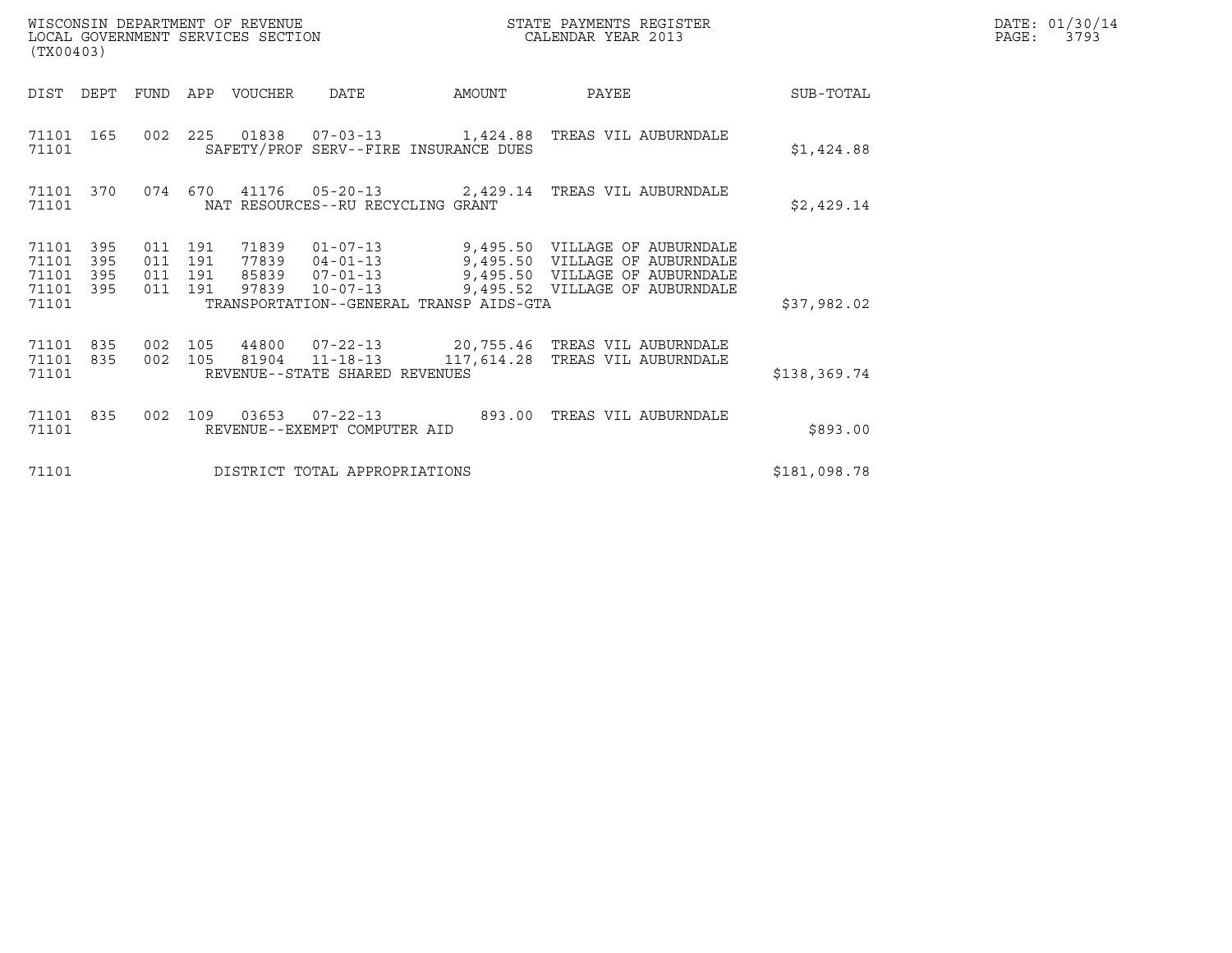| (TX00403)                                             |     |                                          |                            |                                                                    |                                          | ${\tt WISCONSIM\ DEPARTMENT\ OF\ REVENUE}\hbox{\tt STATE\ PAYMENTS\ REGISTER\ LOCAL\ GOVERNMENT\ SERVICES\ SECTION\thinspace\ {\tt NETATE\ CALENDAR\ YEAR\ 2013}$                        |              | DATE: 01/30/14<br>$\mathtt{PAGE:}$<br>3794 |
|-------------------------------------------------------|-----|------------------------------------------|----------------------------|--------------------------------------------------------------------|------------------------------------------|------------------------------------------------------------------------------------------------------------------------------------------------------------------------------------------|--------------|--------------------------------------------|
|                                                       |     |                                          | DIST DEPT FUND APP VOUCHER | DATE                                                               | AMOUNT PAYEE                             |                                                                                                                                                                                          | SUB-TOTAL    |                                            |
| 71106 165<br>71106                                    |     |                                          |                            |                                                                    | SAFETY/PROF SERV--FIRE INSURANCE DUES    | 002 225 01839 07-03-13 2,859.36 TREAS VIL BIRON                                                                                                                                          | \$2,859.36   |                                            |
| 71106 370<br>71106                                    |     |                                          |                            |                                                                    | NAT RESOURCES--FOREST CROP/MFL/CO FOREST | 012 571 37117 06-10-13 4.40 TREAS VIL BIRON                                                                                                                                              | \$4.40       |                                            |
| 71106 370<br>71106                                    |     |                                          |                            | NAT RESOURCES--RU RECYCLING GRANT                                  |                                          | 074 670 41177 05-20-13 3,317.01 TREAS VIL BIRON                                                                                                                                          | \$3,317.01   |                                            |
| 71106 370<br>71106                                    |     |                                          |                            |                                                                    | NAT RESOURCES--RU CONSOLIDATED GRANT     | 074 673 41177 05-20-13 219.44 TREAS VIL BIRON                                                                                                                                            | \$219.44     |                                            |
| 71106 395<br>71106 395<br>71106<br>71106 395<br>71106 | 395 | 011 191<br>011 191<br>011 191<br>011 191 | 97840                      | 85840 07-01-13<br>$07 - 01 - 13$<br>10-07-13                       | TRANSPORTATION--GENERAL TRANSP AIDS-GTA  | 11,585.39 VILLAGE OF BIRON<br>71840  01-07-13   11,585.39  VILLAGE OF BIRON<br>77840  04-01-13   11,585.39  VILLAGE OF BIRON<br>11,585.39 VILLAGE OF BIRON<br>11,585.42 VILLAGE OF BIRON | \$46,341.59  |                                            |
| 71106 835<br>71106 835<br>71106                       |     | 002 105<br>002 105                       | 44801<br>81905             | $07 - 22 - 13$<br>$11 - 18 - 13$<br>REVENUE--STATE SHARED REVENUES |                                          | 30,421.75 TREAS VIL BIRON<br>28,506.11 TREAS VIL BIRON                                                                                                                                   | \$58,927.86  |                                            |
| 71106 835<br>71106 835<br>71106                       |     | 002 109<br>002 109                       |                            | REVENUE--EXEMPT COMPUTER AID                                       |                                          | 03654  07-22-13  2,986.00  TREAS VIL BIRON<br>05379  07-22-13  42.00  TREAS VIL BIRON                                                                                                    | \$3,028.00   |                                            |
| 71106 835<br>71106                                    |     |                                          |                            | REVENUE--LOTTERY CREDIT -                                          |                                          |                                                                                                                                                                                          | \$103.97     |                                            |
| 71106                                                 |     |                                          |                            | DISTRICT TOTAL APPROPRIATIONS                                      |                                          |                                                                                                                                                                                          | \$114,801.63 |                                            |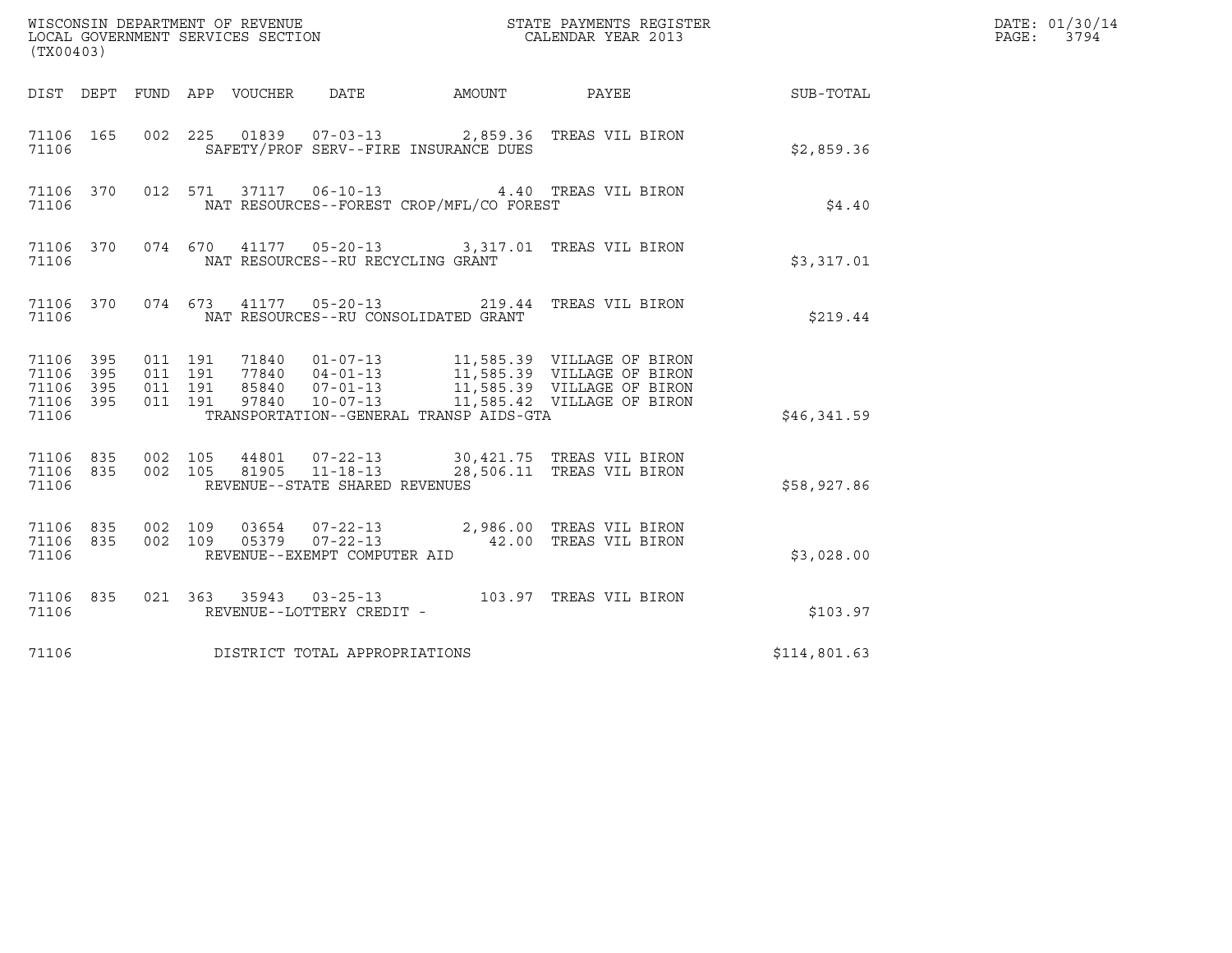| (TX00403)                                     |                   |                           |                  | WISCONSIN DEPARTMENT OF REVENUE<br>LOCAL GOVERNMENT SERVICES SECTION |                                                  |                                         | STATE PAYMENTS REGISTER<br>CALENDAR YEAR 2013                                                                                                            |             | DATE: 01/30/14<br>$\mathtt{PAGE:}$<br>3795 |
|-----------------------------------------------|-------------------|---------------------------|------------------|----------------------------------------------------------------------|--------------------------------------------------|-----------------------------------------|----------------------------------------------------------------------------------------------------------------------------------------------------------|-------------|--------------------------------------------|
| DIST                                          | DEPT              |                           | FUND APP VOUCHER |                                                                      | DATE                                             | AMOUNT                                  | PAYEE                                                                                                                                                    | SUB-TOTAL   |                                            |
| 71122                                         | 71122 165         |                           |                  |                                                                      |                                                  | SAFETY/PROF SERV--FIRE INSURANCE DUES   | 002  225  01840  07-03-13  2,086.96  TREAS VIL HEWITT                                                                                                    | \$2,086.96  |                                            |
| 71122                                         | 71122 370         |                           | 074 670          |                                                                      | NAT RESOURCES--RU RECYCLING GRANT                |                                         |                                                                                                                                                          | \$1,274.37  |                                            |
| 71122<br>71122<br>71122<br>71122 395<br>71122 | 395<br>395<br>395 | 011 191<br>011<br>011 191 | 191<br>011 191   |                                                                      | 85841 07-01-13<br>97841 10-07-13                 | TRANSPORTATION--GENERAL TRANSP AIDS-GTA | 71841  01-07-13  3,106.69  VILLAGE OF HEWITT<br>77841  04-01-13  3,106.69  VILLAGE OF HEWITT<br>3,106.69 VILLAGE OF HEWITT<br>3,106.72 VILLAGE OF HEWITT | \$12,426.79 |                                            |
| 71122 835<br>71122 835<br>71122               |                   | 002 105                   | 002 105          |                                                                      | 81906 11-18-13<br>REVENUE--STATE SHARED REVENUES |                                         | 44802  07-22-13  9,463.11 TREAS VIL HEWITT<br>53,624.32 TREAS VIL HEWITT                                                                                 | \$63,087.43 |                                            |
| 71122 835<br>71122                            |                   |                           | 002 109          |                                                                      | 03655 07-22-13<br>REVENUE--EXEMPT COMPUTER AID   |                                         | 26.00 TREAS VIL HEWITT                                                                                                                                   | \$26.00     |                                            |
| 71122                                         |                   |                           |                  |                                                                      | DISTRICT TOTAL APPROPRIATIONS                    |                                         |                                                                                                                                                          | \$78,901.55 |                                            |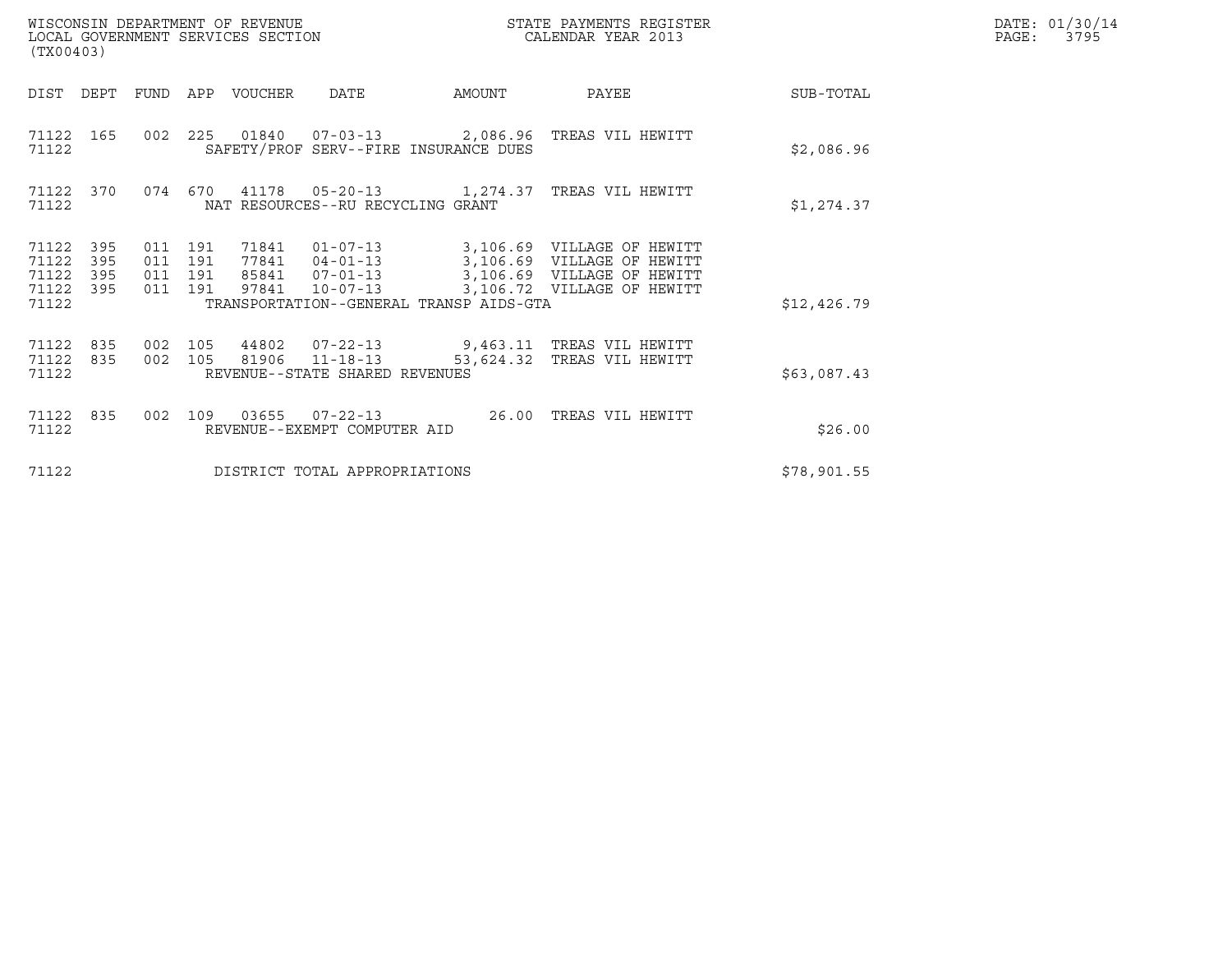| WISCONSIN DEPARTMENT OF REVENUE   | STATE PAYMENTS REGISTER | DATE: 01/30/14            |
|-----------------------------------|-------------------------|---------------------------|
| LOCAL GOVERNMENT SERVICES SECTION | CALENDAR YEAR 2013      | 3796<br>$\mathtt{PAGE}$ : |

| (TX00403)                                         |            |                               |         |                                 |                                   |                                         |                                                                                                         | DATE: 01/30/14<br>PAGE: 3796 |  |
|---------------------------------------------------|------------|-------------------------------|---------|---------------------------------|-----------------------------------|-----------------------------------------|---------------------------------------------------------------------------------------------------------|------------------------------|--|
|                                                   |            |                               |         | DIST DEPT FUND APP VOUCHER DATE |                                   | <b>AMOUNT</b>                           | PAYEE                                                                                                   | SUB-TOTAL                    |  |
| 71151                                             |            |                               |         |                                 |                                   | SAFETY/PROF SERV--FIRE INSURANCE DUES   | 71151 165 002 225 01841 07-03-13 369.62 TREAS VIL MILLADORE                                             | \$369.62                     |  |
| 71151 370<br>71151                                |            |                               |         |                                 | NAT RESOURCES--RU RECYCLING GRANT |                                         | 074 670 41179 05-20-13 757.97 TREAS VIL MILLADORE                                                       | \$757.97                     |  |
| 71151 395<br>71151<br>71151<br>71151 395<br>71151 | 395<br>395 | 011 191<br>011 191<br>011 191 | 011 191 | 97842                           |                                   | TRANSPORTATION--GENERAL TRANSP AIDS-GTA | 85842  07-01-13    1,466.02    TREAS VIL MILLADORE<br>10-07-13 1,466.03 TREAS VIL MILLADORE             | \$5,864.09                   |  |
| 71151 835<br>71151 835<br>71151                   |            |                               | 002 105 |                                 | REVENUE--STATE SHARED REVENUES    |                                         | 002 105 44803 07-22-13 10,746.80 TREAS VIL MILLADORE<br>81907  11-18-13  60,898.55  TREAS VIL MILLADORE | \$71,645.35                  |  |
| 71151 835<br>71151                                |            |                               |         |                                 | REVENUE--EXEMPT COMPUTER AID      |                                         | 002 109 03656 07-22-13 314.00 TREAS VIL MILLADORE                                                       | \$314.00                     |  |
| 71151                                             |            |                               |         |                                 | DISTRICT TOTAL APPROPRIATIONS     |                                         |                                                                                                         | \$78,951.03                  |  |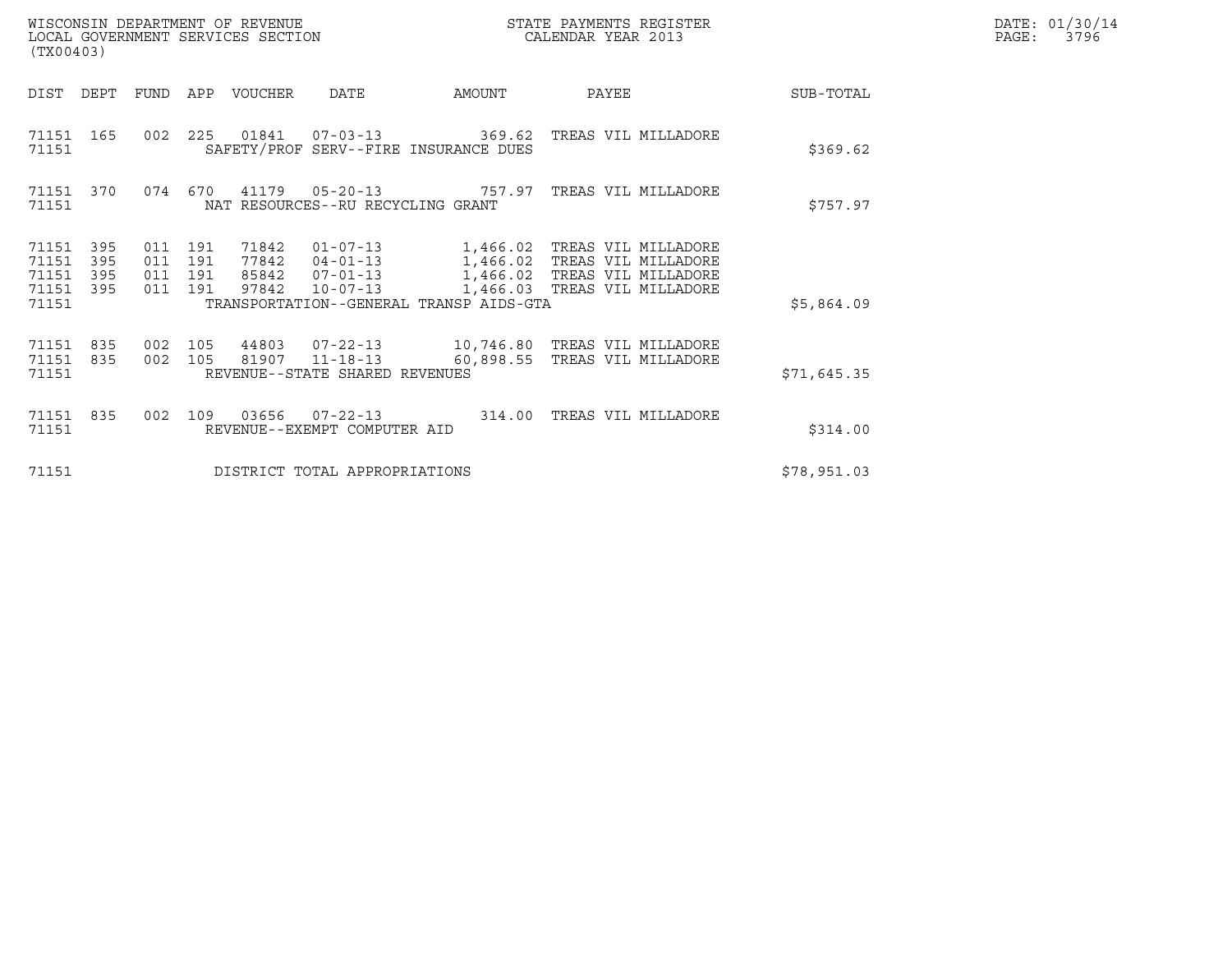|                                 | (TX00403) |                    |  |                |                                                                    |                                            |                                                                                                                                                                                                                                         |              |  |
|---------------------------------|-----------|--------------------|--|----------------|--------------------------------------------------------------------|--------------------------------------------|-----------------------------------------------------------------------------------------------------------------------------------------------------------------------------------------------------------------------------------------|--------------|--|
|                                 |           |                    |  |                |                                                                    |                                            | DIST DEPT FUND APP VOUCHER DATE AMOUNT PAYEE PATE SUB-TOTAL                                                                                                                                                                             |              |  |
|                                 |           | 71171              |  |                |                                                                    | SAFETY/PROF SERV--FIRE INSURANCE DUES      | 71171 165 002 225 01842 07-03-13 4,079.96 TREAS VIL PORT EDWARDS<br>\$4,079.96                                                                                                                                                          |              |  |
|                                 |           |                    |  |                |                                                                    |                                            | 71171 370 000 001 04DNR 10-23-13 122.52 TOWN PORT EDWARDS<br>71171 NAT RESOURCES-SEVERANCE/YIELD/WITHDRAWAL                                                                                                                             | \$122.52     |  |
|                                 |           |                    |  |                |                                                                    | 71171 NAT RESOURCES--AIDS IN LIEU OF TAXES | 71171 370 002 503 16200 02-06-13 2,082.29 TREAS VIL PORT EDWARDS<br>TOWN SHARE 741.17                                                                                                                                                   | \$2,082.29   |  |
|                                 |           |                    |  |                |                                                                    |                                            | 71171 370 012 571 37118 06-10-13 120.24 TREAS VIL PORT EDWARDS<br>71171 NAT RESOURCES--FOREST CROP/MFL/CO FOREST                                                                                                                        | \$120.24     |  |
|                                 |           |                    |  |                |                                                                    |                                            | 71171 370 074 670 41180 05-20-13 13,652.95 TREAS VIL PORT EDWARDS                                                                                                                                                                       | \$13,652.95  |  |
|                                 |           |                    |  |                |                                                                    |                                            | 71171 370 074 673 41180 05-20-13 470.87 TREAS VIL PORT EDWARDS                                                                                                                                                                          | \$470.87     |  |
|                                 |           |                    |  |                |                                                                    |                                            | 71171 395 011 185 62517 01-22-13 3,958.35 TREAS VIL PORT EDWARDS \$3,958.35                                                                                                                                                             |              |  |
| 71171                           |           |                    |  |                |                                                                    | TRANSPORTATION--GENERAL TRANSP AIDS-GTA    | 71171 395 011 191 71843 01-07-13 24,823.66 VILLAGE OF PORT EDWARDS<br>71171 395 011 191 77843 04-01-13 24,823.66 VILLAGE OF PORT EDWARDS<br>71171 395 011 191 85843 07-01-13 24,823.66 VILLAGE OF PORT EDWARDS<br>71171 395 011 191 978 | \$99,294.66  |  |
|                                 |           | 71171              |  |                | JUSTICE--LAW ENFORCEMENT TRAINING                                  |                                            | 71171 455 002 231 00493 02-13-13 800.00 TREAS VIL PORT EDWARDS                                                                                                                                                                          | \$800.00     |  |
| 71171 835<br>71171 835<br>71171 |           | 002 105<br>002 105 |  | 44804<br>81908 | $07 - 22 - 13$<br>$11 - 18 - 13$<br>REVENUE--STATE SHARED REVENUES |                                            | 81,965.77 TREAS VIL PORT EDWARDS<br>199,635.40 TREAS VIL PORT EDWARDS                                                                                                                                                                   | \$281,601.17 |  |
| 71171 835<br>71171 835<br>71171 |           | 002 109<br>002 109 |  | 03657<br>05380 | $07 - 22 - 13$<br>$07 - 22 - 13$<br>REVENUE--EXEMPT COMPUTER AID   |                                            | 2,817.00 TREAS VIL PORT EDWARDS<br>33.00 TREAS VIL PORT EDWARDS                                                                                                                                                                         | \$2,850.00   |  |
| 71171                           |           |                    |  |                | DISTRICT TOTAL APPROPRIATIONS                                      |                                            |                                                                                                                                                                                                                                         | \$409,033.01 |  |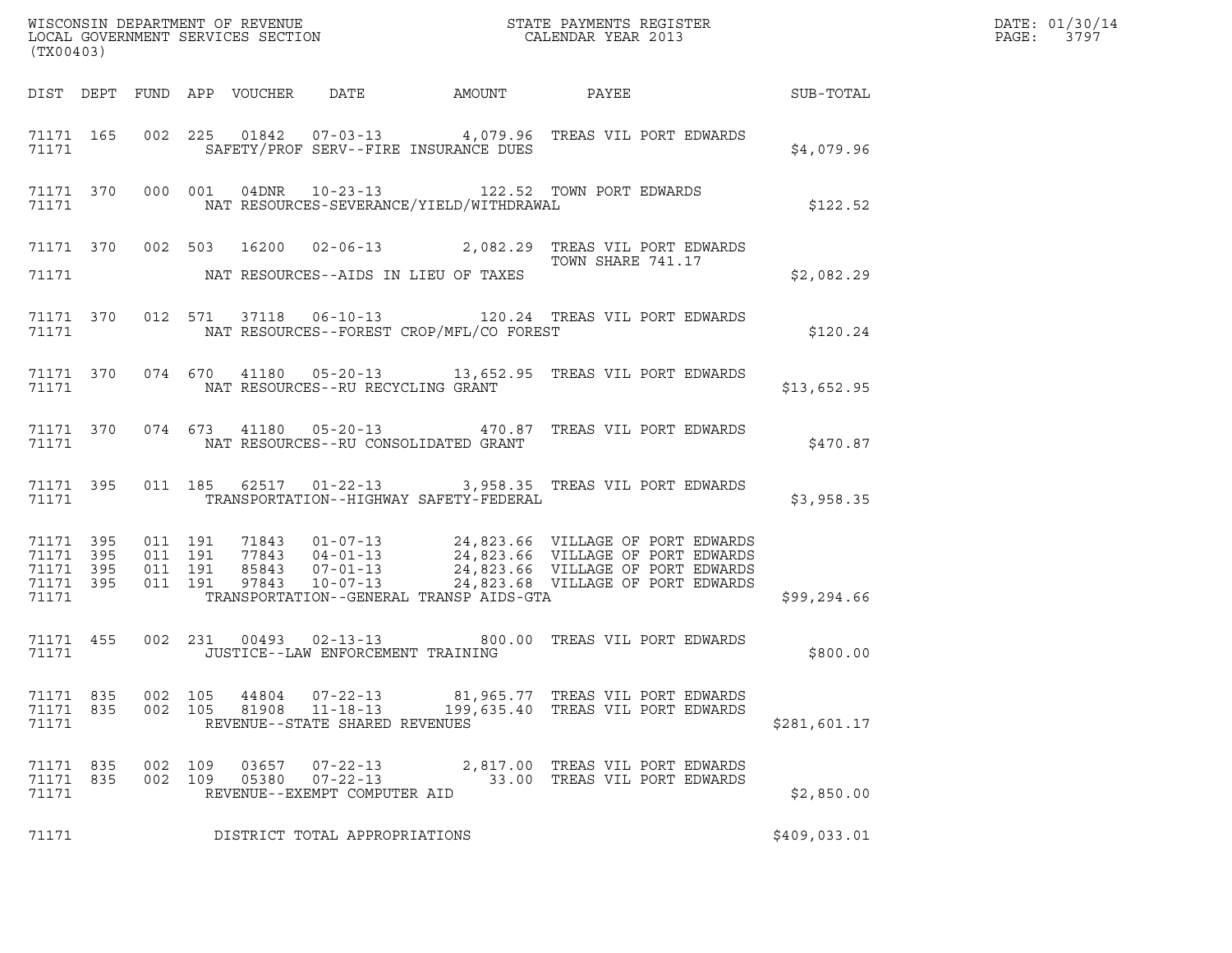| WISCONSIN DEPARTMENT OF REVENUE<br>LOCAL GOVERNMENT SERVICES SECTION<br>(TX00403) |                  |                                          |  |                                 |                                   | STATE PAYMENTS REGISTER<br>CALENDAR YEAR 2013 |                                                                                                                                                 | DATE: 01/30/14<br>PAGE: 3798 |  |
|-----------------------------------------------------------------------------------|------------------|------------------------------------------|--|---------------------------------|-----------------------------------|-----------------------------------------------|-------------------------------------------------------------------------------------------------------------------------------------------------|------------------------------|--|
|                                                                                   |                  |                                          |  | DIST DEPT FUND APP VOUCHER DATE |                                   | <b>AMOUNT</b>                                 | <b>PAYEE</b>                                                                                                                                    | SUB-TOTAL                    |  |
| 71178                                                                             |                  |                                          |  |                                 |                                   | SAFETY/PROF SERV--FIRE INSURANCE DUES         | 71178  165  002  225  01843  07-03-13  1,021.26  TREAS VIL RUDOLPH                                                                              | \$1,021.26                   |  |
| 71178                                                                             | 71178 370        |                                          |  |                                 | NAT RESOURCES--RU RECYCLING GRANT |                                               | 074  670  41181  05-20-13   1,487.43  TREAS VIL RUDOLPH                                                                                         | \$1,487.43                   |  |
| 71178 395<br>71178<br>71178<br>71178 395<br>71178                                 | 395<br>395       | 011 191<br>011 191<br>011 191<br>011 191 |  |                                 |                                   | TRANSPORTATION--GENERAL TRANSP AIDS-GTA       | 77844  04-01-13  2,937.33  VILLAGE OF RUDOLPH<br>85844  07-01-13  2,937.33  VILLAGE OF RUDOLPH<br>97844  10-07-13  2,937.36  VILLAGE OF RUDOLPH | \$11,749.35                  |  |
| 71178<br>71178                                                                    | 71178 835<br>835 | 002 105<br>002 105                       |  |                                 | REVENUE--STATE SHARED REVENUES    |                                               | 44805  07-22-13  9,972.94  TREAS VIL RUDOLPH<br>81909  11-18-13  56,512.82  TREAS VIL RUDOLPH                                                   | \$66,485.76                  |  |
| 71178                                                                             | 71178 835        |                                          |  |                                 | REVENUE--EXEMPT COMPUTER AID      |                                               | 002 109 03658 07-22-13 89.00 TREAS VIL RUDOLPH                                                                                                  | \$89.00                      |  |
| 71178                                                                             |                  |                                          |  |                                 | DISTRICT TOTAL APPROPRIATIONS     |                                               |                                                                                                                                                 | \$80,832.80                  |  |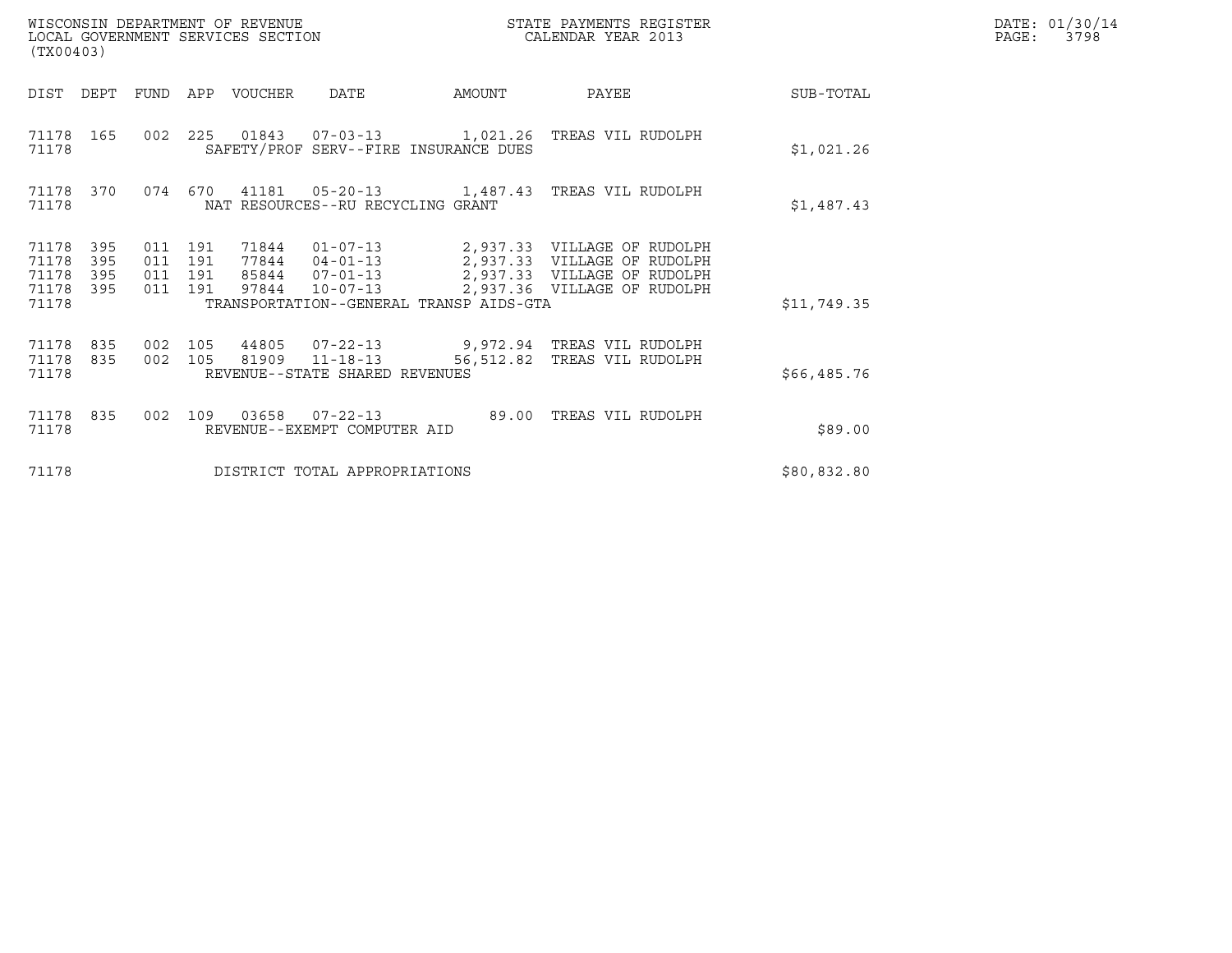| (TX00403)                                         |            |                                          |                                 | WISCONSIN DEPARTMENT OF REVENUE<br>LOCAL GOVERNMENT SERVICES SECTION | STATE PAYMENTS REGISTER<br>CALENDAR YEAR 2013                                                                                                                           |               | DATE: 01/30/14<br>PAGE: 3799 |
|---------------------------------------------------|------------|------------------------------------------|---------------------------------|----------------------------------------------------------------------|-------------------------------------------------------------------------------------------------------------------------------------------------------------------------|---------------|------------------------------|
|                                                   |            |                                          | DIST DEPT FUND APP VOUCHER DATE |                                                                      | AMOUNT PAYEE SUB-TOTAL                                                                                                                                                  |               |                              |
| 71186 165<br>71186                                |            |                                          |                                 | SAFETY/PROF SERV--FIRE INSURANCE DUES                                | 002  225  01844  07-03-13  1,048.87  TREAS VIL VESPER                                                                                                                   | \$1.048.87    |                              |
| 71186 370<br>71186                                |            |                                          |                                 | NAT RESOURCES--RU RECYCLING GRANT                                    | 074 670 41182 05-20-13 1,458.12 TREAS VIL VESPER                                                                                                                        | \$1,458.12    |                              |
| 71186 395<br>71186<br>71186<br>71186 395<br>71186 | 395<br>395 | 011 191<br>011 191<br>011 191<br>011 191 |                                 | 85845 07-01-13<br>TRANSPORTATION--GENERAL TRANSP AIDS-GTA            | 71845  01-07-13  3,565.42  VILLAGE OF VESPER<br>77845 04-01-13 3,565.42 VILLAGE OF VESPER<br>3,565.42 VILLAGE OF VESPER<br>97845  10-07-13  3,565.45  VILLAGE OF VESPER | \$14,261.71   |                              |
| 71186 455<br>71186                                |            |                                          |                                 | JUSTICE--LAW ENFORCEMENT TRAINING                                    | 002 231 00609 02-19-13 160.00 TREAS VIL VESPER                                                                                                                          | \$160.00      |                              |
| 71186 835<br>71186 835<br>71186                   |            | 002 105<br>002 105                       |                                 | 81910 11-18-13<br>REVENUE--STATE SHARED REVENUES                     | 44806  07-22-13  20,372.17  TREAS VIL VESPER<br>114,849.79 TREAS VIL VESPER                                                                                             | \$135, 221.96 |                              |
| 71186 835<br>71186 835<br>71186                   |            | 002 109<br>002 109                       |                                 | REVENUE--EXEMPT COMPUTER AID                                         | 03659  07-22-13  105.00  TREAS VIL VESPER                                                                                                                               | \$1,781.00    |                              |
| 71186 835<br>71186                                |            |                                          |                                 | REVENUE--LOTTERY CREDIT -                                            | 021  363  35944  03-25-13  259.91  TREAS VIL VESPER                                                                                                                     | \$259.91      |                              |
| 71186                                             |            |                                          |                                 | DISTRICT TOTAL APPROPRIATIONS                                        |                                                                                                                                                                         | \$154, 191.57 |                              |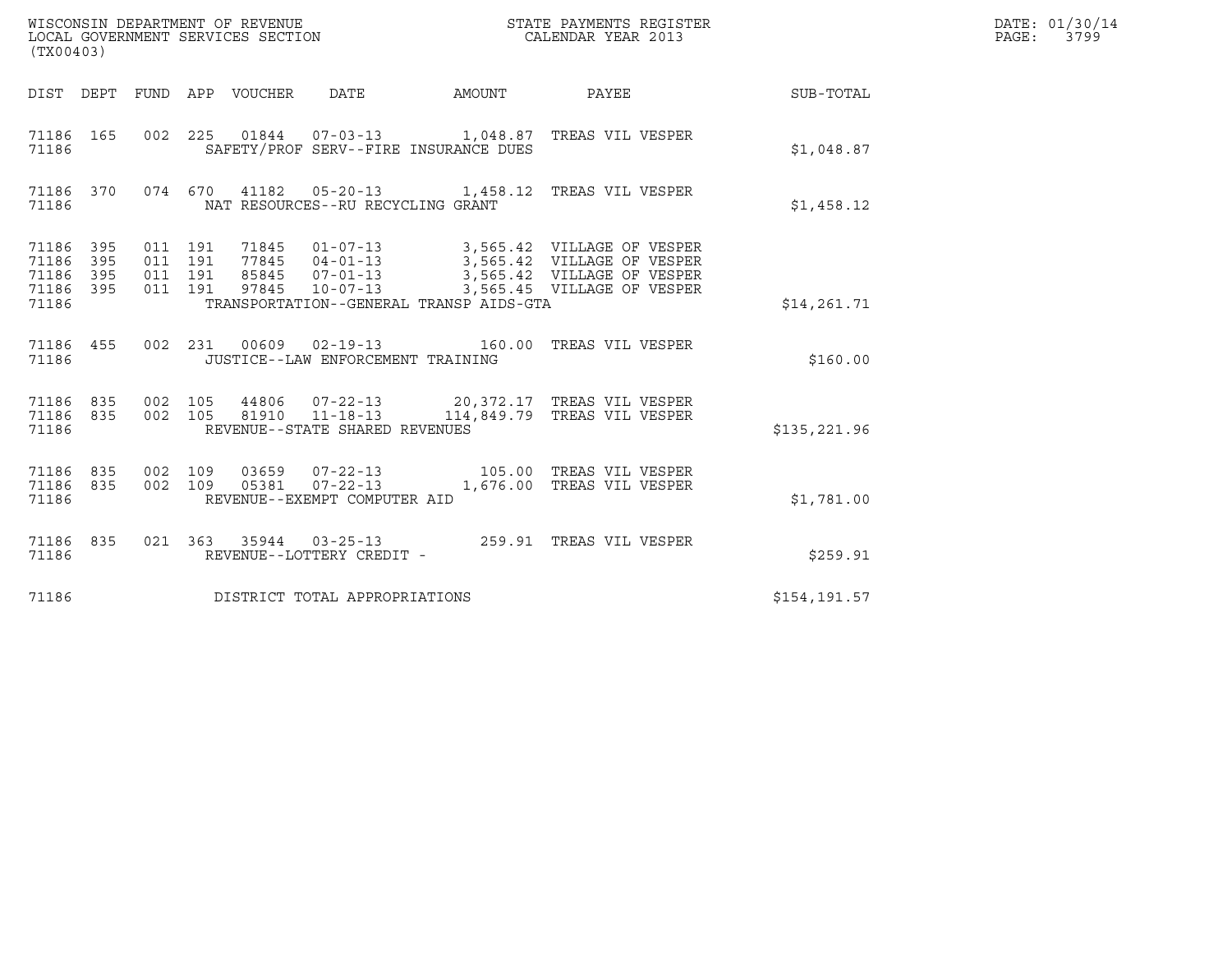| (TX00403)                                             |            |                               |                                          | WISCONSIN DEPARTMENT OF REVENUE<br>LOCAL GOVERNMENT SERVICES SECTION |                                                                                                     |                                                                                                                                           | STATE PAYMENTS REGISTER<br>CALENDAR YEAR 2013                                                                                                 |                | DATE: 01/30/14<br>PAGE:<br>3800 |
|-------------------------------------------------------|------------|-------------------------------|------------------------------------------|----------------------------------------------------------------------|-----------------------------------------------------------------------------------------------------|-------------------------------------------------------------------------------------------------------------------------------------------|-----------------------------------------------------------------------------------------------------------------------------------------------|----------------|---------------------------------|
|                                                       |            |                               |                                          | DIST DEPT FUND APP VOUCHER                                           | DATE                                                                                                | AMOUNT                                                                                                                                    | PAYEE                                                                                                                                         | SUB-TOTAL      |                                 |
| 71251 165<br>71251                                    |            |                               | 002 225                                  | 01845                                                                | $07 - 03 - 13$                                                                                      | SAFETY/PROF SERV--FIRE INSURANCE DUES                                                                                                     | 51,220.64 TREAS CITY MARSHFIELD                                                                                                               | \$51,220.64    |                                 |
| 71251 370<br>71251                                    |            |                               | 012 587                                  | 02392                                                                | $03 - 18 - 13$                                                                                      | NAT RESOURCES--URBAN FORESTRY GRANTS                                                                                                      | 12,000.00 TREAS CITY MARSHFIELD                                                                                                               | \$12,000.00    |                                 |
| 71251 370<br>71251                                    |            |                               | 074 670                                  |                                                                      |                                                                                                     | 41183  05-20-13  62, 229.49  TREAS CITY MARSHFIELD<br>NAT RESOURCES--RU RECYCLING GRANT                                                   |                                                                                                                                               | \$62, 229.49   |                                 |
| 71251 395<br>71251<br>71251 395<br>71251 395<br>71251 | 395        | 011 162                       | 011 162<br>011 162<br>011 162            | 72119<br>78119<br>86119<br>98119                                     | $01 - 07 - 13$<br>$04 - 01 - 13$<br>$07 - 01 - 13$<br>$10 - 07 - 13$                                | 48,832.54 TREAS CITY MARSHFIELD<br>TRANSPORTATION--CONNECTING HIGHWAY AIDS                                                                | 48,832.54 TREAS CITY MARSHFIELD<br>48,832.54 TREAS CITY MARSHFIELD<br>48,832.56 TREAS CITY MARSHFIELD                                         | \$195,330.18   |                                 |
| 71251 395<br>71251<br>71251<br>71251 395<br>71251     | 395<br>395 | 011 177<br>011 177            | 011 177<br>011 177                       | 00070<br>80070<br>88070<br>92070                                     | $12 - 30 - 13$<br>$06 - 14 - 13$<br>$07 - 08 - 13$<br>$09 - 30 - 13$<br>TRANSPORTATION--TRANSIT AID |                                                                                                                                           | 25,601.00 TREAS CITY MARSHFIELD<br>42,669.00 TREAS CITY MARSHFIELD<br>42,669.00 TREAS CITY MARSHFIELD<br>42,669.00 TREAS CITY MARSHFIELD      | \$153,608.00   |                                 |
| 71251 395<br>71251<br>71251 395<br>71251 395<br>71251 | 395        | 011 182<br>011 182<br>011 182 | 011 182                                  | 65551<br>73289<br>88132<br>93437                                     | 02-19-13<br>$05 - 01 - 13$<br>09-23-13<br>11-07-13                                                  | TRANSPORTATION--TRANSIT AIDS-FEDERAL                                                                                                      | 45,223.00 TREAS CITY MARSHFIELD<br>17,137.59 TREAS CITY MARSHFIELD<br>100,161.00 TREAS CITY MARSHFIELD<br>50,615.93 TREAS CITY MARSHFIELD     | \$213, 137.52  |                                 |
| 71251 395<br>71251 395<br>71251<br>71251 395<br>71251 | 395        |                               | 011 191<br>011 191<br>011 191<br>011 191 | 71846<br>77846<br>85846<br>97846                                     | $01 - 07 - 13$<br>$04 - 01 - 13$<br>$07 - 01 - 13$<br>$10 - 07 - 13$                                | TRANSPORTATION--GENERAL TRANSP AIDS-GTA                                                                                                   | 284, 176.67 TREAS CITY MARSHFIELD<br>284,176.67 TREAS CITY MARSHFIELD<br>284,176.67 TREAS CITY MARSHFIELD<br>284,176.68 TREAS CITY MARSHFIELD | \$1,136,706.69 |                                 |
| 71251 435<br>71251                                    |            |                               |                                          |                                                                      |                                                                                                     | 005  162  01HSD  09-03-13  7,096.60 TREAS CITY MARSHFIELD<br>HS--AMBULANCE FUNDING ASSISTANCE GRANTS                                      |                                                                                                                                               | \$7,096.60     |                                 |
| 71251 435<br>71251                                    |            |                               |                                          |                                                                      |                                                                                                     | 005  163  01LGS  11-18-13  43,600.00  TREAS CITY MARSHFIELD<br>HS--PREPAID MEDICAL TRANSPORT REIMBURSE                                    |                                                                                                                                               | \$43,600.00    |                                 |
| 71251 455<br>71251                                    | 71251 455  |                               | 002 231<br>002 231                       |                                                                      |                                                                                                     | 00049   11-01-13   160.00 TREAS CITY MARSHFIELD<br>00396   02-11-13   5,600.00 TREAS CITY MARSHFIELD<br>JUSTICE--LAW ENFORCEMENT TRAINING |                                                                                                                                               | \$5,760.00     |                                 |
|                                                       |            |                               |                                          |                                                                      |                                                                                                     | 71251 465 002 306 00246 10-09-13 2,078.16 TREAS CITY MARSHFIELD                                                                           |                                                                                                                                               |                |                                 |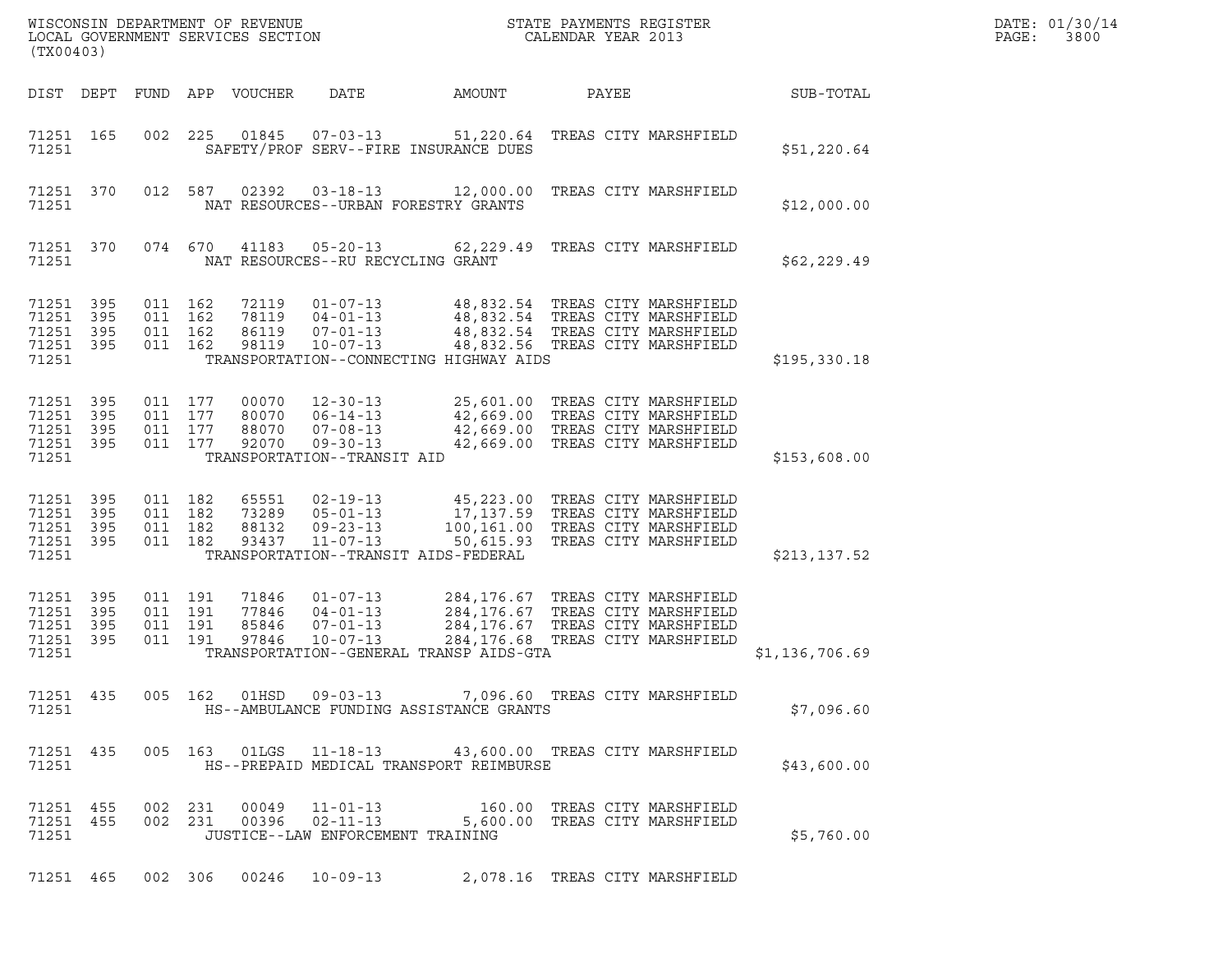| WISCONSIN DEPARTMENT OF REVENUE   | STATE PAYMENTS REGISTER | DATE: 01/30/14 |
|-----------------------------------|-------------------------|----------------|
| LOCAL GOVERNMENT SERVICES SECTION | CALENDAR YEAR 2013      | PAGE:<br>3801  |

| (TX00403)                                                                  |                                                                                                                                                           |                |
|----------------------------------------------------------------------------|-----------------------------------------------------------------------------------------------------------------------------------------------------------|----------------|
| DEPT<br>FUND<br>DIST                                                       | APP<br>VOUCHER<br><b>DATE</b><br>PAYEE<br>AMOUNT                                                                                                          | SUB-TOTAL      |
| 71251                                                                      | MILITARY AFFAIRS-EMER MGMT--HAZMAT AIDS                                                                                                                   | \$2,078.16     |
| 002<br>71251<br>505<br>71251                                               | 142<br>07826<br>5,331.07 TREAS CITY MARSHFIELD<br>$03 - 06 - 13$<br>DOA--FEDERAL ENERGY GRANTS                                                            | \$5,331.07     |
| 71251<br>505<br>71251                                                      | 002 650<br>06430  01-28-13  3,398.00  TREAS CITY MARSHFIELD<br>DOA--JUSTICE-ASSISTANCE-FEDERAL ARRA FDS                                                   | \$3,398.00     |
| 71251<br>835<br>71251 835<br>71251                                         | 002 105<br>81911  11-18-13  3,687,662.48  TREAS CITY MARSHFIELD<br>002 105<br>REVENUE--STATE SHARED REVENUES                                              | \$4,778,485.90 |
| 71251<br>835<br>002<br>71251<br>835<br>002<br>002<br>71251<br>835<br>71251 | 109<br>109<br>109<br>$07 - 22 - 13$<br>256,826.00 TREAS CITY MARSHFIELD<br>05382<br>REVENUE--EXEMPT COMPUTER AID                                          | \$481,915.00   |
| 71251<br>835<br>002<br>71251                                               | 02-01-13 64,859.19 TREAS CITY MARSHFIELD<br>501<br>00004<br>DOA-PAYMENT FOR MUNICIPAL SERVICES AID                                                        | \$64,859.19    |
| 021<br>71251<br>835<br>021<br>71251<br>835<br>71251                        | 363<br>35749  03-25-13  2,671.27  TREAS CITY MARSHFIELD<br>$03 - 25 - 13$<br>363<br>35945<br>14,657.66 TREAS CITY MARSHFIELD<br>REVENUE--LOTTERY CREDIT - | \$17,328.93    |
| 71251                                                                      | DISTRICT TOTAL APPROPRIATIONS                                                                                                                             | \$7,234,085.37 |

(TX00403)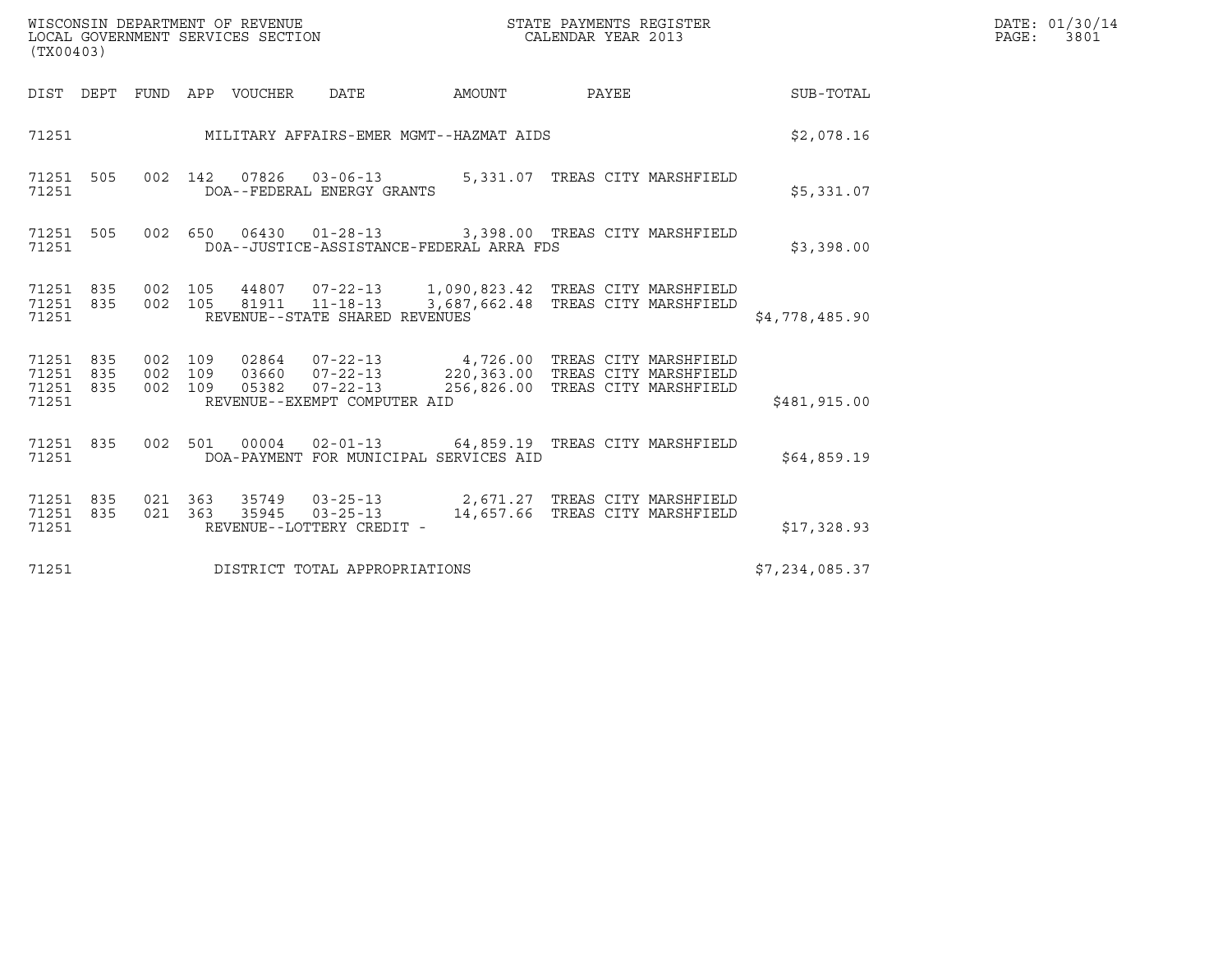| ${\tt WISCONSIM\ DEPARTMENT\ OF\ REVENUE}\qquad \qquad {\tt STATE\ PAYMENTS\ REGISTER} \\ {\tt LOCAL\ GOVERNMENT\ SERVICES\ SECTION}\qquad \qquad {\tt CALENDAR\ YEAR\ 2013}$<br>(TX00403) |       |  |  |  |                                                                                                   |                                                                                                                                                                                                                                                                                                         | $R = \frac{1}{2}$ | DATE: 01/30/14<br>PAGE: 3802 |
|--------------------------------------------------------------------------------------------------------------------------------------------------------------------------------------------|-------|--|--|--|---------------------------------------------------------------------------------------------------|---------------------------------------------------------------------------------------------------------------------------------------------------------------------------------------------------------------------------------------------------------------------------------------------------------|-------------------|------------------------------|
|                                                                                                                                                                                            |       |  |  |  |                                                                                                   | DIST DEPT FUND APP VOUCHER DATE AMOUNT PAYEE SUB-TOTAL                                                                                                                                                                                                                                                  |                   |                              |
|                                                                                                                                                                                            | 71261 |  |  |  | SAFETY/PROF SERV--FIRE INSURANCE DUES                                                             | 71261 165 002 225 01846 07-03-13 3,901.34 TREAS CITY NEKOOSA                                                                                                                                                                                                                                            | \$3,901.34        |                              |
|                                                                                                                                                                                            | 71261 |  |  |  | NAT RESOURCES--RECREATION RESOURCE-FED                                                            | 71261 370 012 583 03110 05-14-13 1,208.90 NEKOOSA FIRE DEPT                                                                                                                                                                                                                                             | \$1,208.90        |                              |
|                                                                                                                                                                                            | 71261 |  |  |  | NAT RESOURCES--RU RECYCLING GRANT                                                                 | 71261 370 074 670 41184 05-20-13 9,272.25 TREAS CITY NEKOOSA                                                                                                                                                                                                                                            | \$9,272.25        |                              |
|                                                                                                                                                                                            |       |  |  |  | 71261 TRANSPORTATION--GENERAL TRANSP AIDS-GTA                                                     | $\begin{tabular}{cccccc}71261 & 395 & 011 & 191 & 71847 & 01-07-13 & 51,491.64 & CITY OF NEKOOSA \\ 71261 & 395 & 011 & 191 & 77847 & 04-01-13 & 51,491.64 & CITY OF NEKOOSA \\ 71261 & 395 & 011 & 191 & 85847 & 07-01-13 & 51,491.64 & CITY OF NEKOOSA \\ 71261 & 395 & 011 & 191 & 97847 & 10-07-13$ | \$205,966.57      |                              |
| 71261                                                                                                                                                                                      |       |  |  |  | 71261 435 005 162 01HSD 09-03-13 5,602.04 CITY NEKOOSA<br>HS--AMBULANCE FUNDING ASSISTANCE GRANTS |                                                                                                                                                                                                                                                                                                         | \$5,602.04        |                              |
|                                                                                                                                                                                            | 71261 |  |  |  | HS--PREPAID MEDICAL TRANSPORT REIMBURSE                                                           | 71261 435 005 163 01LGS 11-18-13 13,600.00 NEKOOSA AMBULANCE SERVICE                                                                                                                                                                                                                                    | \$13,600.00       |                              |
|                                                                                                                                                                                            | 71261 |  |  |  | JUSTICE--LAW ENFORCEMENT TRAINING                                                                 | 71261 455 002 231 00441 02-12-13 960.00 TREAS CITY NEKOOSA                                                                                                                                                                                                                                              | \$960.00          |                              |
|                                                                                                                                                                                            | 71261 |  |  |  | REVENUE--STATE SHARED REVENUES                                                                    | 71261 835 002 105 44808 07-22-13 218,297.92 TREAS CITY NEKOOSA<br>71261 835 002 105 81912 11-18-13 803,894.36 TREAS CITY NEKOOSA                                                                                                                                                                        | \$1,022,192.28    |                              |
|                                                                                                                                                                                            | 71261 |  |  |  | REVENUE--EXEMPT COMPUTER AID                                                                      | 71261 835 002 109 03661 07-22-13 6,418.00 TREAS CITY NEKOOSA<br>71261 835 002 109 05383 07-22-13 3,849.00 TREAS CITY NEKOOSA                                                                                                                                                                            | \$10, 267.00      |                              |
|                                                                                                                                                                                            |       |  |  |  | 71261 REVENUE-FIRST DOLLAR/SCHOOL LEVY CREDITS                                                    | 71261 835 002 302 00004 09-16-13 43,854.31 TREAS CITY NEKOOSA                                                                                                                                                                                                                                           | \$43,854.31       |                              |
| 71261                                                                                                                                                                                      |       |  |  |  | DISTRICT TOTAL APPROPRIATIONS                                                                     |                                                                                                                                                                                                                                                                                                         | \$1,316,824.69    |                              |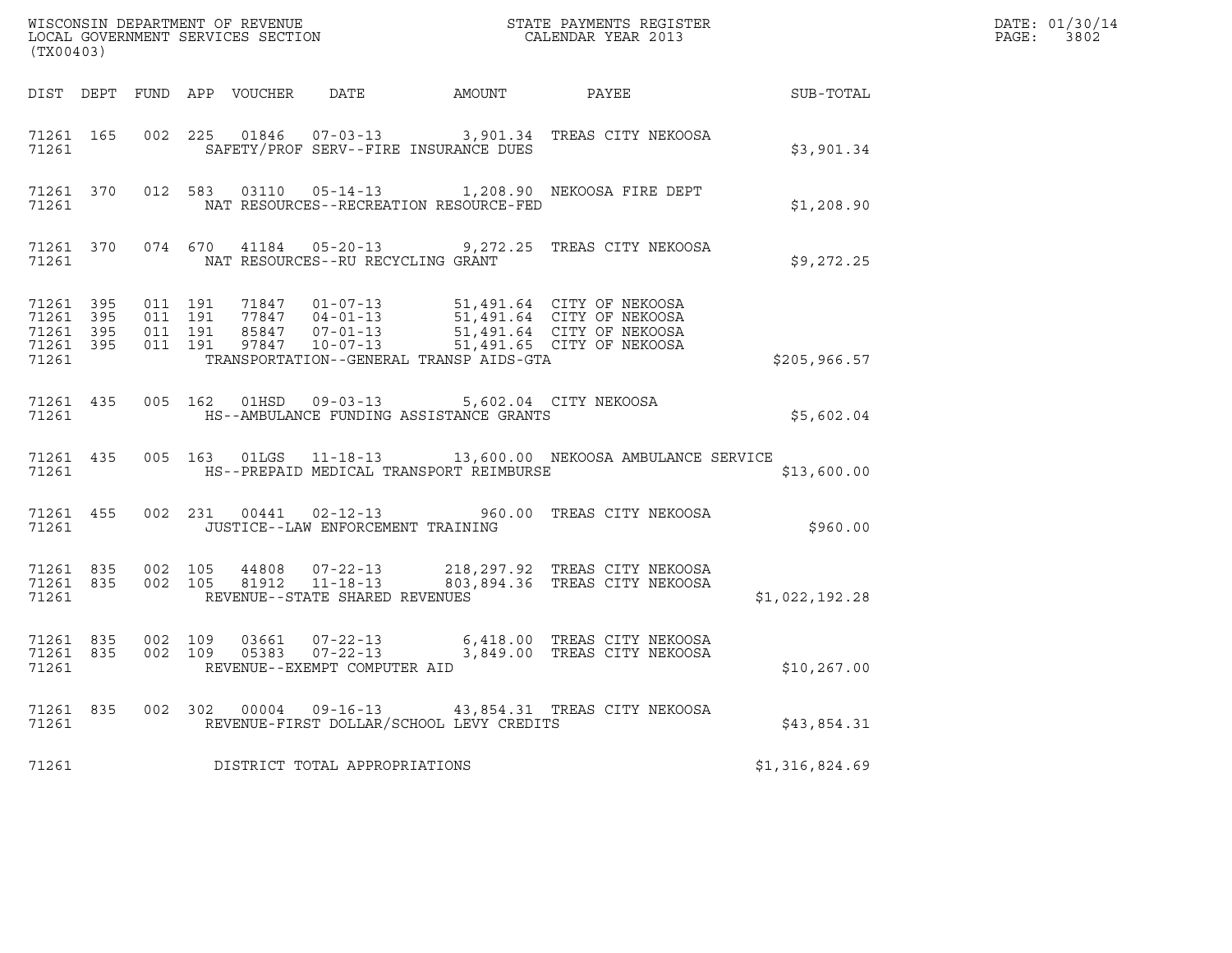| (TX00403)                                                 |           |                    |                    |                        |                                                                            |                                         |                                                                                                                                                                                                      |                  | DATE: 01/30/14<br>PAGE: 3803 |
|-----------------------------------------------------------|-----------|--------------------|--------------------|------------------------|----------------------------------------------------------------------------|-----------------------------------------|------------------------------------------------------------------------------------------------------------------------------------------------------------------------------------------------------|------------------|------------------------------|
|                                                           |           |                    |                    |                        | DIST DEPT FUND APP VOUCHER DATE AMOUNT PAYEE                               |                                         |                                                                                                                                                                                                      | <b>SUB-TOTAL</b> |                              |
| 71271 165<br>71271                                        |           |                    | 002 225            |                        |                                                                            | SAFETY/PROF SERV--FIRE INSURANCE DUES   | 01847  07-03-13    1,696.85    TREAS CITY PITTSVILLE                                                                                                                                                 | \$1,696.85       |                              |
| 71271                                                     |           |                    |                    |                        | NAT RESOURCES--RU RECYCLING GRANT                                          |                                         | 71271 370 074 670 41185 05-20-13 4,014.08 TREAS CITY PITTSVILLE                                                                                                                                      | \$4,014.08       |                              |
| 71271                                                     | 71271 370 |                    |                    |                        |                                                                            | NAT RESOURCES--RU CONSOLIDATED GRANT    | 074 673 41185 05-20-13 228.35 TREAS CITY PITTSVILLE                                                                                                                                                  | \$228.35         |                              |
| 71271 395<br>71271 395<br>71271 395<br>71271 395<br>71271 |           | 011 191<br>011 191 | 011 191<br>011 191 |                        |                                                                            | TRANSPORTATION--GENERAL TRANSP AIDS-GTA | 71848  01-07-13  30,771.08  CITY OF PITTSVILLE<br>77848  04-01-13  30,771.08  CITY OF PITTSVILLE<br>85848  07-01-13  30,771.08  CITY OF PITTSVILLE<br>97848  10-07-13  30,771.09  CITY OF PITTSVILLE | \$123,084.33     |                              |
| 71271 395<br>71271                                        | 71271 395 |                    | 011 278            | 71452<br>011 278 71452 |                                                                            | TRANSPORTATION--LRIP/TRIP/MSIP GRANTS   | 04-10-13 6,884.42 TREAS CITY PITTSVILLE<br>04-10-13 7,806.06 TREAS CITY PITTSVILLE                                                                                                                   | \$14,690.48      |                              |
| 71271                                                     | 71271 505 |                    |                    |                        | DOA--HOUSING ASSISTANCE GRANTS                                             |                                         | 002 743 09385 04-24-13 38,978.54 TREAS CITY PITTSVILLE                                                                                                                                               | \$38,978.54      |                              |
| 71271 835<br>71271                                        | 71271 835 | 002 105            |                    | 44809                  | $07 - 22 - 13$<br>002 105 81913 11-18-13<br>REVENUE--STATE SHARED REVENUES |                                         | 67,234.53 TREAS CITY PITTSVILLE<br>284,015.13 TREAS CITY PITTSVILLE                                                                                                                                  | \$351,249.66     |                              |
| 71271 835<br>71271                                        | 71271 835 | 002 109            | 002 109            | 03662<br>05384         | $07 - 22 - 13$<br>07-22-13<br>REVENUE--EXEMPT COMPUTER AID                 |                                         | 389.00 TREAS CITY PITTSVILLE<br>137.00 TREAS CITY PITTSVILLE                                                                                                                                         | \$526.00         |                              |
| 71271 835<br>71271                                        |           |                    | 021 363            |                        | REVENUE--LOTTERY CREDIT -                                                  |                                         | 35946  03-25-13  199.80 TREAS CITY PITTSVILLE                                                                                                                                                        | \$199.80         |                              |
| 71271                                                     |           |                    |                    |                        | DISTRICT TOTAL APPROPRIATIONS                                              |                                         |                                                                                                                                                                                                      | \$534,668.09     |                              |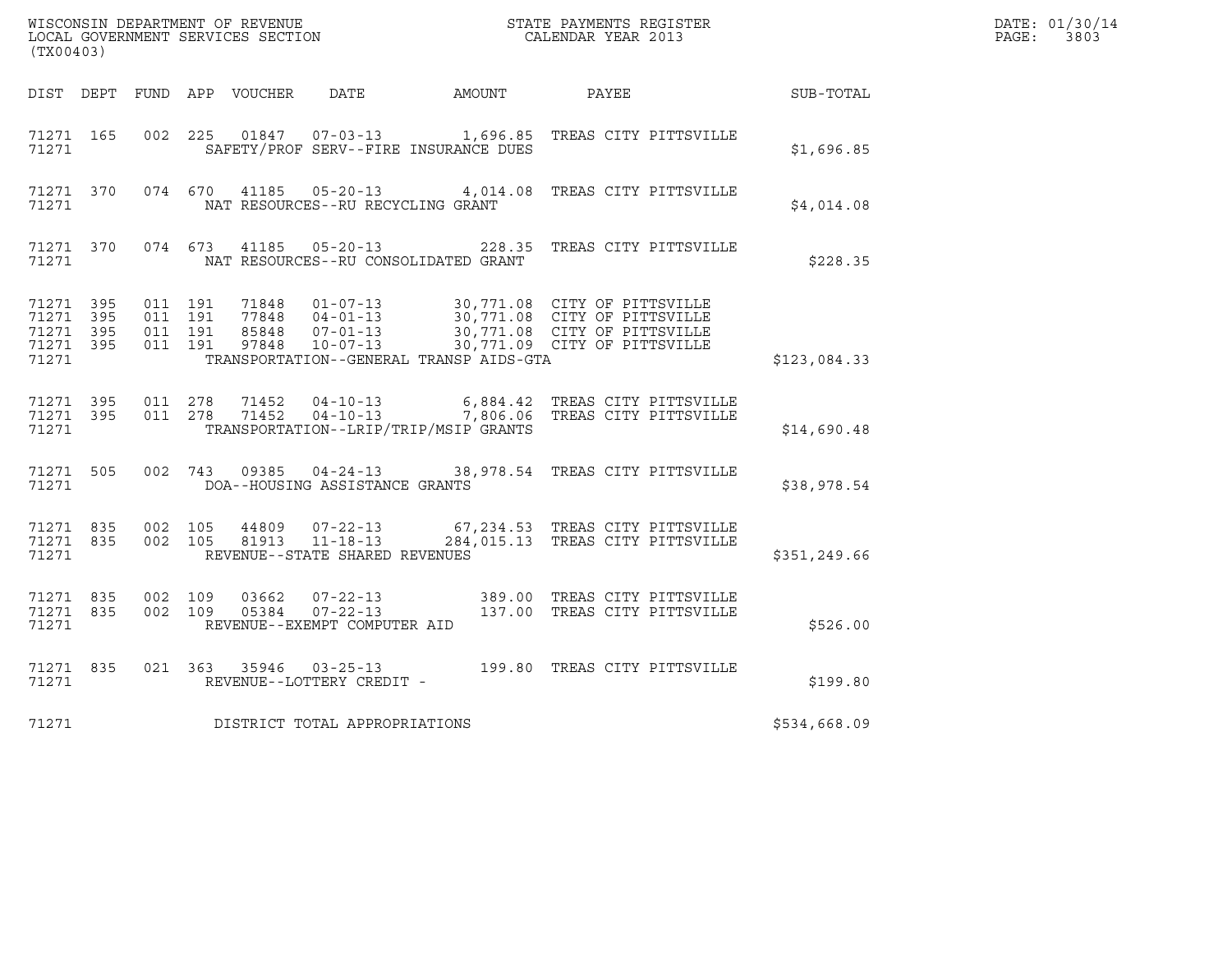| (TX00403)                                                 |           |                                          |         |                                  |                                                                                                     |                                          | ${\tt WISCO} {\tt NSM} {\tt NEDAR} {\tt TMB} {\tt NFWENT} {\tt NFWENT} {\tt STATE} {\tt PAYMENTS} {\tt REGISTER} {\tt LOCALENDAR} {\tt VERNMBNT} {\tt SERVICES} {\tt SECTION} {\tt NCHENDAR} {\tt YEAR} 2013$ |              | DATE: 01/30/14<br>PAGE:<br>3804 |
|-----------------------------------------------------------|-----------|------------------------------------------|---------|----------------------------------|-----------------------------------------------------------------------------------------------------|------------------------------------------|---------------------------------------------------------------------------------------------------------------------------------------------------------------------------------------------------------------|--------------|---------------------------------|
|                                                           |           |                                          |         | DIST DEPT FUND APP VOUCHER       | DATE                                                                                                | AMOUNT                                   | PAYEE                                                                                                                                                                                                         | SUB-TOTAL    |                                 |
| 71291 165<br>71291                                        |           |                                          | 002 225 |                                  | 01848  07-03-13                                                                                     | SAFETY/PROF SERV--FIRE INSURANCE DUES    | 38,783.62 TREAS CITY WISCONSIN RAPI                                                                                                                                                                           | \$38,783.62  |                                 |
| 71291                                                     | 71291 370 |                                          | 012 580 |                                  | 00649 10-07-13                                                                                      | NAT RESOURCES-WILDLIFE ABATEMENT/CONTROL | 1,329.71 TREAS CITY WISCONSIN RAPI                                                                                                                                                                            | \$1,329.71   |                                 |
| 71291                                                     | 71291 370 |                                          | 074 658 |                                  |                                                                                                     | NAT RESOURCES--URBAN NON-POINT GRANTS    | 02084  02-11-13  70,020.00  TREAS CITY WISCONSIN RAPI                                                                                                                                                         | \$70,020.00  |                                 |
| 71291                                                     | 71291 370 |                                          |         |                                  | 074 670 41186 05-20-13<br>NAT RESOURCES--RU RECYCLING GRANT                                         |                                          | 67,537.65   TREAS CITY WISCONSIN RAPI                                                                                                                                                                         | \$67,537.65  |                                 |
| 71291                                                     | 71291 370 |                                          | 074 673 |                                  |                                                                                                     | NAT RESOURCES--RU CONSOLIDATED GRANT     | 41186  05-20-13  4,809.08  TREAS CITY WISCONSIN RAPI                                                                                                                                                          | \$4,809.08   |                                 |
| 71291 395<br>71291<br>71291 395<br>71291 395<br>71291     | 395       | 011 162<br>011 162<br>011 162<br>011 162 |         | 72120<br>78120<br>86120<br>98120 | $04 - 01 - 13$<br>$07 - 01 - 13$<br>$10 - 07 - 13$                                                  | TRANSPORTATION--CONNECTING HIGHWAY AIDS  | 01-07-13 78,253.99 CITY OF WISCONSIN RAPIDS<br>78,253.99 CITY OF WISCONSIN RAPIDS<br>78,253.88 CITY OF WISCONSIN RAPIDS<br>78,253.99 CITY OF WISCONSIN RAPIDS<br>78,253.99 CITY OF WISCONSIN RAPIDS           | \$313,015.96 |                                 |
| 71291 395<br>71291 395<br>71291 395<br>71291 395<br>71291 |           | 011 177<br>011 177<br>011 177<br>011 177 |         | 00071<br>88071<br>92071          | $12 - 30 - 13$<br>80071 06-14-13<br>$07 - 08 - 13$<br>$09 - 30 - 13$<br>TRANSPORTATION--TRANSIT AID |                                          | 37,347.00 CITY OF WISCONSIN RAPIDS<br>62,245.00 CITY OF WISCONSIN RAPIDS<br>$62,245.00$ CITY OF WISCONSIN RAPIDS<br>62,245.00 CITY OF WISCONSIN RAPIDS                                                        | \$224,082.00 |                                 |
| 71291 395<br>71291<br>71291 395<br>71291 395<br>71291     | 395       | 011 182<br>011 182<br>011 182<br>011 182 |         | 65552<br>66335<br>84954<br>92391 | $02 - 19 - 13$<br>$02 - 26 - 13$<br>$08 - 21 - 13$<br>$10 - 30 - 13$                                | TRANSPORTATION--TRANSIT AIDS-FEDERAL     | 60,835.00 TREAS CITY WISCONSIN RAPI<br>20,267.00 TREAS CITY WISCONSIN RAPI<br>134,918.00 TREAS CITY WISCONSIN RAPI<br>73,731.00 TREAS CITY WISCONSIN RAPI                                                     | \$289,751.00 |                                 |
| 71291<br>71291 395<br>71291 395<br>71291 395<br>71291     | 395       | 011 191<br>011 191<br>011 191<br>011 191 |         | 71849<br>77849<br>85849<br>97849 | $01 - 07 - 13$<br>$04 - 01 - 13$<br>$07 - 01 - 13$<br>$10 - 07 - 13$                                | TRANSPORTATION--GENERAL TRANSP AIDS-GTA  | 224,409.65 CITY OF WISCONSIN RAPIDS<br>224,409.65 CITY OF WISCONSIN RAPIDS<br>224,409.65 CITY OF WISCONSIN RAPIDS<br>224,409.66 CITY OF WISCONSIN RAPIDS                                                      | \$897,638.61 |                                 |
| 71291 395<br>71291                                        |           |                                          | 011 278 | 68166                            | $03 - 12 - 13$                                                                                      | TRANSPORTATION--LRIP/TRIP/MSIP GRANTS    | 54,804.67 TREAS CITY WISCONSIN RAPIDS                                                                                                                                                                         | \$54,804.67  |                                 |
| 71291 395                                                 |           | 011 286                                  |         | 75931                            | $05 - 23 - 13$                                                                                      |                                          | 8,723.61 TREAS CITY WISCONSIN RAPIDS                                                                                                                                                                          |              |                                 |